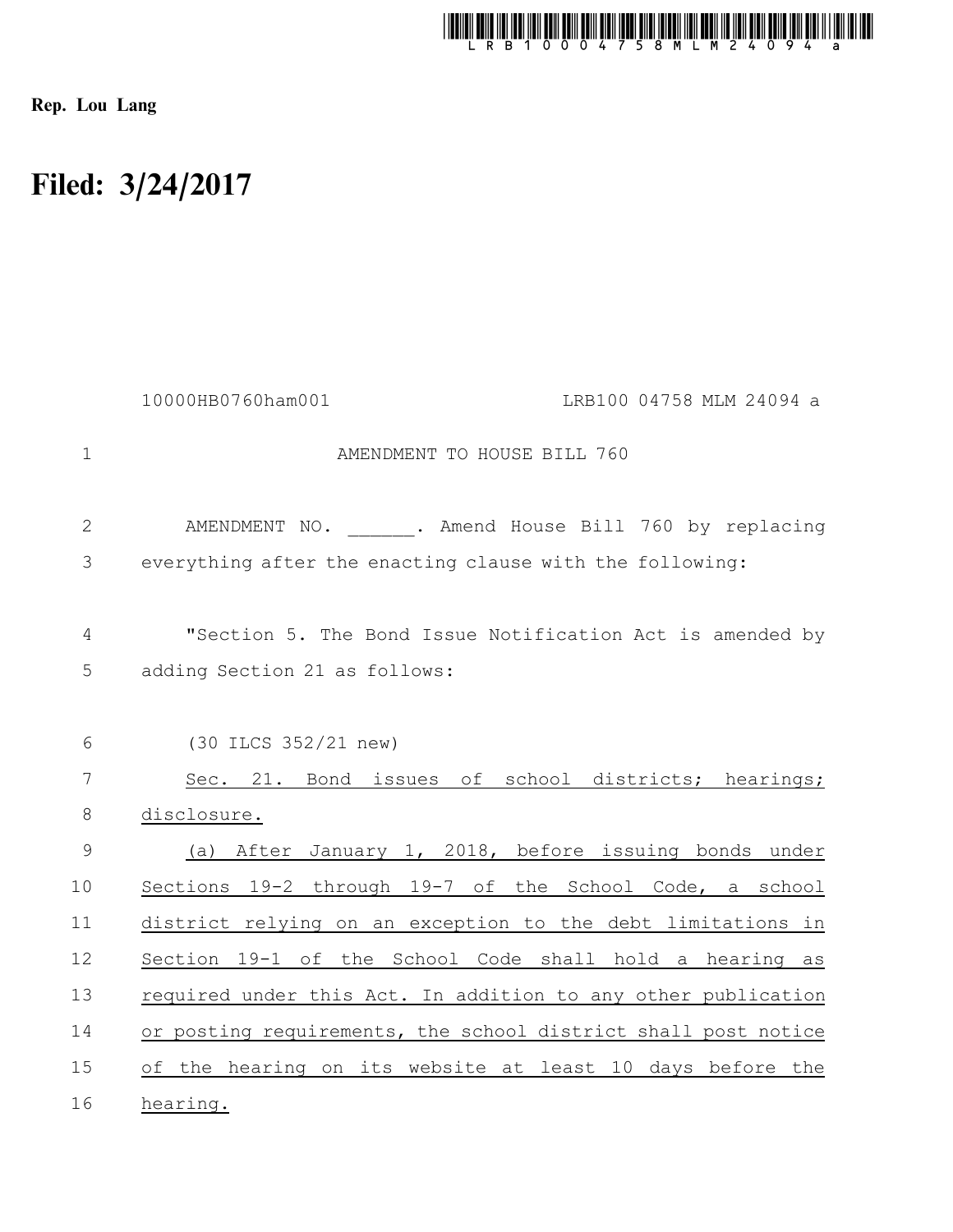| $\mathbf{1}$  | (b) In addition to the information set forth in Section 15                  |
|---------------|-----------------------------------------------------------------------------|
| $\mathbf{2}$  | of this Act, the notice required by this Section shall include              |
| 3             | the following information:                                                  |
| 4             | (1) a description of the project for which the bonds                        |
| 5             | will be issued;                                                             |
| 6             | (2) an estimate of the number of years during which the                     |
| 7             | bonds will be outstanding;                                                  |
| 8             | (3) an estimate of the total debt service to be paid on                     |
| $\mathcal{G}$ | the bonds, including principal, interest, and costs of                      |
| 10            | issuing the bonds; and                                                      |
| 11            | (4) an estimate of the average annual property tax                          |
| 12            | needed to pay the principal of and interest on the bonds                    |
| 13            | extendable against property containing a single family                      |
| 14            | residence and having a fair market value of \$100,000.                      |
| 15            | The notice shall state that the actual number of years                      |
| 16            | during which the bonds will be outstanding, the actual total                |
| 17            | debt service to be paid on the bonds, and the actual average                |
| 18            | annual property tax to pay the principal of and interest on the             |
| 19            | bonds extendable against property containing a single family                |
| 20            | residence<br>and<br>having<br>fair<br>market value of \$100,000<br>а<br>are |
| 21            | subject to change based on many factors, including market                   |
| 22            | conditions at the time the bonds are sold. Any differences                  |
| 23            | between the information set forth in the notice and the actual              |
| 24            | results at the time the bonds are sold shall not invalidate the             |
| 25            | hearing or the results of the referendum for the bonds.                     |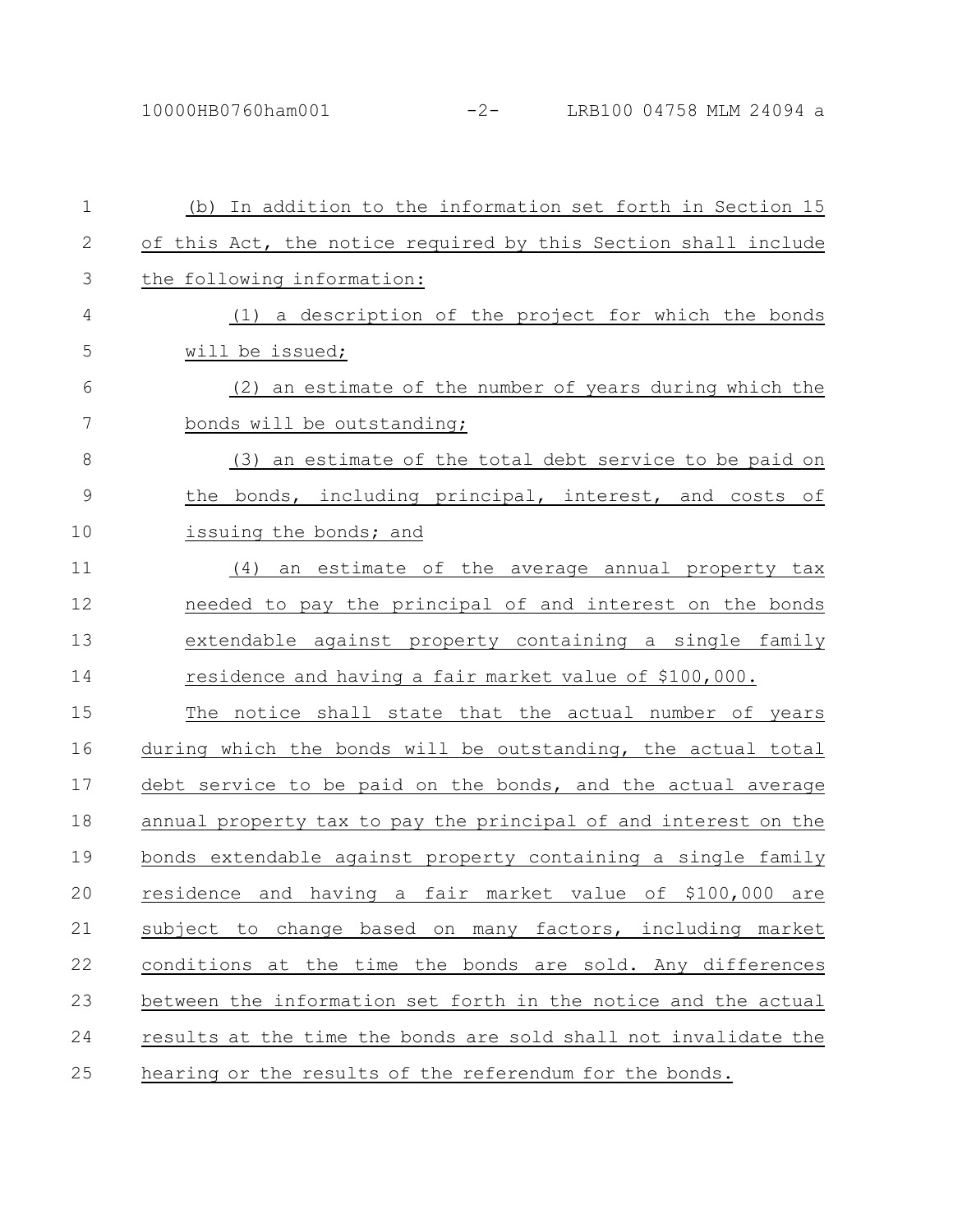Section 10. The School Code is amended by changing Section 19-1 as follows: 1 2

(105 ILCS 5/19-1) 3

4

Sec. 19-1. Debt limitations of school districts.

(a) School districts shall not be subject to the provisions limiting their indebtedness prescribed in the Local Government Debt Limitation Act. 5 6 7

No school districts maintaining grades K through 8 or 9 through 12 shall become indebted in any manner or for any purpose to an amount, including existing indebtedness, in the aggregate exceeding 6.9% on the value of the taxable property therein to be ascertained by the last assessment for State and county taxes or, until January 1, 1983, if greater, the sum that is produced by multiplying the school district's 1978 equalized assessed valuation by the debt limitation percentage in effect on January 1, 1979, previous to the incurring of such indebtedness. 8 9 10 11 12 13 14 15 16 17

No school districts maintaining grades K through 12 shall become indebted in any manner or for any purpose to an amount, including existing indebtedness, in the aggregate exceeding 13.8% on the value of the taxable property therein to be ascertained by the last assessment for State and county taxes or, until January 1, 1983, if greater, the sum that is produced by multiplying the school district's 1978 equalized assessed valuation by the debt limitation percentage in effect on 18 19 20 21 22 23 24 25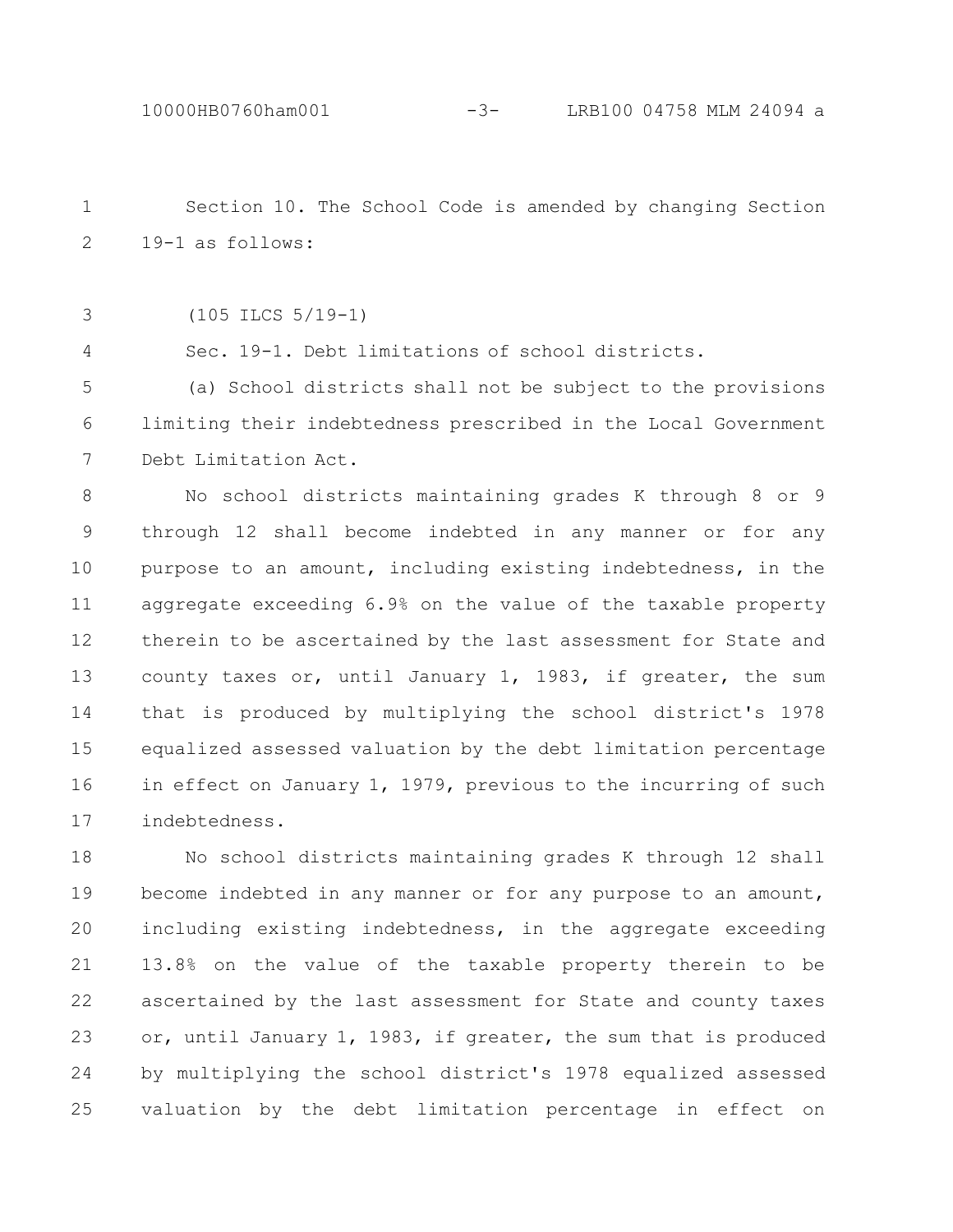January 1, 1979, previous to the incurring of such indebtedness. 1 2

No partial elementary unit district, as defined in Article 11E of this Code, shall become indebted in any manner or for any purpose in an amount, including existing indebtedness, in the aggregate exceeding 6.9% of the value of the taxable property of the entire district, to be ascertained by the last assessment for State and county taxes, plus an amount, including existing indebtedness, in the aggregate exceeding 6.9% of the value of the taxable property of that portion of the district included in the elementary and high school classification, to be ascertained by the last assessment for State and county taxes. Moreover, no partial elementary unit district, as defined in Article 11E of this Code, shall become indebted on account of bonds issued by the district for high school purposes in the aggregate exceeding 6.9% of the value of the taxable property of the entire district, to be ascertained by the last assessment for State and county taxes, nor shall the district become indebted on account of bonds issued by the district for elementary purposes in the aggregate exceeding 6.9% of the value of the taxable property for that portion of the district included in the elementary and high school classification, to be ascertained by the last assessment for State and county taxes. 3 4 5 6 7 8 9 10 11 12 13 14 15 16 17 18 19 20 21 22 23 24

Notwithstanding the provisions of any other law to the contrary, in any case in which the voters of a school district 25 26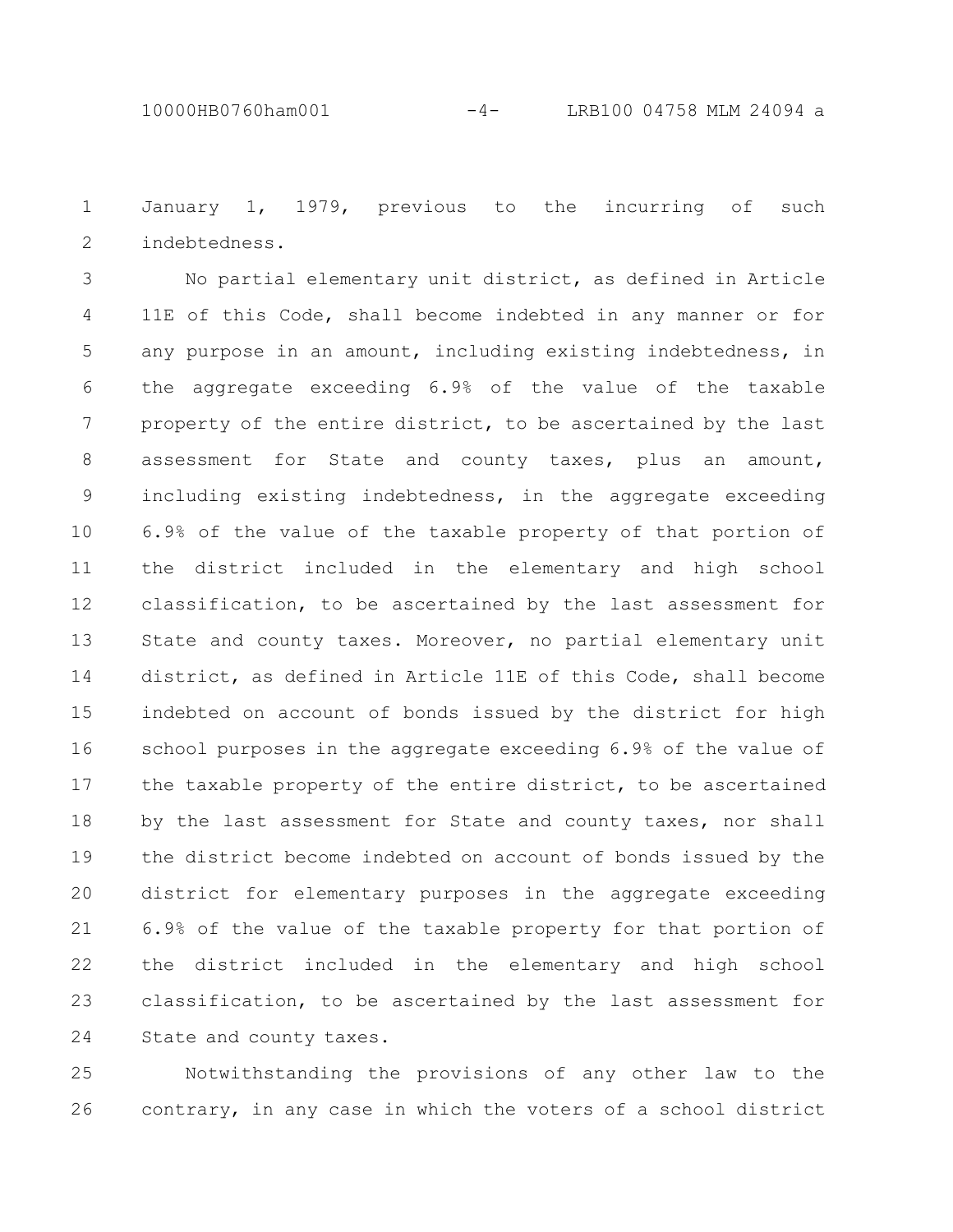10000HB0760ham001 -5- LRB100 04758 MLM 24094 a

have approved a proposition for the issuance of bonds of such school district at an election held prior to January 1, 1979, and all of the bonds approved at such election have not been issued, the debt limitation applicable to such school district during the calendar year 1979 shall be computed by multiplying the value of taxable property therein, including personal property, as ascertained by the last assessment for State and county taxes, previous to the incurring of such indebtedness, by the percentage limitation applicable to such school district under the provisions of this subsection (a). 1 2 3 4 5 6 7 8 9 10

(a-5) After January 1, 2018, no school district may issue bonds under Sections 19-2 through 19-7 of this Code and rely on an exception to the debt limitations in this Section unless it has complied with the requirements of Section 21 of the Bond Issue Notification Act and the bonds have been approved by referendum. 11 12 13 14 15 16

(b) Notwithstanding the debt limitation prescribed in subsection (a) of this Section, additional indebtedness may be incurred in an amount not to exceed the estimated cost of acquiring or improving school sites or constructing and equipping additional building facilities under the following conditions: 17 18 19 20 21 22

(1) Whenever the enrollment of students for the next school year is estimated by the board of education to increase over the actual present enrollment by not less than 35% or by not less than 200 students or the actual 23 24 25 26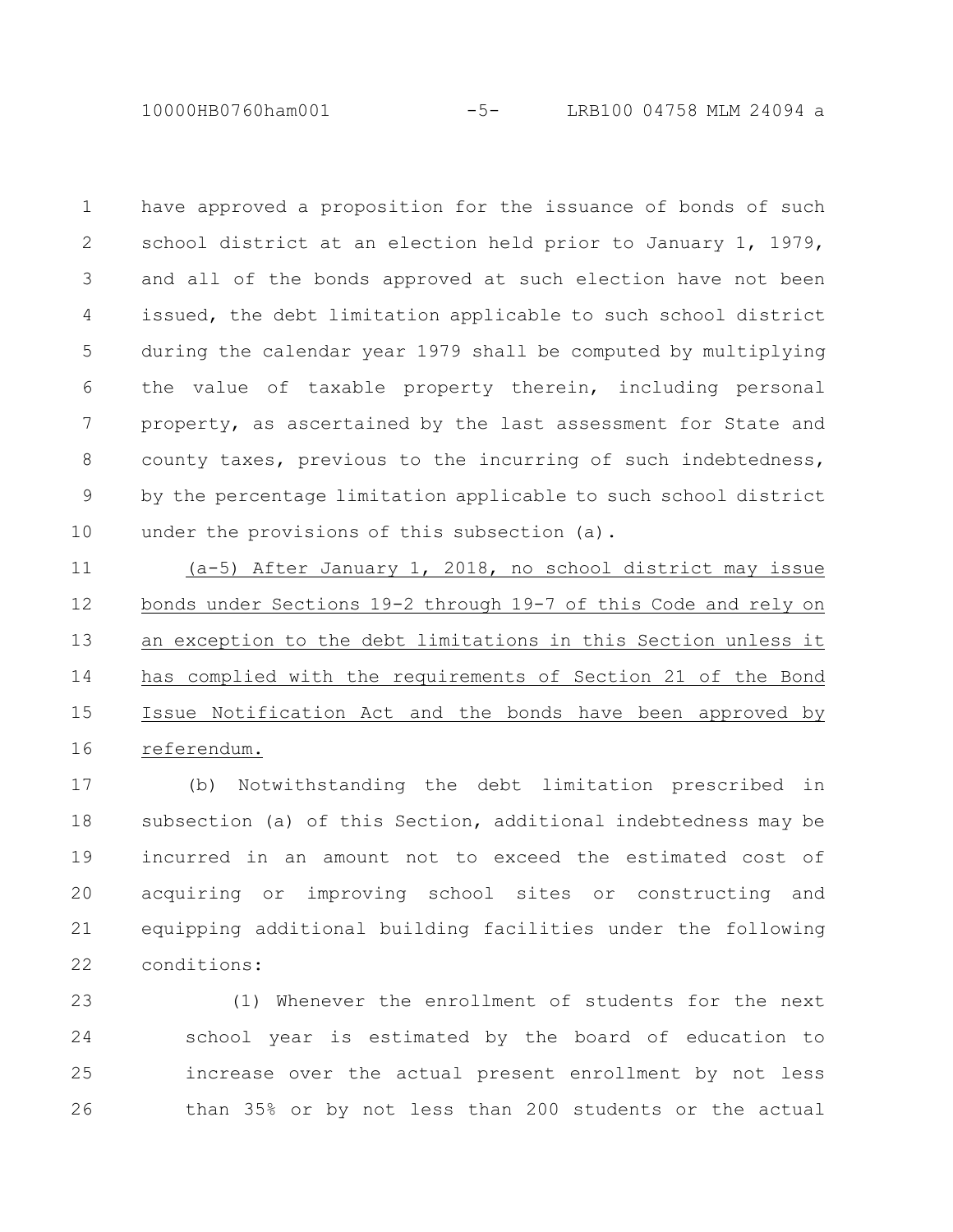present enrollment of students has increased over the previous school year by not less than 35% or by not less than 200 students and the board of education determines that additional school sites or building facilities are required as a result of such increase in enrollment; and 1

2

3

4

5

(2) When the Regional Superintendent of Schools having jurisdiction over the school district and the State Superintendent of Education concur in such enrollment projection or increase and approve the need for such additional school sites or building facilities and the estimated cost thereof; and 6 7 8 9 10 11

(3) When the voters in the school district approve a proposition for the issuance of bonds for the purpose of acquiring or improving such needed school sites or constructing and equipping such needed additional building facilities at an election called and held for that purpose. Notice of such an election shall state that the amount of indebtedness proposed to be incurred would exceed the debt limitation otherwise applicable to the school district. The ballot for such proposition shall state what percentage of the equalized assessed valuation will be outstanding in bonds if the proposed issuance of bonds is approved by the voters; or 12 13 14 15 16 17 18 19 20 21 22 23

(4) Notwithstanding the provisions of paragraphs (1) through (3) of this subsection (b), if the school board determines that additional facilities are needed to 24 25 26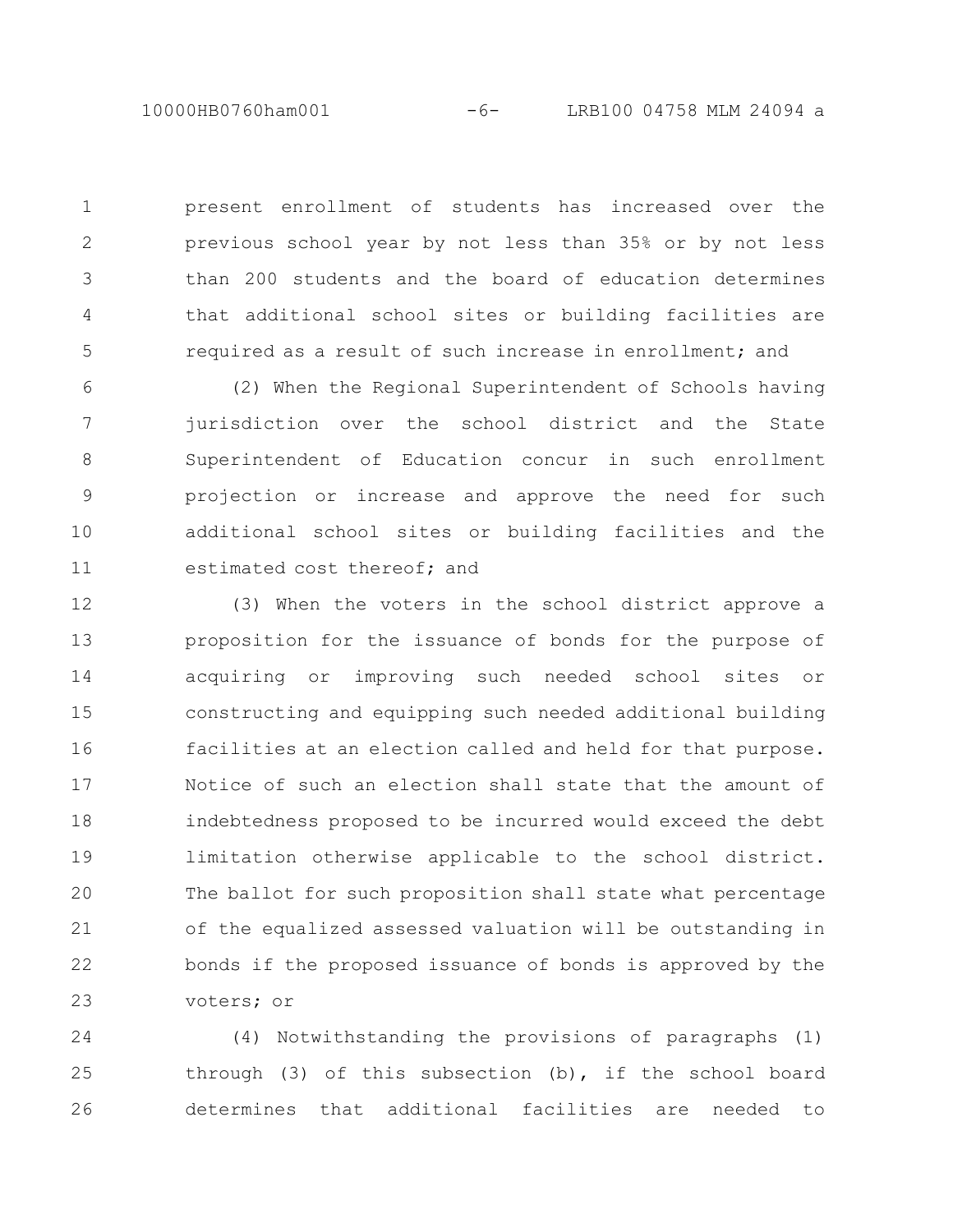provide a quality educational program and not less than 2/3

1

2

3

4

5

of those voting in an election called by the school board on the question approve the issuance of bonds for the construction of such facilities, the school district may issue bonds for this purpose; or

(5) Notwithstanding the provisions of paragraphs (1) through (3) of this subsection (b), if (i) the school district has previously availed itself of the provisions of paragraph (4) of this subsection (b) to enable it to issue bonds, (ii) the voters of the school district have not defeated a proposition for the issuance of bonds since the referendum described in paragraph (4) of this subsection (b) was held, (iii) the school board determines that additional facilities are needed to provide a quality educational program, and (iv) a majority of those voting in an election called by the school board on the question approve the issuance of bonds for the construction of such facilities, the school district may issue bonds for this purpose. 6 7 8 9 10 11 12 13 14 15 16 17 18 19

In no event shall the indebtedness incurred pursuant to this subsection (b) and the existing indebtedness of the school district exceed 15% of the value of the taxable property therein to be ascertained by the last assessment for State and county taxes, previous to the incurring of such indebtedness or, until January 1, 1983, if greater, the sum that is produced by multiplying the school district's 1978 equalized assessed 20 21 22 23 24 25 26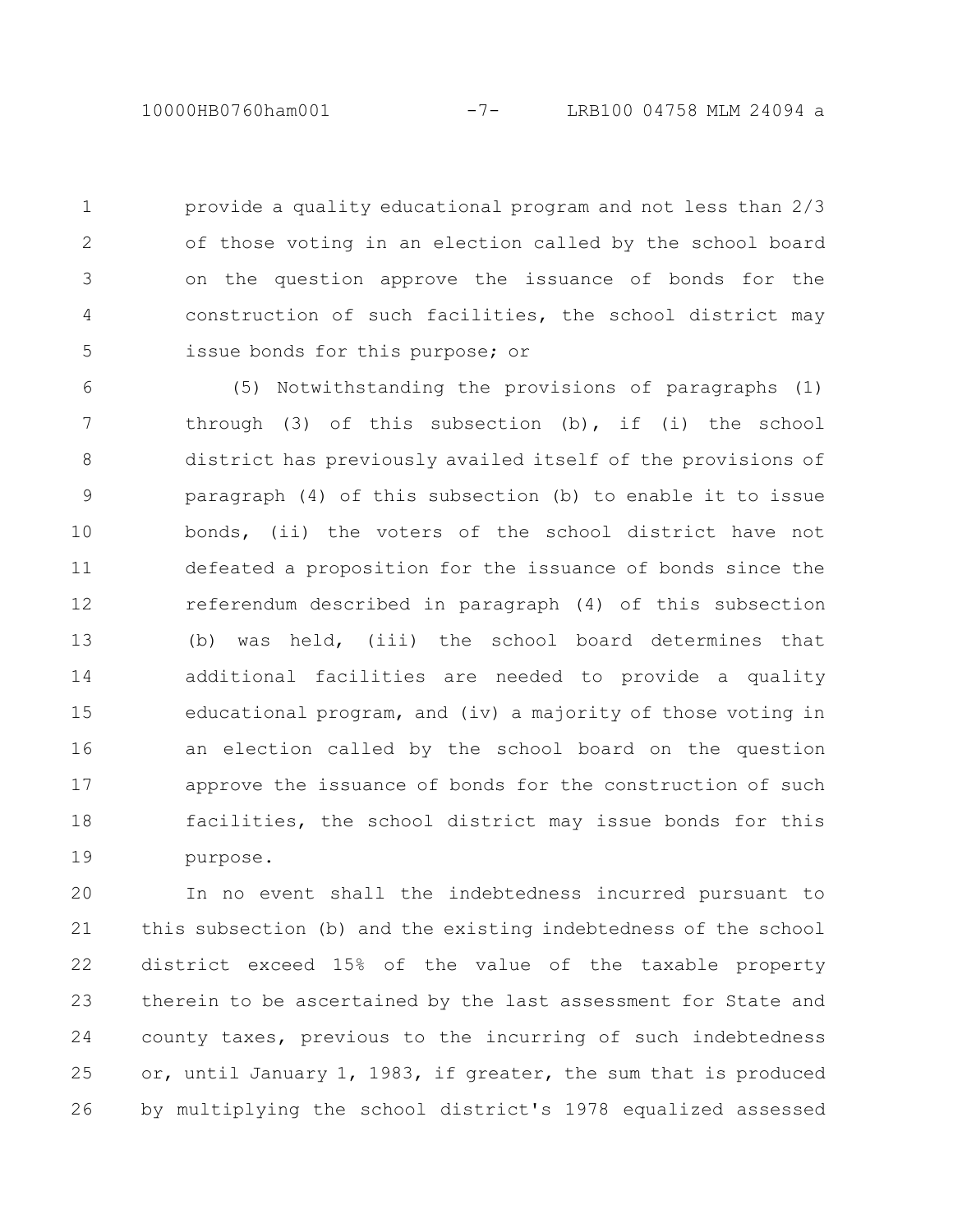valuation by the debt limitation percentage in effect on January 1, 1979. 1 2

The indebtedness provided for by this subsection (b) shall be in addition to and in excess of any other debt limitation. 3 4

(c) Notwithstanding the debt limitation prescribed in subsection (a) of this Section, in any case in which a public question for the issuance of bonds of a proposed school district maintaining grades kindergarten through 12 received at least 60% of the valid ballots cast on the question at an election held on or prior to November 8, 1994, and in which the bonds approved at such election have not been issued, the school district pursuant to the requirements of Section 11A-10 (now repealed) may issue the total amount of bonds approved at such election for the purpose stated in the question. 5 6 7 8 9 10 11 12 13 14

(d) Notwithstanding the debt limitation prescribed in subsection (a) of this Section, a school district that meets all the criteria set forth in paragraphs (1) and (2) of this subsection (d) may incur an additional indebtedness in an amount not to exceed \$4,500,000, even though the amount of the additional indebtedness authorized by this subsection (d), when incurred and added to the aggregate amount of indebtedness of the district existing immediately prior to the district incurring the additional indebtedness authorized by this subsection (d), causes the aggregate indebtedness of the district to exceed the debt limitation otherwise applicable to that district under subsection (a): 15 16 17 18 19 20 21 22 23 24 25 26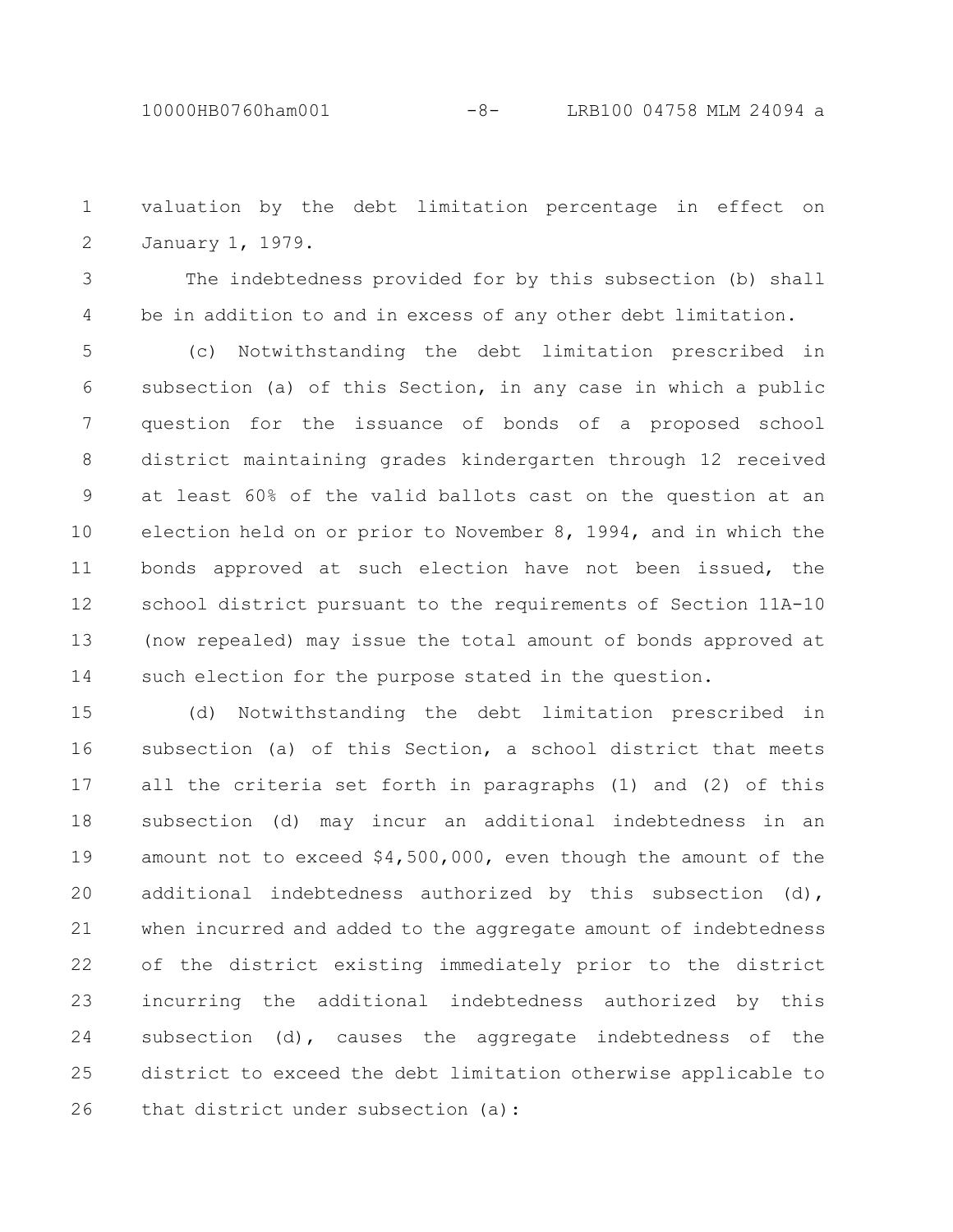(1) The additional indebtedness authorized by this subsection (d) is incurred by the school district through the issuance of bonds under and in accordance with Section 17-2.11a for the purpose of replacing a school building which, because of mine subsidence damage, has been closed as provided in paragraph (2) of this subsection (d) or through the issuance of bonds under and in accordance with Section 19-3 for the purpose of increasing the size of, or providing for additional functions in, such replacement school buildings, or both such purposes. 1 2 3 4 5 6 7 8 9 10

(2) The bonds issued by the school district as provided in paragraph (1) above are issued for the purposes of construction by the school district of a new school building pursuant to Section 17-2.11, to replace an existing school building that, because of mine subsidence damage, is closed as of the end of the 1992-93 school year pursuant to action of the regional superintendent of schools of the educational service region in which the district is located under Section 3-14.22 or are issued for the purpose of increasing the size of, or providing for additional functions in, the new school building being constructed to replace a school building closed as the result of mine subsidence damage, or both such purposes. 11 12 13 14 15 16 17 18 19 20 21 22 23

(e) (Blank). 24

(f) Notwithstanding the provisions of subsection (a) of this Section or of any other law, bonds in not to exceed the 25 26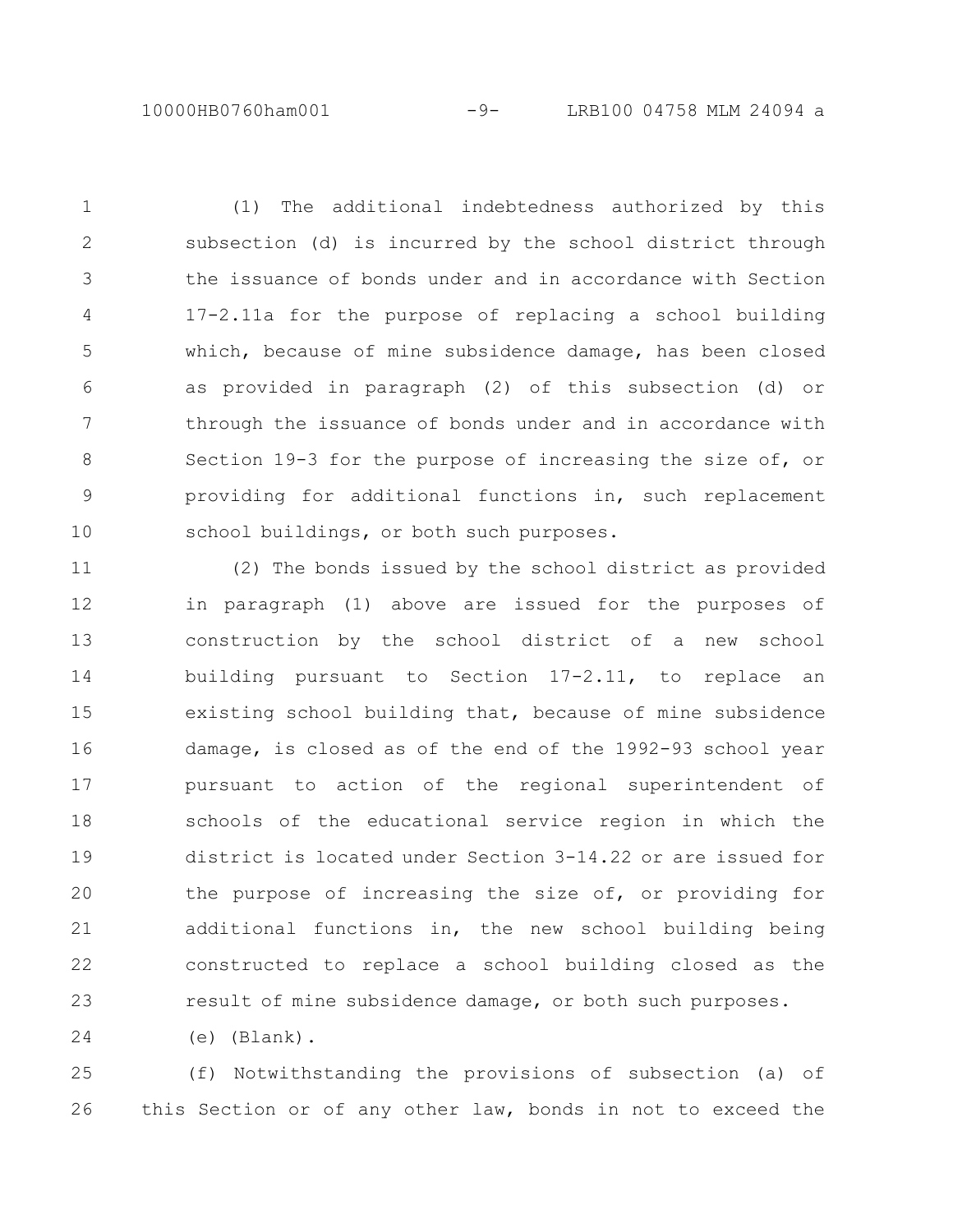10000HB0760ham001 -10- LRB100 04758 MLM 24094 a

aggregate amount of \$5,500,000 and issued by a school district meeting the following criteria shall not be considered indebtedness for purposes of any statutory limitation and may be issued in an amount or amounts, including existing indebtedness, in excess of any heretofore or hereafter imposed statutory limitation as to indebtedness: 1 2 3 4 5 6

(1) At the time of the sale of such bonds, the board of education of the district shall have determined by resolution that the enrollment of students in the district is projected to increase by not less than 7% during each of the next succeeding 2 school years. 7 8 9 10 11

(2) The board of education shall also determine by resolution that the improvements to be financed with the proceeds of the bonds are needed because of the projected enrollment increases. 12 13 14 15

(3) The board of education shall also determine by resolution that the projected increases in enrollment are the result of improvements made or expected to be made to passenger rail facilities located in the school district. 16 17 18 19

Notwithstanding the provisions of subsection (a) of this Section or of any other law, a school district that has availed itself of the provisions of this subsection (f) prior to July 22, 2004 (the effective date of Public Act 93-799) may also issue bonds approved by referendum up to an amount, including existing indebtedness, not exceeding 25% of the equalized assessed value of the taxable property in the district if all 20 21 22 23 24 25 26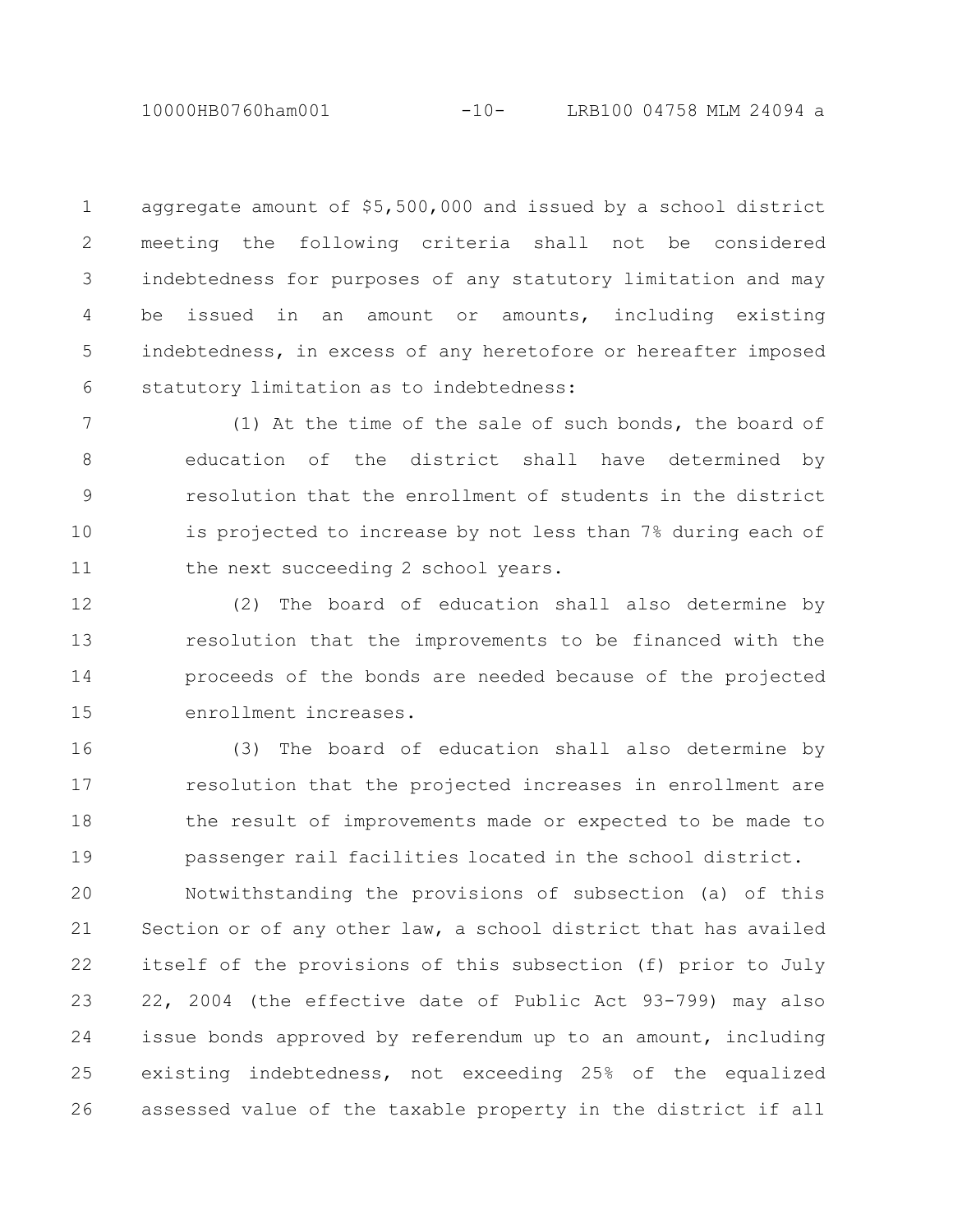of the conditions set forth in items  $(1)$ ,  $(2)$ , and  $(3)$  of this subsection (f) are met. 1 2

(g) Notwithstanding the provisions of subsection (a) of this Section or any other law, bonds in not to exceed an aggregate amount of 25% of the equalized assessed value of the taxable property of a school district and issued by a school district meeting the criteria in paragraphs (i) through (iv) of this subsection shall not be considered indebtedness for purposes of any statutory limitation and may be issued pursuant to resolution of the school board in an amount or amounts, including existing indebtedness, in excess of any statutory limitation of indebtedness heretofore or hereafter imposed: 3 4 5 6 7 8 9 10 11 12

(i) The bonds are issued for the purpose of constructing a new high school building to replace two adjacent existing buildings which together house a single high school, each of which is more than 65 years old, and which together are located on more than 10 acres and less than 11 acres of property. 13 14 15 16 17 18

(ii) At the time the resolution authorizing the issuance of the bonds is adopted, the cost of constructing a new school building to replace the existing school building is less than 60% of the cost of repairing the existing school building. 19 20 21 22 23

(iii) The sale of the bonds occurs before July 1, 1997. (iv) The school district issuing the bonds is a unit school district located in a county of less than 70,000 and 24 25 26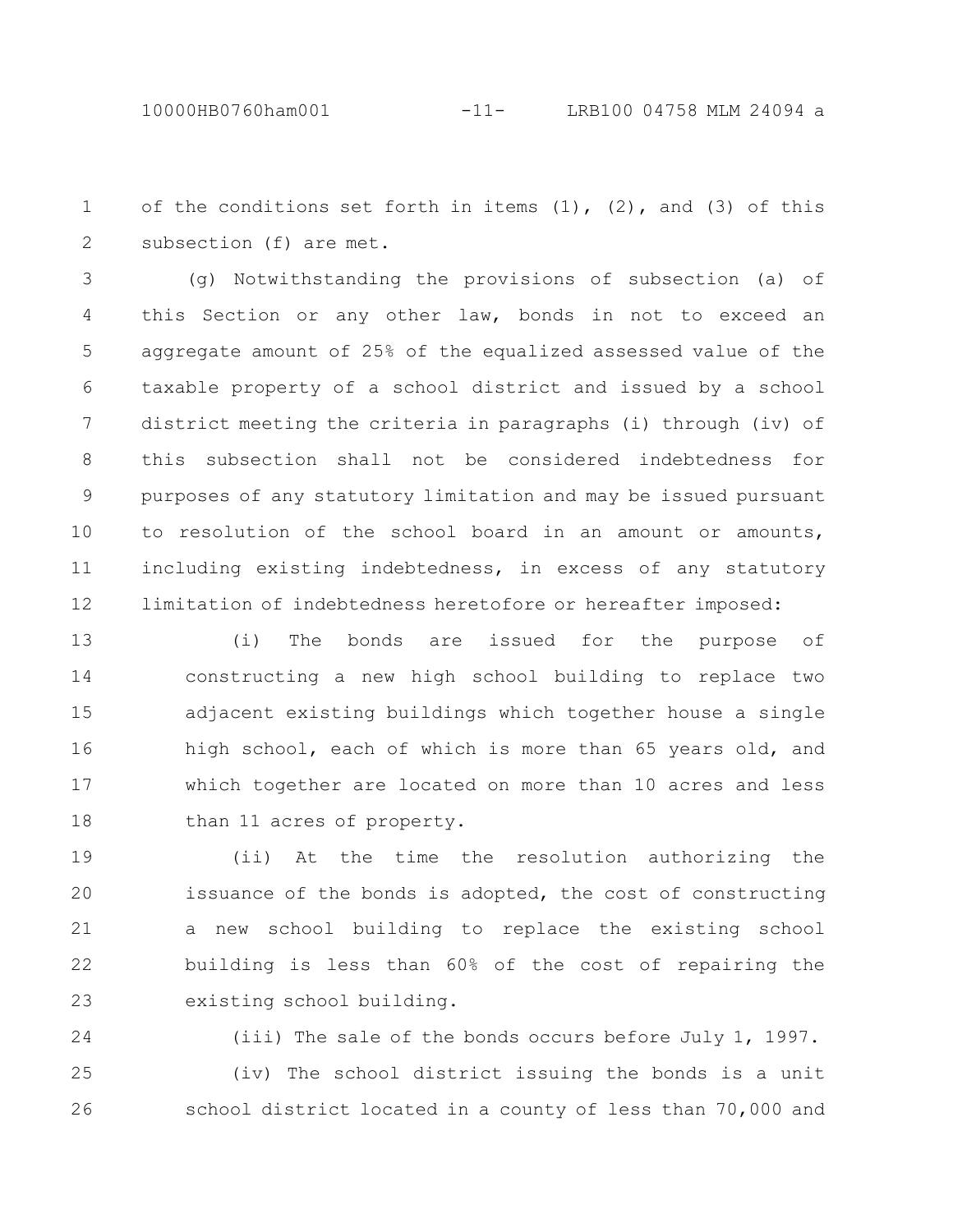more than 50,000 inhabitants, which has an average daily attendance of less than 1,500 and an equalized assessed valuation of less than \$29,000,000. 1 2 3

(h) Notwithstanding any other provisions of this Section or the provisions of any other law, until January 1, 1998, a community unit school district maintaining grades K through 12 may issue bonds up to an amount, including existing indebtedness, not exceeding 27.6% of the equalized assessed value of the taxable property in the district, if all of the following conditions are met: 4 5 6 7 8 9 10

(i) The school district has an equalized assessed valuation for calendar year 1995 of less than \$24,000,000; 11 12

(ii) The bonds are issued for the capital improvement, renovation, rehabilitation, or replacement of existing school buildings of the district, all of which buildings were originally constructed not less than 40 years ago; 13 14 15 16

(iii) The voters of the district approve a proposition for the issuance of the bonds at a referendum held after March 19, 1996; and 17 18 19

(iv) The bonds are issued pursuant to Sections 19-2 through 19-7 of this Code. 20 21

(i) Notwithstanding any other provisions of this Section or the provisions of any other law, until January 1, 1998, a community unit school district maintaining grades K through 12 may issue bonds up to an amount, including existing indebtedness, not exceeding 27% of the equalized assessed value 22 23 24 25 26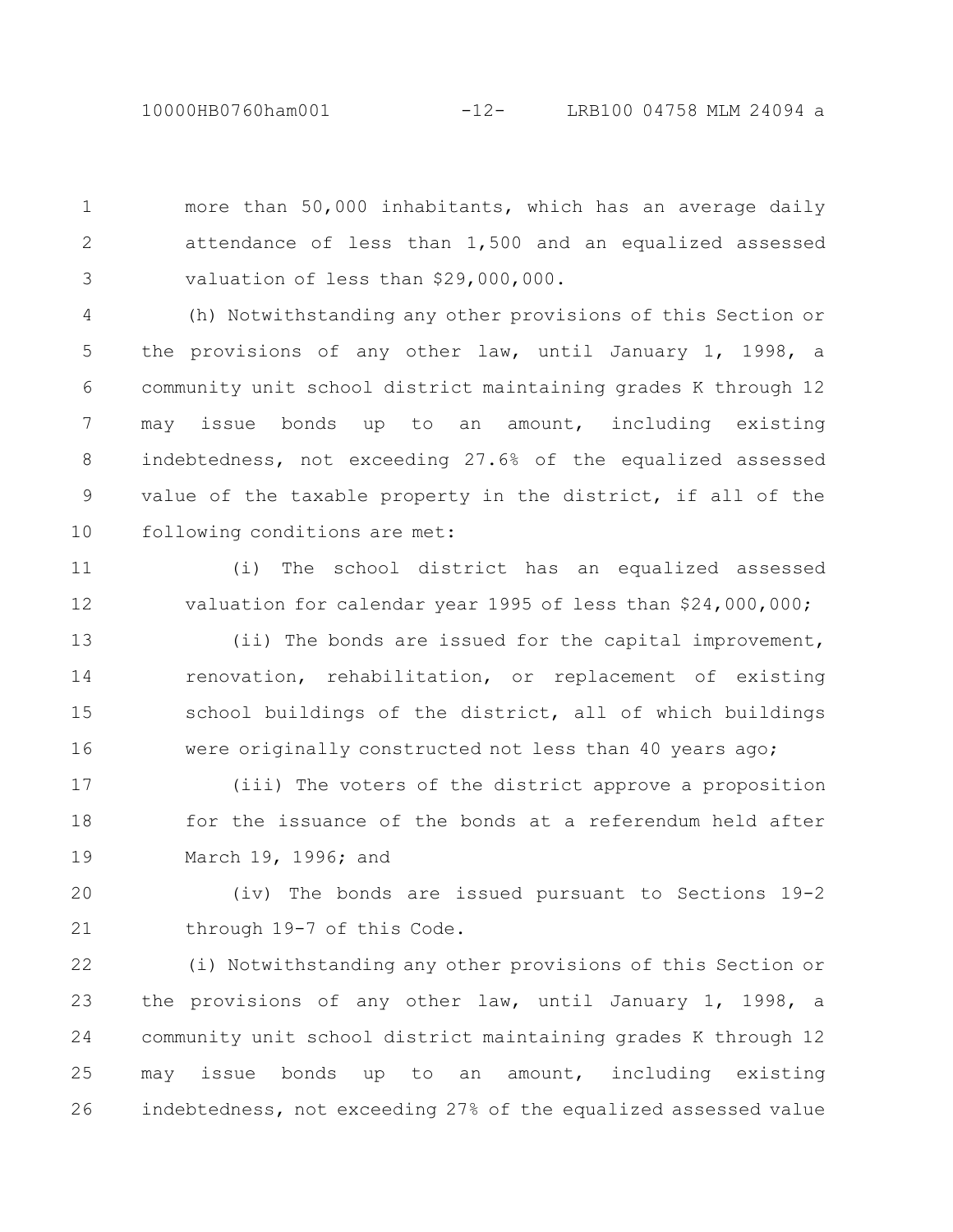of the taxable property in the district, if all of the following conditions are met: 1 2

3

4

(i) The school district has an equalized assessed valuation for calendar year 1995 of less than \$44,600,000;

(ii) The bonds are issued for the capital improvement, renovation, rehabilitation, or replacement of existing school buildings of the district, all of which existing buildings were originally constructed not less than 80 years ago; 5 6 7 8 9

(iii) The voters of the district approve a proposition for the issuance of the bonds at a referendum held after December 31, 1996; and 10 11 12

(iv) The bonds are issued pursuant to Sections 19-2 through 19-7 of this Code. 13 14

(j) Notwithstanding any other provisions of this Section or the provisions of any other law, until January 1, 1999, a community unit school district maintaining grades K through 12 may issue bonds up to an amount, including existing indebtedness, not exceeding 27% of the equalized assessed value of the taxable property in the district if all of the following conditions are met: 15 16 17 18 19 20 21

(i) The school district has an equalized assessed valuation for calendar year 1995 of less than \$140,000,000 and a best 3 months average daily attendance for the 1995-96 school year of at least 2,800; 22 23 24 25

26

(ii) The bonds are issued to purchase a site and build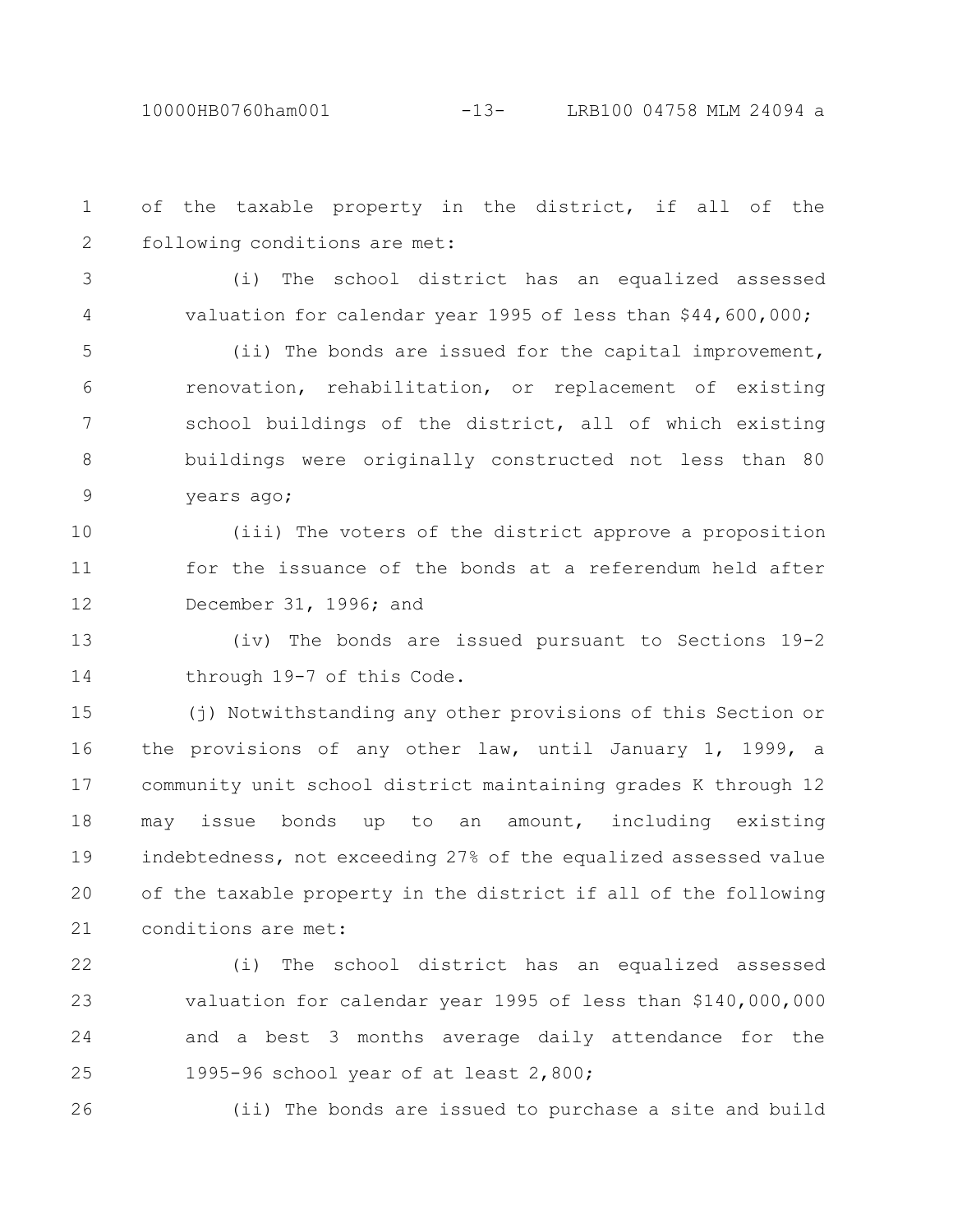10000HB0760ham001 -14- LRB100 04758 MLM 24094 a

and equip a new high school, and the school district's existing high school was originally constructed not less than 35 years prior to the sale of the bonds;

1

2

3

(iii) At the time of the sale of the bonds, the board of education determines by resolution that a new high school is needed because of projected enrollment increases; 4 5 6 7

(iv) At least 60% of those voting in an election held after December 31, 1996 approve a proposition for the issuance of the bonds; and 8 9 10

(v) The bonds are issued pursuant to Sections 19-2 through 19-7 of this Code. 11 12

(k) Notwithstanding the debt limitation prescribed in subsection (a) of this Section, a school district that meets all the criteria set forth in paragraphs (1) through (4) of this subsection (k) may issue bonds to incur an additional indebtedness in an amount not to exceed \$4,000,000 even though the amount of the additional indebtedness authorized by this subsection (k), when incurred and added to the aggregate amount of indebtedness of the school district existing immediately prior to the school district incurring such additional indebtedness, causes the aggregate indebtedness of the school district to exceed or increases the amount by which the aggregate indebtedness of the district already exceeds the debt limitation otherwise applicable to that school district under subsection (a): 13 14 15 16 17 18 19 20 21 22 23 24 25 26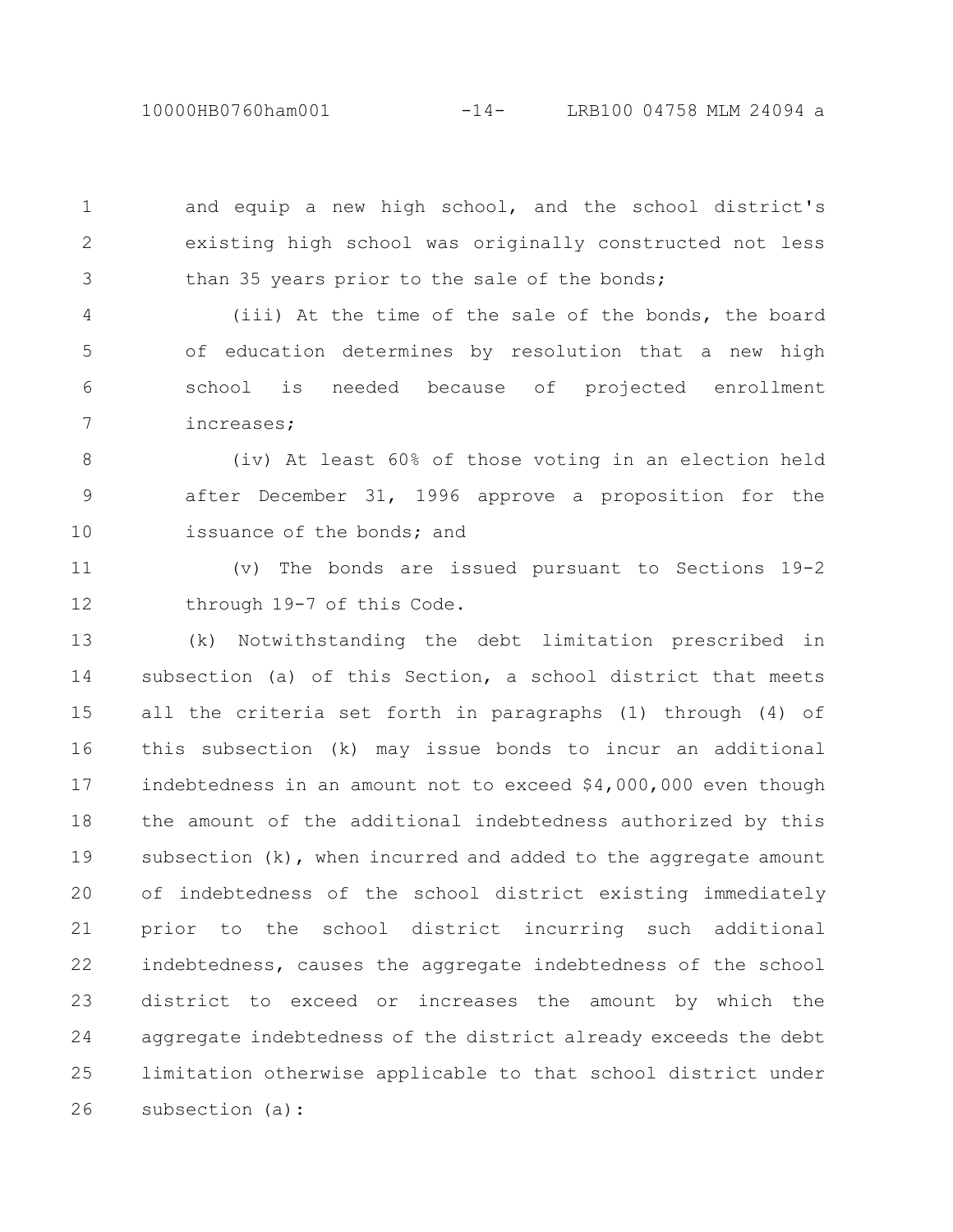(1) the school district is located in 2 counties, and a referendum to authorize the additional indebtedness was approved by a majority of the voters of the school district voting on the proposition to authorize that indebtedness; 1 2

3

4

(2) the additional indebtedness is for the purpose of financing a multi-purpose room addition to the existing high school; 5 6 7

(3) the additional indebtedness, together with the existing indebtedness of the school district, shall not exceed 17.4% of the value of the taxable property in the school district, to be ascertained by the last assessment for State and county taxes; and 8 9 10 11 12

(4) the bonds evidencing the additional indebtedness are issued, if at all, within 120 days of August 14, 1998 (the effective date of Public Act 90-757). 13 14 15

(l) Notwithstanding any other provisions of this Section or the provisions of any other law, until January 1, 2000, a school district maintaining grades kindergarten through 8 may issue bonds up to an amount, including existing indebtedness, not exceeding 15% of the equalized assessed value of the taxable property in the district if all of the following conditions are met: 16 17 18 19 20 21 22

(i) the district has an equalized assessed valuation for calendar year 1996 of less than \$10,000,000; 23 24

(ii) the bonds are issued for capital improvement, renovation, rehabilitation, or replacement of one or more 25 26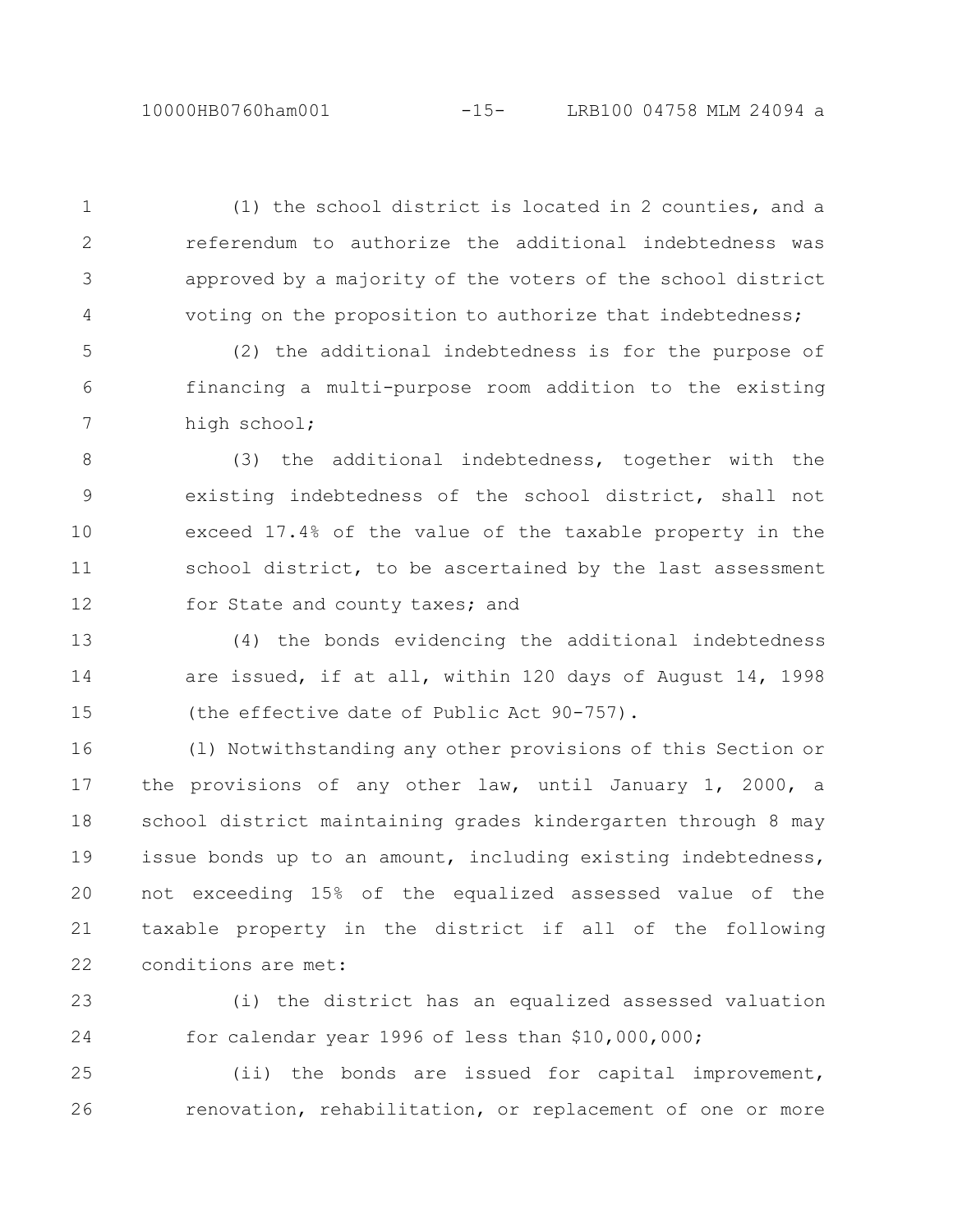1

2

26

school buildings of the district, which buildings were originally constructed not less than 70 years ago;

(iii) the voters of the district approve a proposition for the issuance of the bonds at a referendum held on or after March 17, 1998; and 3 4 5

(iv) the bonds are issued pursuant to Sections 19-2 through 19-7 of this Code. 6 7

(m) Notwithstanding any other provisions of this Section or the provisions of any other law, until January 1, 1999, an elementary school district maintaining grades K through 8 may issue bonds up to an amount, excluding existing indebtedness, not exceeding 18% of the equalized assessed value of the taxable property in the district, if all of the following conditions are met: 8 9 10 11 12 13 14

(i) The school district has an equalized assessed valuation for calendar year 1995 or less than \$7,700,000; 15 16

(ii) The school district operates 2 elementary attendance centers that until 1976 were operated as the attendance centers of 2 separate and distinct school districts; 17 18 19 20

(iii) The bonds are issued for the construction of a new elementary school building to replace an existing multi-level elementary school building of the school district that is not accessible at all levels and parts of which were constructed more than 75 years ago; 21 22 23 24 25

(iv) The voters of the school district approve a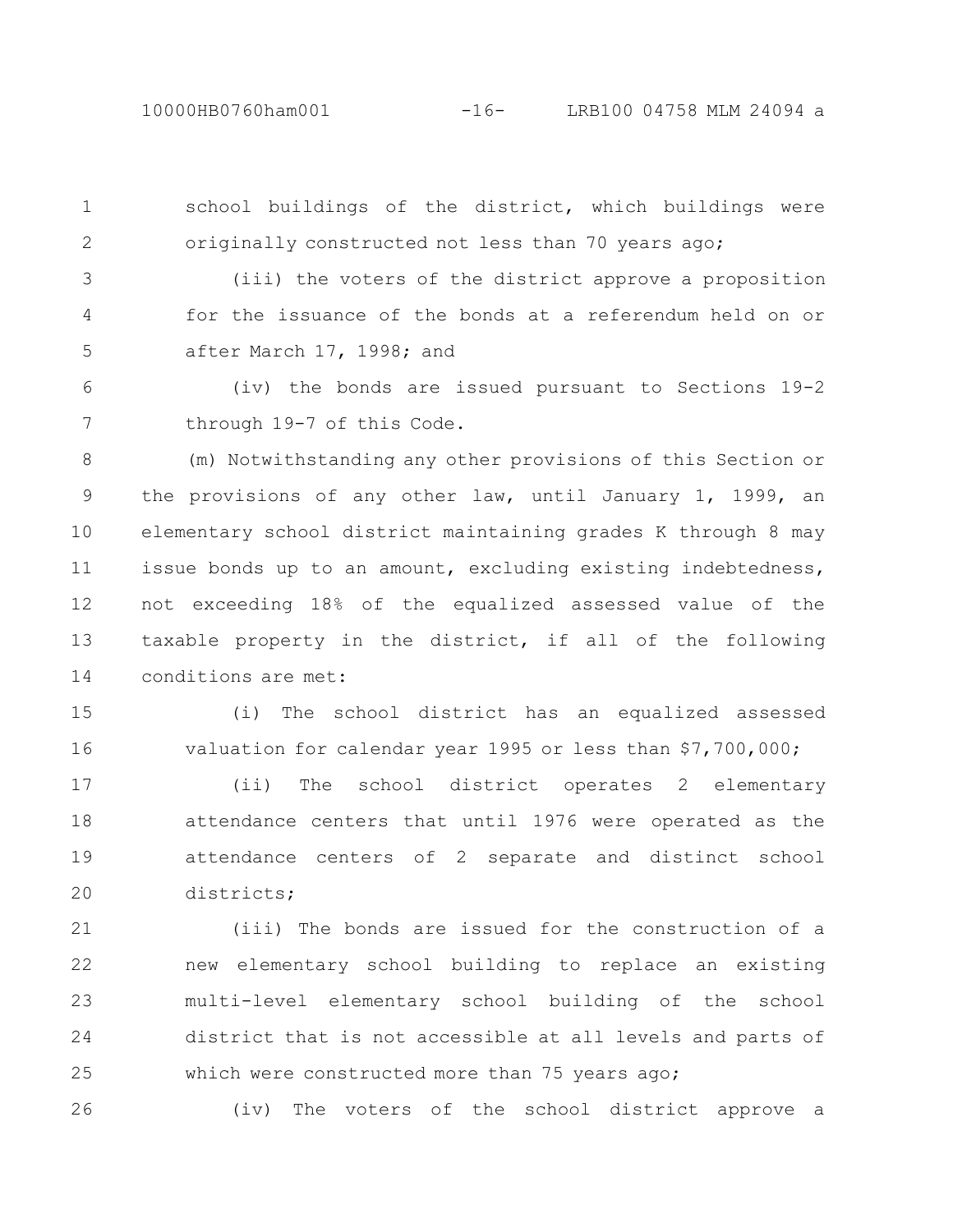proposition for the issuance of the bonds at a referendum held after July 1, 1998; and 1 2

(v) The bonds are issued pursuant to Sections 19-2 through 19-7 of this Code. 3 4

(n) Notwithstanding the debt limitation prescribed in subsection (a) of this Section or any other provisions of this Section or of any other law, a school district that meets all of the criteria set forth in paragraphs (i) through (vi) of this subsection (n) may incur additional indebtedness by the issuance of bonds in an amount not exceeding the amount certified by the Capital Development Board to the school district as provided in paragraph (iii) of this subsection (n), even though the amount of the additional indebtedness so authorized, when incurred and added to the aggregate amount of indebtedness of the district existing immediately prior to the district incurring the additional indebtedness authorized by this subsection (n), causes the aggregate indebtedness of the district to exceed the debt limitation otherwise applicable by law to that district: 5 6 7 8 9 10 11 12 13 14 15 16 17 18 19

(i) The school district applies to the State Board of Education for a school construction project grant and submits a district facilities plan in support of its application pursuant to Section 5-20 of the School Construction Law. 20 21 22 23 24

(ii) The school district's application and facilities plan are approved by, and the district receives a grant 25 26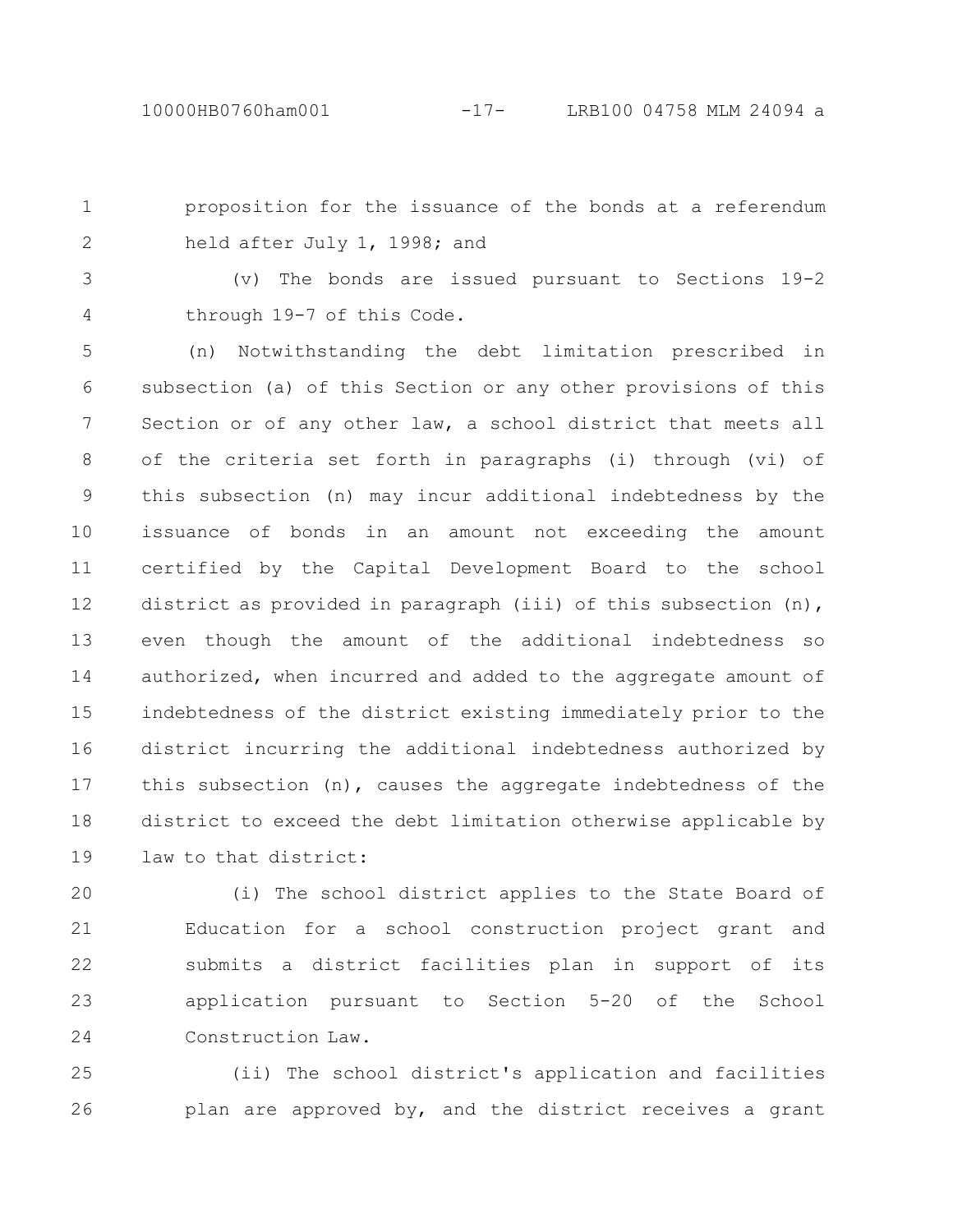entitlement for a school construction project issued by, the State Board of Education under the School Construction Law. 1 2 3

(iii) The school district has exhausted its bonding capacity or the unused bonding capacity of the district is less than the amount certified by the Capital Development Board to the district under Section 5-15 of the School Construction Law as the dollar amount of the school construction project's cost that the district will be required to finance with non-grant funds in order to receive a school construction project grant under the School Construction Law. 4 5 6 7 8 9 10 11 12

(iv) The bonds are issued for a "school construction project", as that term is defined in Section 5-5 of the School Construction Law, in an amount that does not exceed the dollar amount certified, as provided in paragraph (iii) of this subsection (n), by the Capital Development Board to the school district under Section 5-15 of the School Construction Law. 13 14 15 16 17 18 19

(v) The voters of the district approve a proposition for the issuance of the bonds at a referendum held after the criteria specified in paragraphs (i) and (iii) of this subsection (n) are met. 20 21 22 23

(vi) The bonds are issued pursuant to Sections 19-2 through 19-7 of the School Code. 24 25

(o) Notwithstanding any other provisions of this Section or 26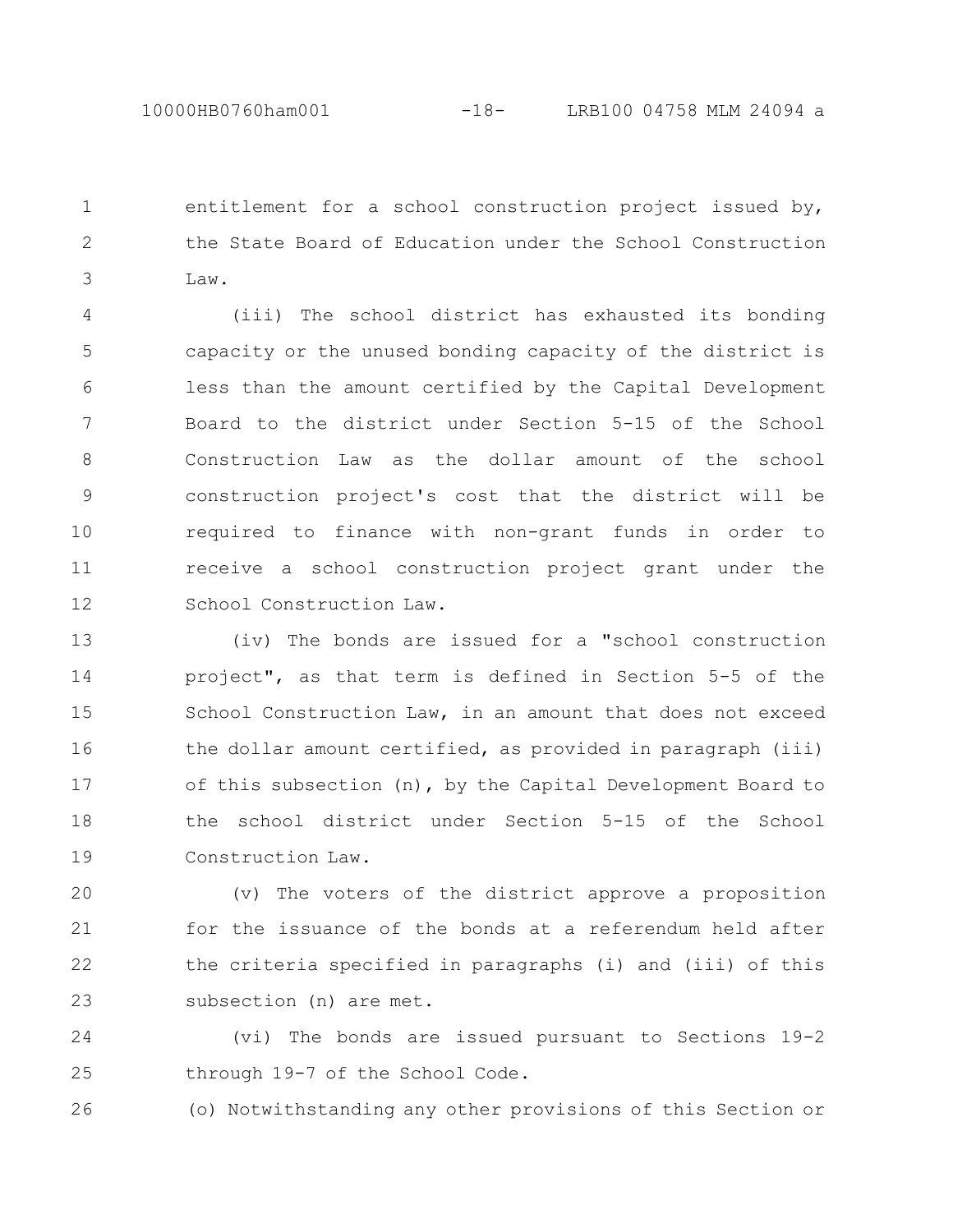10000HB0760ham001 -19- LRB100 04758 MLM 24094 a

the provisions of any other law, until November 1, 2007, a community unit school district maintaining grades K through 12 may issue bonds up to an amount, including existing indebtedness, not exceeding 20% of the equalized assessed value of the taxable property in the district if all of the following conditions are met: 1 2 3 4 5 6

(i) the school district has an equalized assessed valuation for calendar year 2001 of at least \$737,000,000 and an enrollment for the 2002-2003 school year of at least 8,500; 7 8 9 10

(ii) the bonds are issued to purchase school sites, build and equip a new high school, build and equip a new junior high school, build and equip 5 new elementary schools, and make technology and other improvements and additions to existing schools; 11 12 13 14 15

(iii) at the time of the sale of the bonds, the board of education determines by resolution that the sites and new or improved facilities are needed because of projected enrollment increases; 16 17 18 19

(iv) at least 57% of those voting in a general election held prior to January 1, 2003 approved a proposition for the issuance of the bonds; and 20 21 22

(v) the bonds are issued pursuant to Sections 19-2 through 19-7 of this Code. 23 24

(p) Notwithstanding any other provisions of this Section or the provisions of any other law, a community unit school 25 26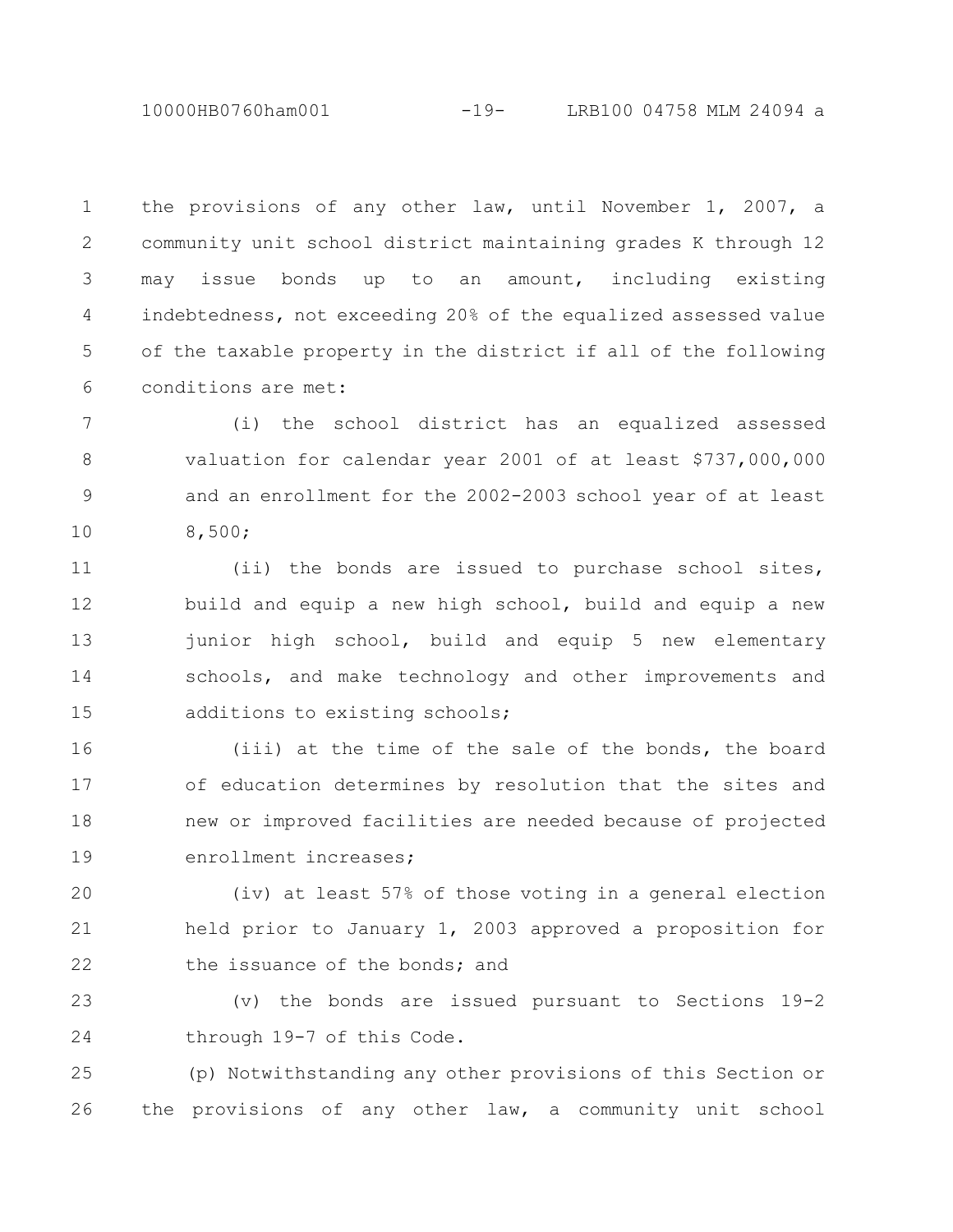district maintaining grades K through 12 may issue bonds up to an amount, including indebtedness, not exceeding 27% of the equalized assessed value of the taxable property in the district if all of the following conditions are met: 1 2 3 4

(i) The school district has an equalized assessed valuation for calendar year 2001 of at least \$295,741,187 and a best 3 months' average daily attendance for the 2002-2003 school year of at least 2,394. 5 6 7 8

(ii) The bonds are issued to build and equip 3 elementary school buildings; build and equip one middle school building; and alter, repair, improve, and equip all existing school buildings in the district. 9 10 11 12

(iii) At the time of the sale of the bonds, the board of education determines by resolution that the project is needed because of expanding growth in the school district and a projected enrollment increase. 13 14 15 16

(iv) The bonds are issued pursuant to Sections 19-2 through 19-7 of this Code. 17 18

(p-5) Notwithstanding any other provisions of this Section or the provisions of any other law, bonds issued by a community unit school district maintaining grades K through 12 shall not be considered indebtedness for purposes of any statutory limitation and may be issued in an amount or amounts, including existing indebtedness, in excess of any heretofore or hereafter imposed statutory limitation as to indebtedness, if all of the following conditions are met: 19 20 21 22 23 24 25 26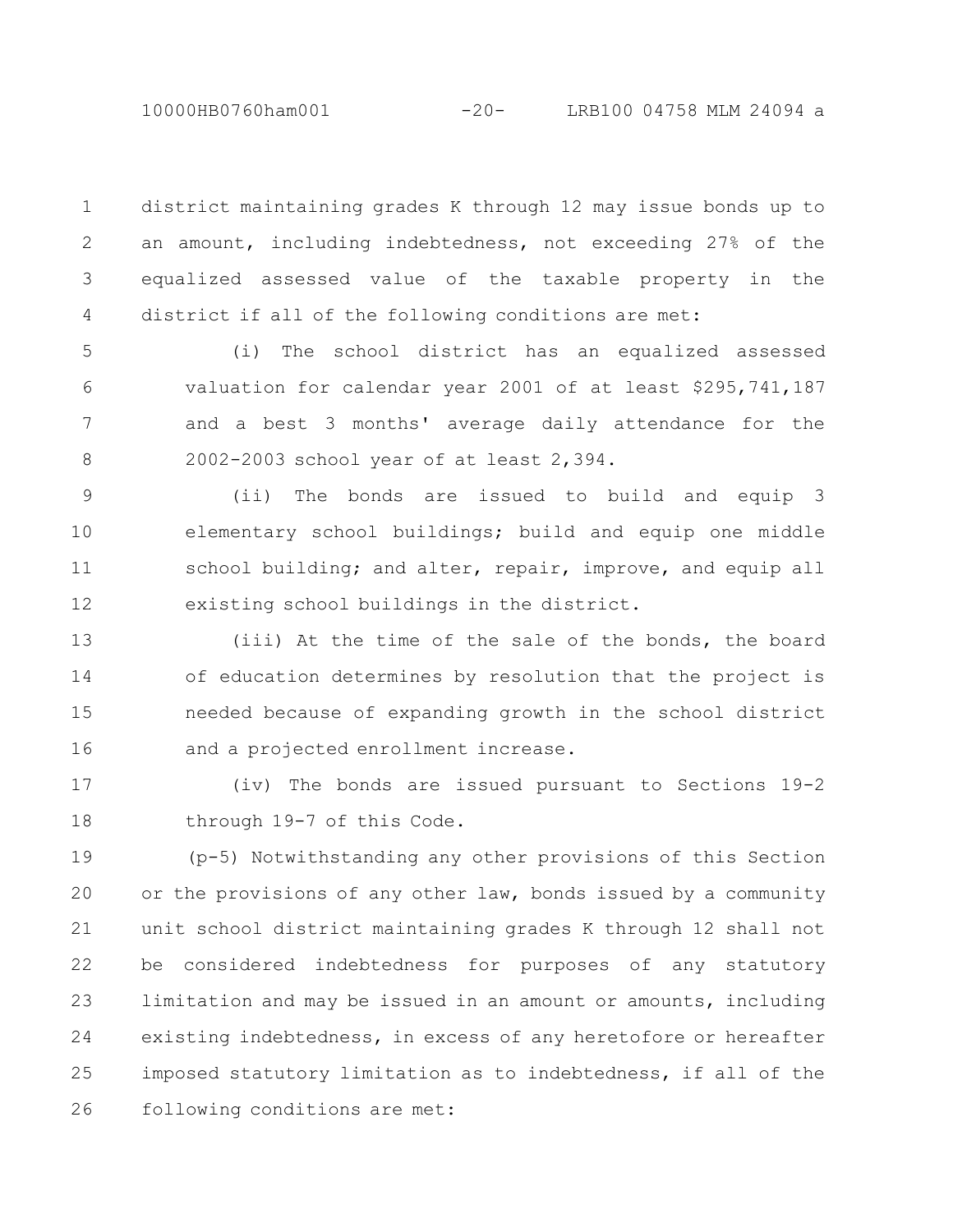(i) For each of the 4 most recent years, residential property comprises more than 80% of the equalized assessed valuation of the district. 1 2 3

(ii) At least 2 school buildings that were constructed 40 or more years prior to the issuance of the bonds will be demolished and will be replaced by new buildings or additions to one or more existing buildings. 4 5 6 7

(iii) Voters of the district approve a proposition for the issuance of the bonds at a regularly scheduled election. 8 9 10

(iv) At the time of the sale of the bonds, the school board determines by resolution that the new buildings or building additions are needed because of an increase in enrollment projected by the school board. 11 12 13 14

(v) The principal amount of the bonds, including existing indebtedness, does not exceed 25% of the equalized assessed value of the taxable property in the district. 15 16 17

(vi) The bonds are issued prior to January 1, 2007, pursuant to Sections 19-2 through 19-7 of this Code. 18 19

(p-10) Notwithstanding any other provisions of this Section or the provisions of any other law, bonds issued by a community consolidated school district maintaining grades K through 8 shall not be considered indebtedness for purposes of any statutory limitation and may be issued in an amount or amounts, including existing indebtedness, in excess of any heretofore or hereafter imposed statutory limitation as to 20 21 22 23 24 25 26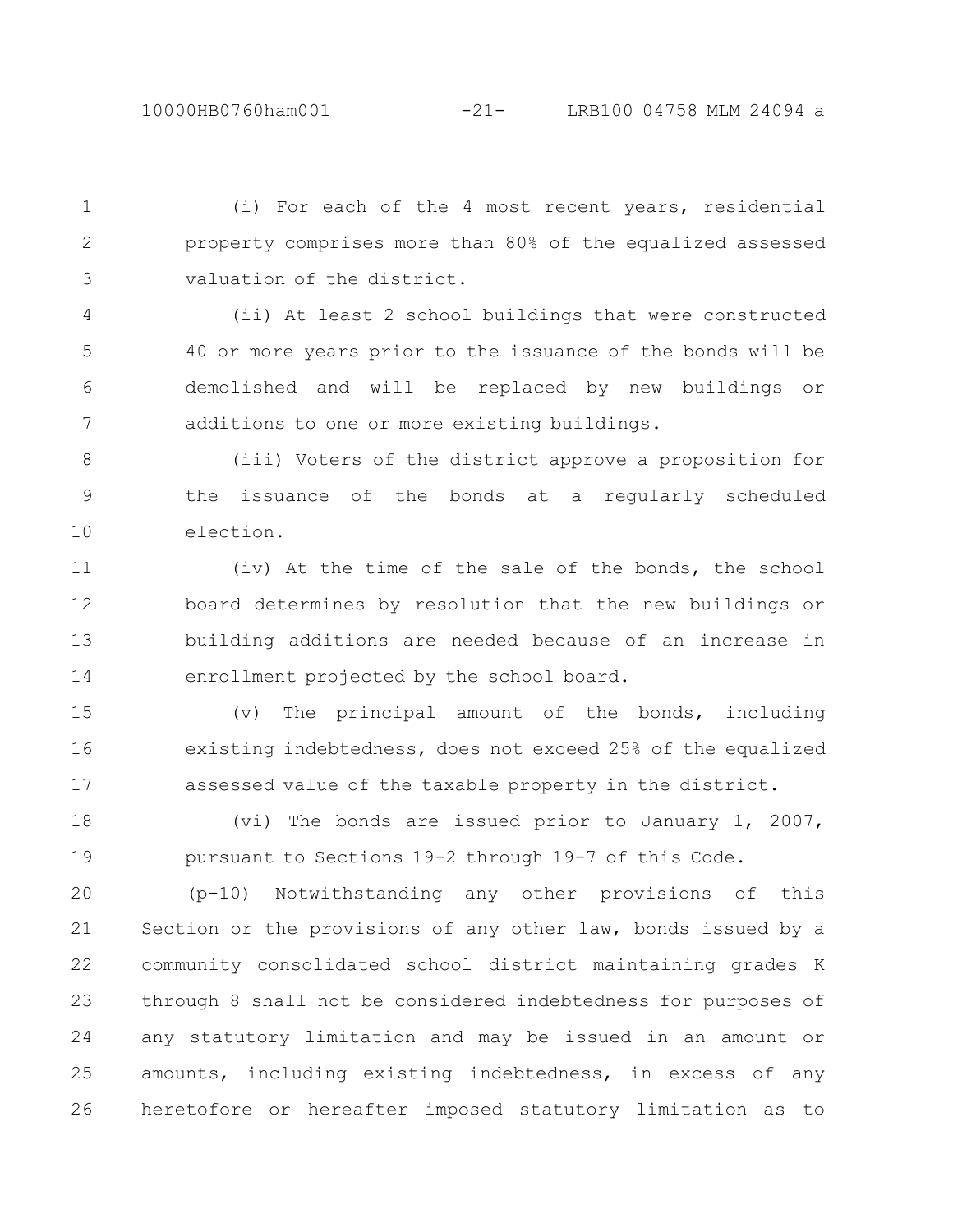10000HB0760ham001 -22- LRB100 04758 MLM 24094 a

indebtedness, if all of the following conditions are met:

1

2

4

(i) For each of the 4 most recent years, residential and farm property comprises more than 80% of the equalized assessed valuation of the district. 3

(ii) The bond proceeds are to be used to acquire and improve school sites and build and equip a school building. 5 6

(iii) Voters of the district approve a proposition for the issuance of the bonds at a regularly scheduled election. 7 8 9

(iv) At the time of the sale of the bonds, the school board determines by resolution that the school sites and building additions are needed because of an increase in enrollment projected by the school board. 10 11 12 13

(v) The principal amount of the bonds, including existing indebtedness, does not exceed 20% of the equalized assessed value of the taxable property in the district. 14 15 16

(vi) The bonds are issued prior to January 1, 2007, pursuant to Sections 19-2 through 19-7 of this Code. 17 18

(p-15) In addition to all other authority to issue bonds, the Oswego Community Unit School District Number 308 may issue bonds with an aggregate principal amount not to exceed \$450,000,000, but only if all of the following conditions are met: 19 20 21 22 23

(i) The voters of the district have approved a proposition for the bond issue at the general election held on November 7, 2006. 24 25 26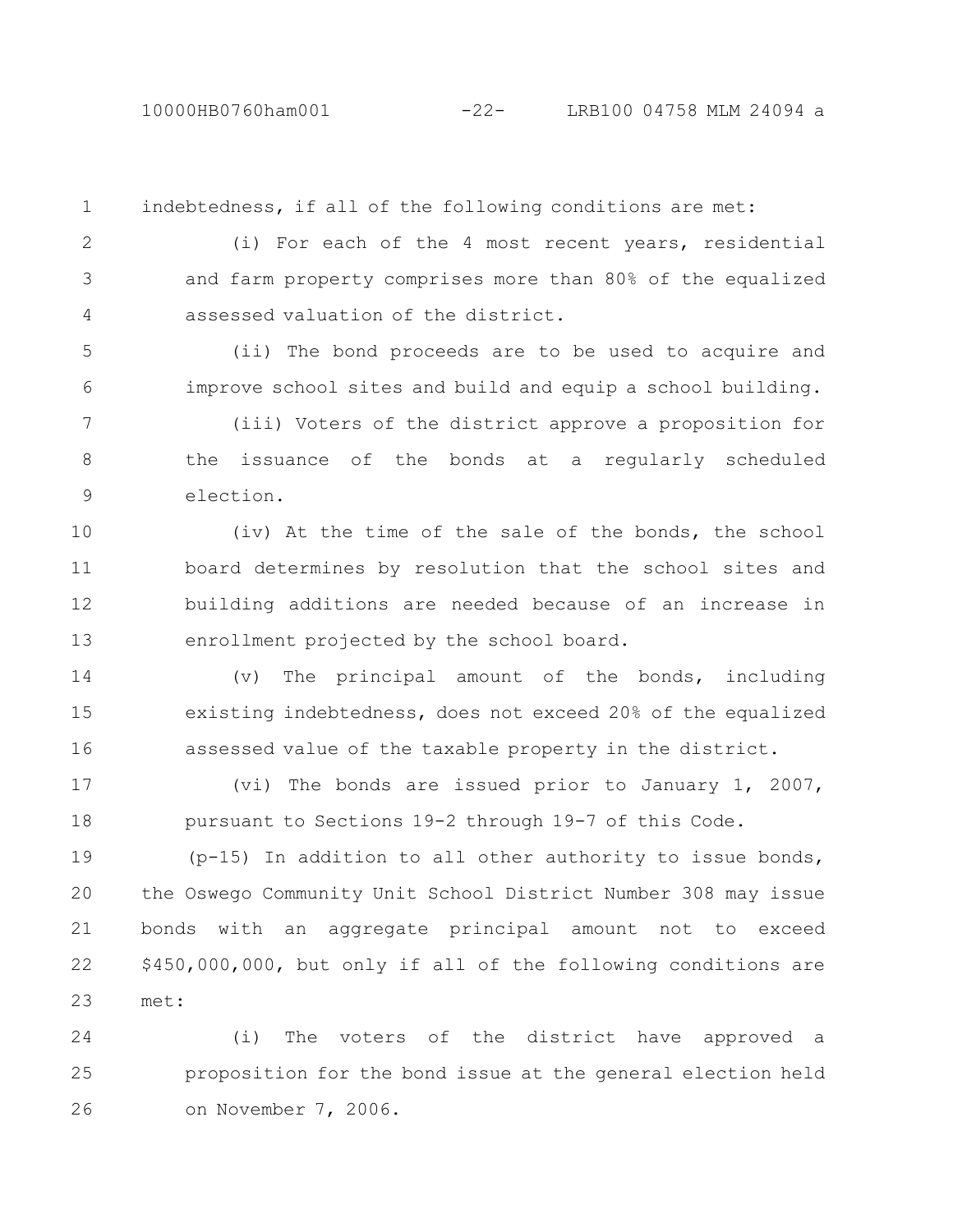10000HB0760ham001 -23- LRB100 04758 MLM 24094 a

(ii) At the time of the sale of the bonds, the school board determines, by resolution, that: (A) the building and equipping of the new high school building, new junior high school buildings, new elementary school buildings, early childhood building, maintenance building, transportation facility, and additions to existing school buildings, the altering, repairing, equipping, and provision of technology improvements to existing school buildings, and the acquisition and improvement of school sites, as the case may be, are required as a result of a projected increase in the enrollment of students in the district; and (B) the sale of bonds for these purposes is authorized by legislation that exempts the debt incurred on the bonds from the district's statutory debt limitation. 1 2 3 4 5 6 7 8 9 10 11 12 13 14

(iii) The bonds are issued, in one or more bond issues, on or before November 7, 2011, but the aggregate principal amount issued in all such bond issues combined must not exceed \$450,000,000. 15 16 17 18

(iv) The bonds are issued in accordance with this Article 19. 19 20

(v) The proceeds of the bonds are used only to accomplish those projects approved by the voters at the general election held on November 7, 2006. 21 22 23

The debt incurred on any bonds issued under this subsection (p-15) shall not be considered indebtedness for purposes of any statutory debt limitation. 24 25 26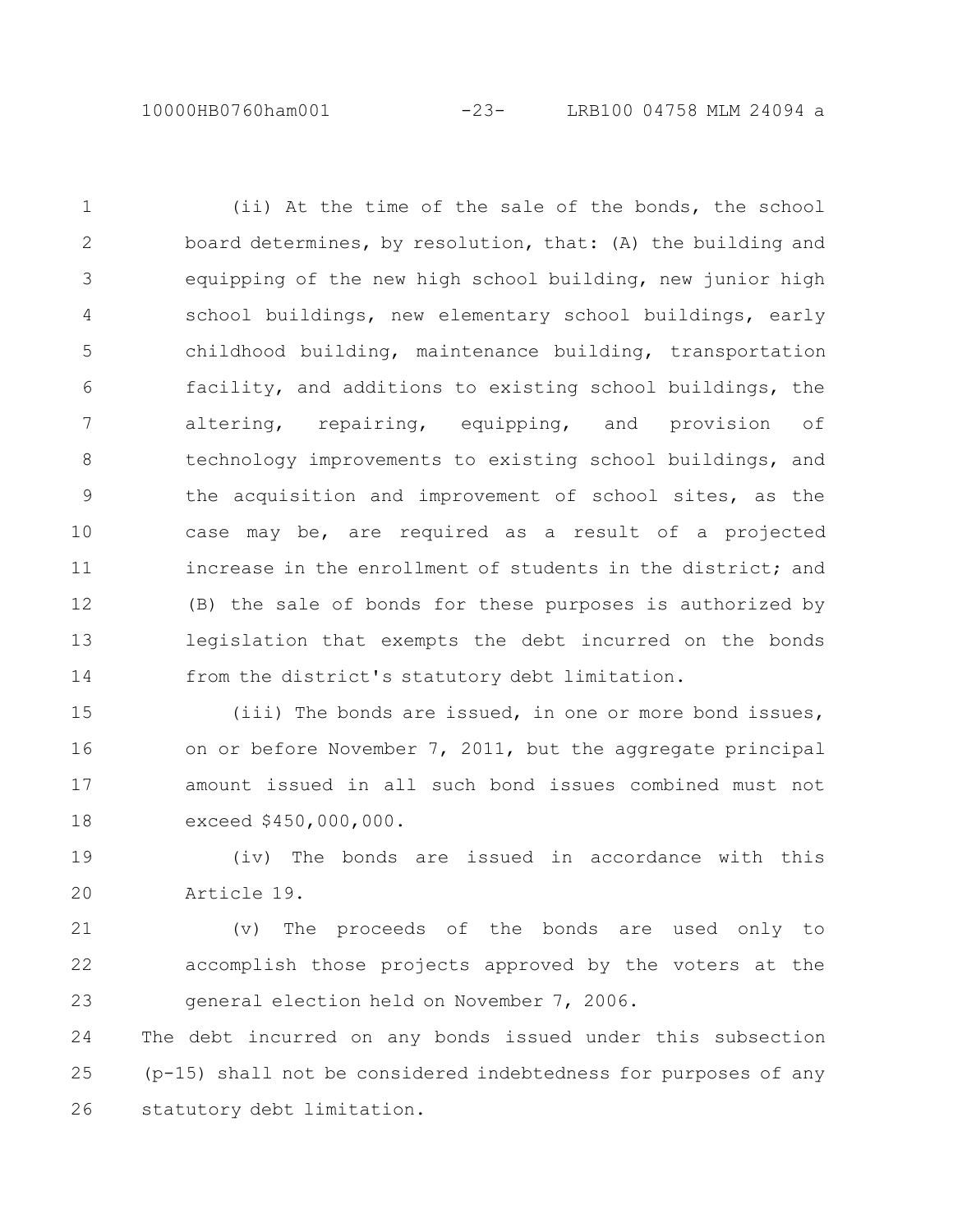10000HB0760ham001 -24- LRB100 04758 MLM 24094 a

(p-20) In addition to all other authority to issue bonds, the Lincoln-Way Community High School District Number 210 may issue bonds with an aggregate principal amount not to exceed \$225,000,000, but only if all of the following conditions are met: 1 2 3 4 5

(i) The voters of the district have approved a proposition for the bond issue at the general primary election held on March 21, 2006. 6 7 8

(ii) At the time of the sale of the bonds, the school board determines, by resolution, that: (A) the building and equipping of the new high school buildings, the altering, repairing, and equipping of existing school buildings, and the improvement of school sites, as the case may be, are required as a result of a projected increase in the enrollment of students in the district; and (B) the sale of bonds for these purposes is authorized by legislation that exempts the debt incurred on the bonds from the district's statutory debt limitation. 9 10 11 12 13 14 15 16 17 18

(iii) The bonds are issued, in one or more bond issues, on or before March 21, 2011, but the aggregate principal amount issued in all such bond issues combined must not exceed \$225,000,000. 19 20 21 22

(iv) The bonds are issued in accordance with this Article 19. 23 24

(v) The proceeds of the bonds are used only to accomplish those projects approved by the voters at the 25 26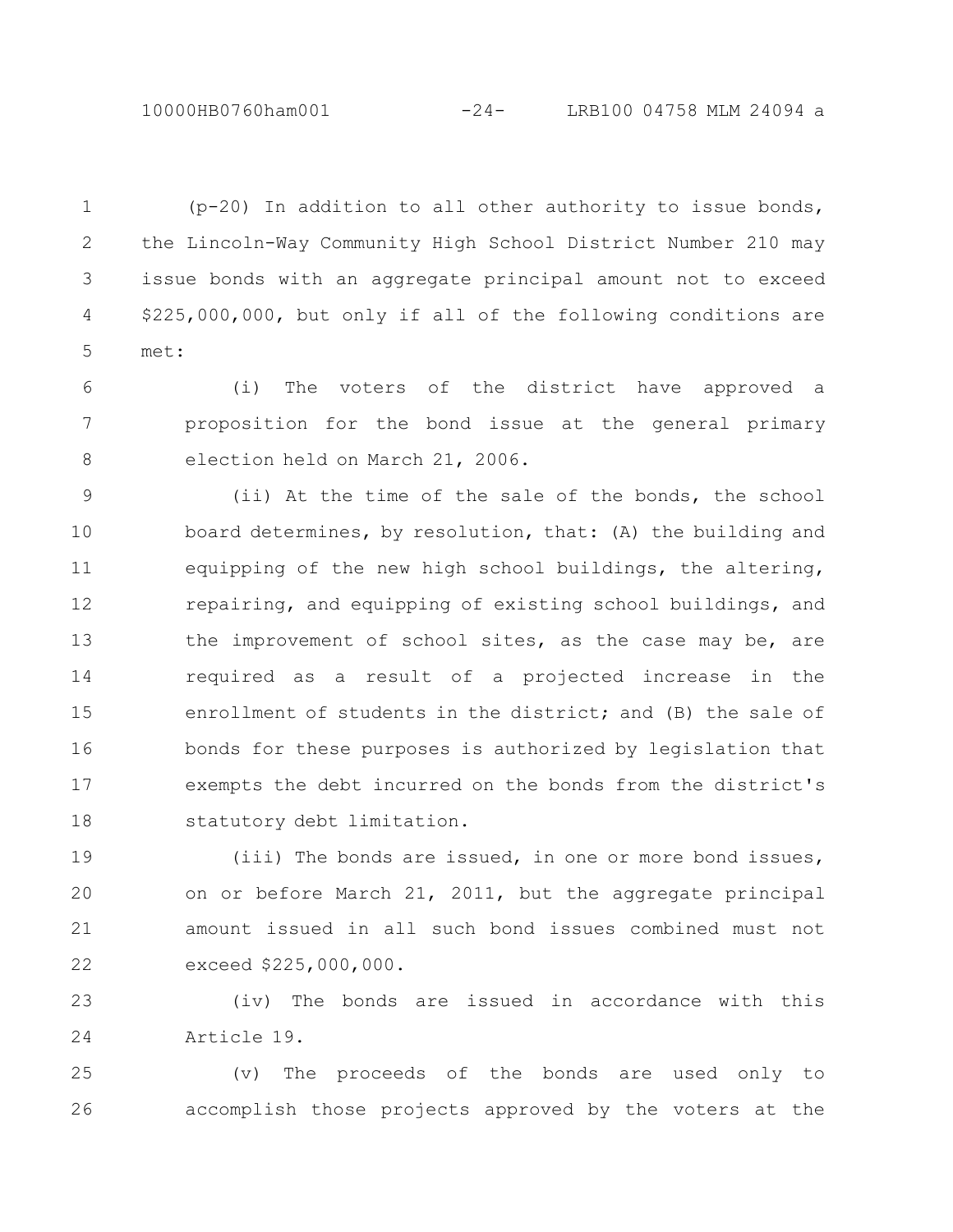10000HB0760ham001 -25- LRB100 04758 MLM 24094 a

1

primary election held on March 21, 2006.

The debt incurred on any bonds issued under this subsection (p-20) shall not be considered indebtedness for purposes of any statutory debt limitation. 2 3 4

(p-25) In addition to all other authority to issue bonds, Rochester Community Unit School District 3A may issue bonds with an aggregate principal amount not to exceed \$18,500,000, but only if all of the following conditions are met: 5 6 7 8

(i) The voters of the district approve a proposition for the bond issuance at the general primary election held in 2008. 9 10 11

(ii) At the time of the sale of the bonds, the school board determines, by resolution, that: (A) the building and equipping of a new high school building; the addition of classrooms and support facilities at the high school, middle school, and elementary school; the altering, repairing, and equipping of existing school buildings; and the improvement of school sites, as the case may be, are required as a result of a projected increase in the enrollment of students in the district; and (B) the sale of bonds for these purposes is authorized by a law that exempts the debt incurred on the bonds from the district's statutory debt limitation. 12 13 14 15 16 17 18 19 20 21 22 23

(iii) The bonds are issued, in one or more bond issues, on or before December 31, 2012, but the aggregate principal amount issued in all such bond issues combined must not 24 25 26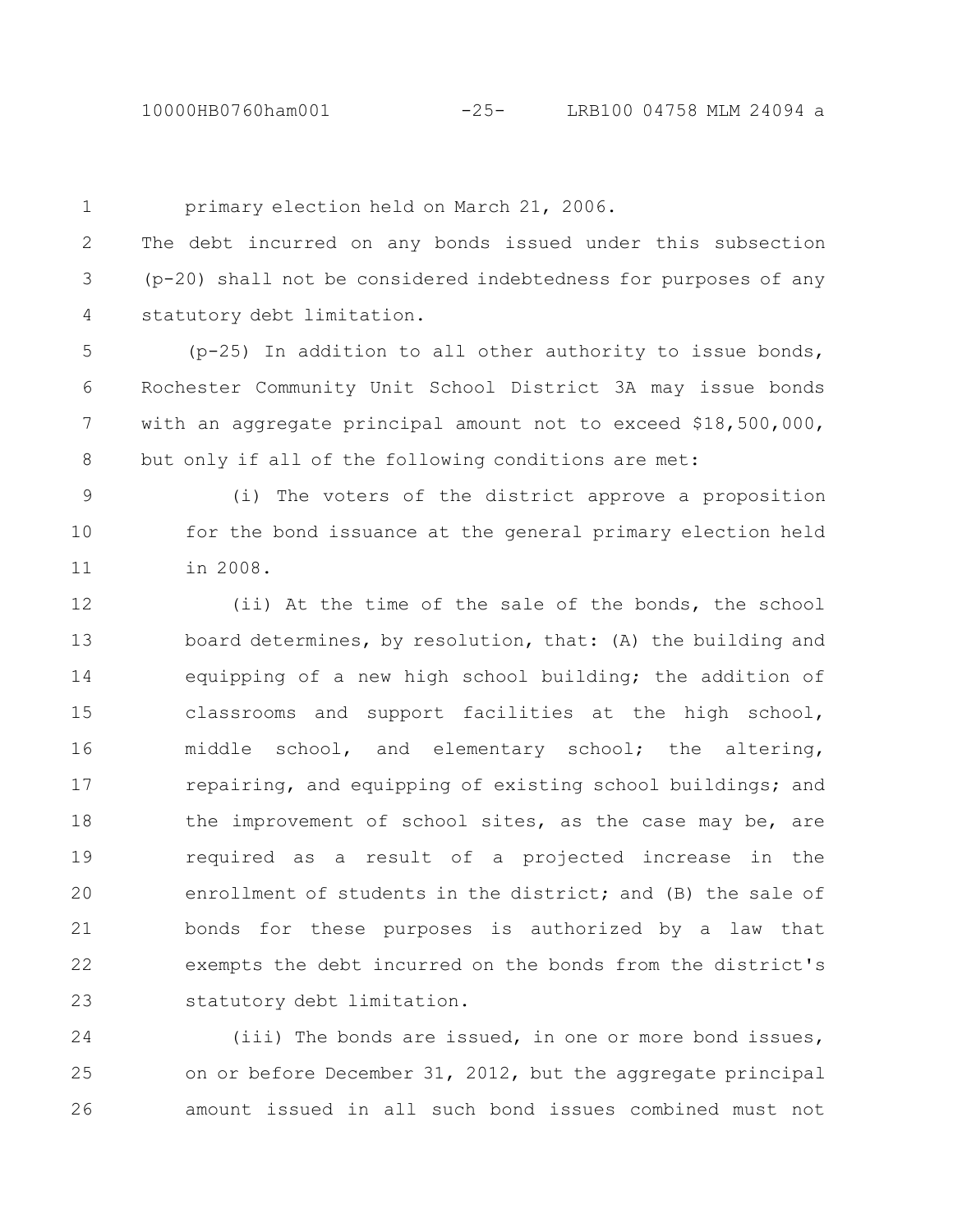| $\mathbf{1}$   | exceed \$18,500,000.                                            |
|----------------|-----------------------------------------------------------------|
| 2              | (iv) The bonds are issued in accordance with this               |
| $\mathcal{S}$  | Article 19.                                                     |
| $\overline{4}$ | (v) The proceeds of the bonds are used to accomplish            |
| 5              | only those projects approved by the voters at the primary       |
| 6              | election held in 2008.                                          |
| 7              | The debt incurred on any bonds issued under this subsection     |
| 8              | (p-25) shall not be considered indebtedness for purposes of any |
| 9              | statutory debt limitation.                                      |

(p-30) In addition to all other authority to issue bonds, Prairie Grove Consolidated School District 46 may issue bonds with an aggregate principal amount not to exceed \$30,000,000, but only if all of the following conditions are met: 10 11 12 13

14

(i) The voters of the district approve a proposition for the bond issuance at an election held in 2008. 15

(ii) At the time of the sale of the bonds, the school board determines, by resolution, that (A) the building and equipping of a new school building and additions to existing school buildings are required as a result of a projected increase in the enrollment of students in the district and (B) the altering, repairing, and equipping of existing school buildings are required because of the age of the existing school buildings. 16 17 18 19 20 21 22 23

(iii) The bonds are issued, in one or more bond issuances, on or before December 31, 2012; however, the aggregate principal amount issued in all such bond 24 25 26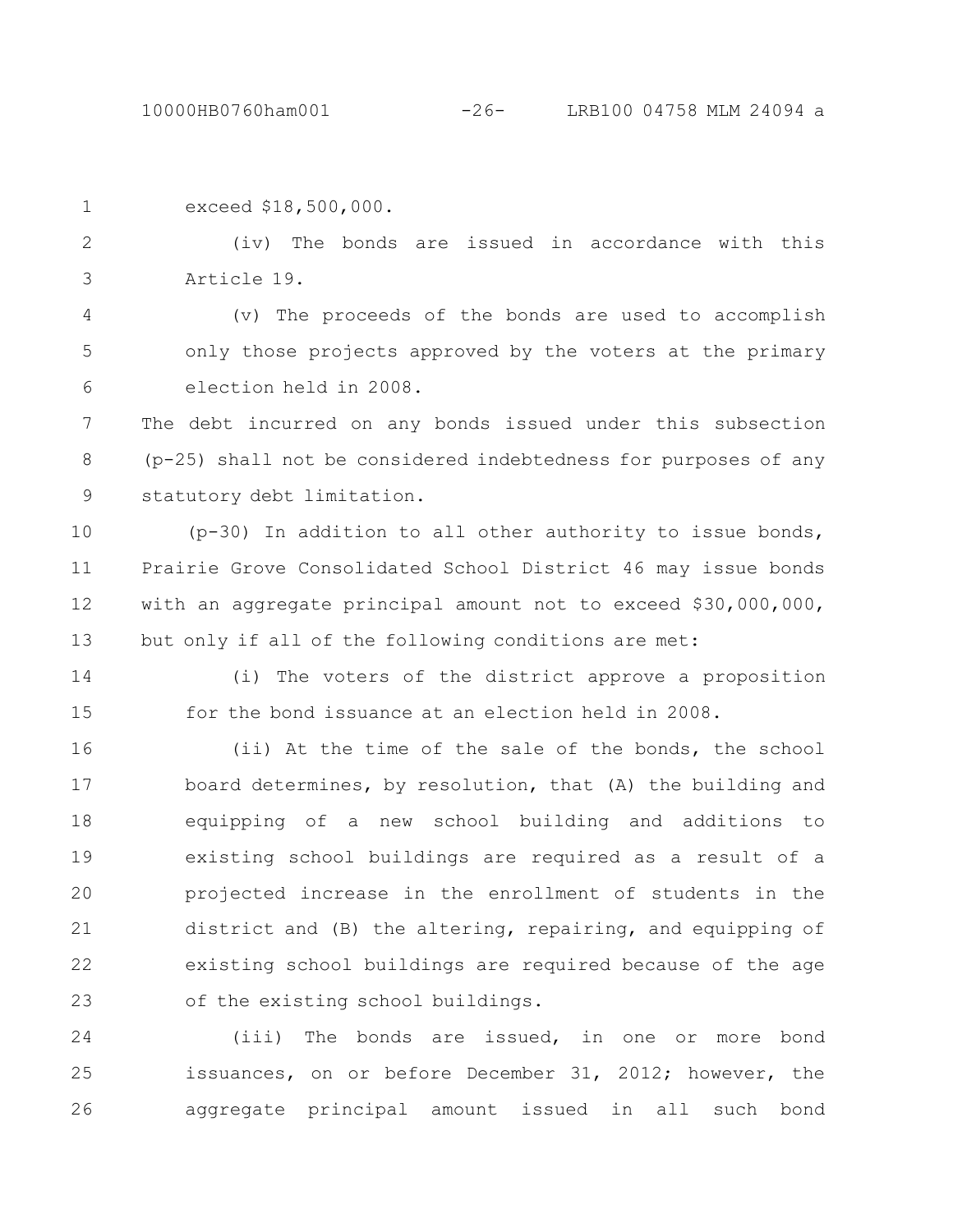issuances combined must not exceed \$30,000,000. (iv) The bonds are issued in accordance with this Article. (v) The proceeds of the bonds are used to accomplish only those projects approved by the voters at an election held in 2008. The debt incurred on any bonds issued under this subsection (p-30) shall not be considered indebtedness for purposes of any statutory debt limitation. (p-35) In addition to all other authority to issue bonds, Prairie Hill Community Consolidated School District 133 may issue bonds with an aggregate principal amount not to exceed \$13,900,000, but only if all of the following conditions are met: (i) The voters of the district approved a proposition for the bond issuance at an election held on April 17, 2007. (ii) At the time of the sale of the bonds, the school board determines, by resolution, that (A) the improvement of the site of and the building and equipping of a school building are required as a result of a projected increase in the enrollment of students in the district and (B) the repairing and equipping of the Prairie Hill Elementary School building is required because of the age of that school building. (iii) The bonds are issued, in one or more bond 1 2 3 4 5 6 7 8 9 10 11 12 13 14 15 16 17 18 19 20 21 22 23 24 25 26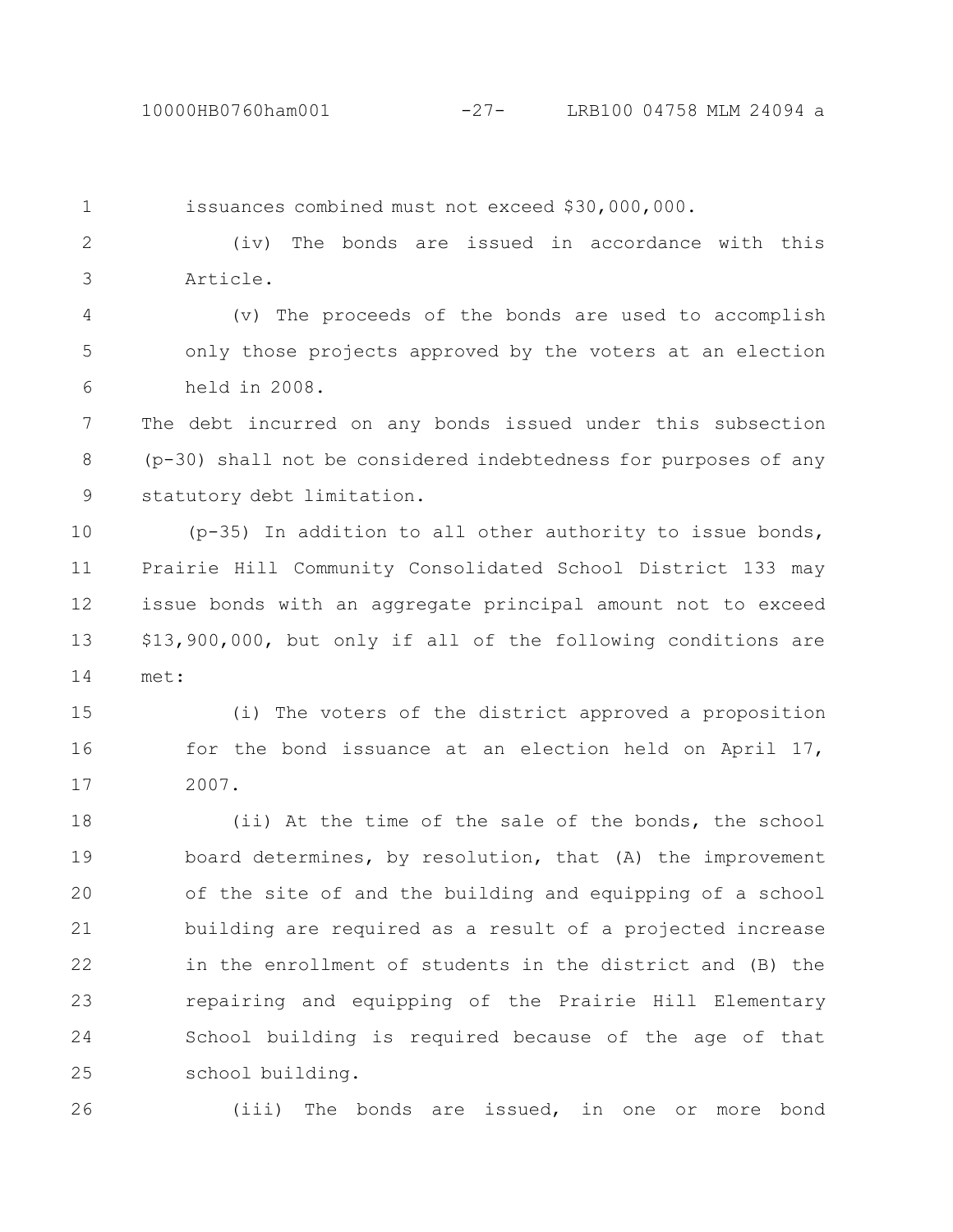10000HB0760ham001 -28- LRB100 04758 MLM 24094 a

issuances, on or before December 31, 2011, but the aggregate principal amount issued in all such bond issuances combined must not exceed \$13,900,000. 1 2 3

(iv) The bonds are issued in accordance with this Article. 4 5

(v) The proceeds of the bonds are used to accomplish only those projects approved by the voters at an election held on April 17, 2007. 6 7 8

The debt incurred on any bonds issued under this subsection (p-35) shall not be considered indebtedness for purposes of any statutory debt limitation. 9 10 11

(p-40) In addition to all other authority to issue bonds, Mascoutah Community Unit District 19 may issue bonds with an aggregate principal amount not to exceed \$55,000,000, but only if all of the following conditions are met: 12 13 14 15

(1) The voters of the district approve a proposition for the bond issuance at a regular election held on or after November 4, 2008. 16 17 18

(2) At the time of the sale of the bonds, the school board determines, by resolution, that (i) the building and equipping of a new high school building is required as a result of a projected increase in the enrollment of students in the district and the age and condition of the existing high school building, (ii) the existing high school building will be demolished, and (iii) the sale of bonds is authorized by statute that exempts the debt 19 20 21 22 23 24 25 26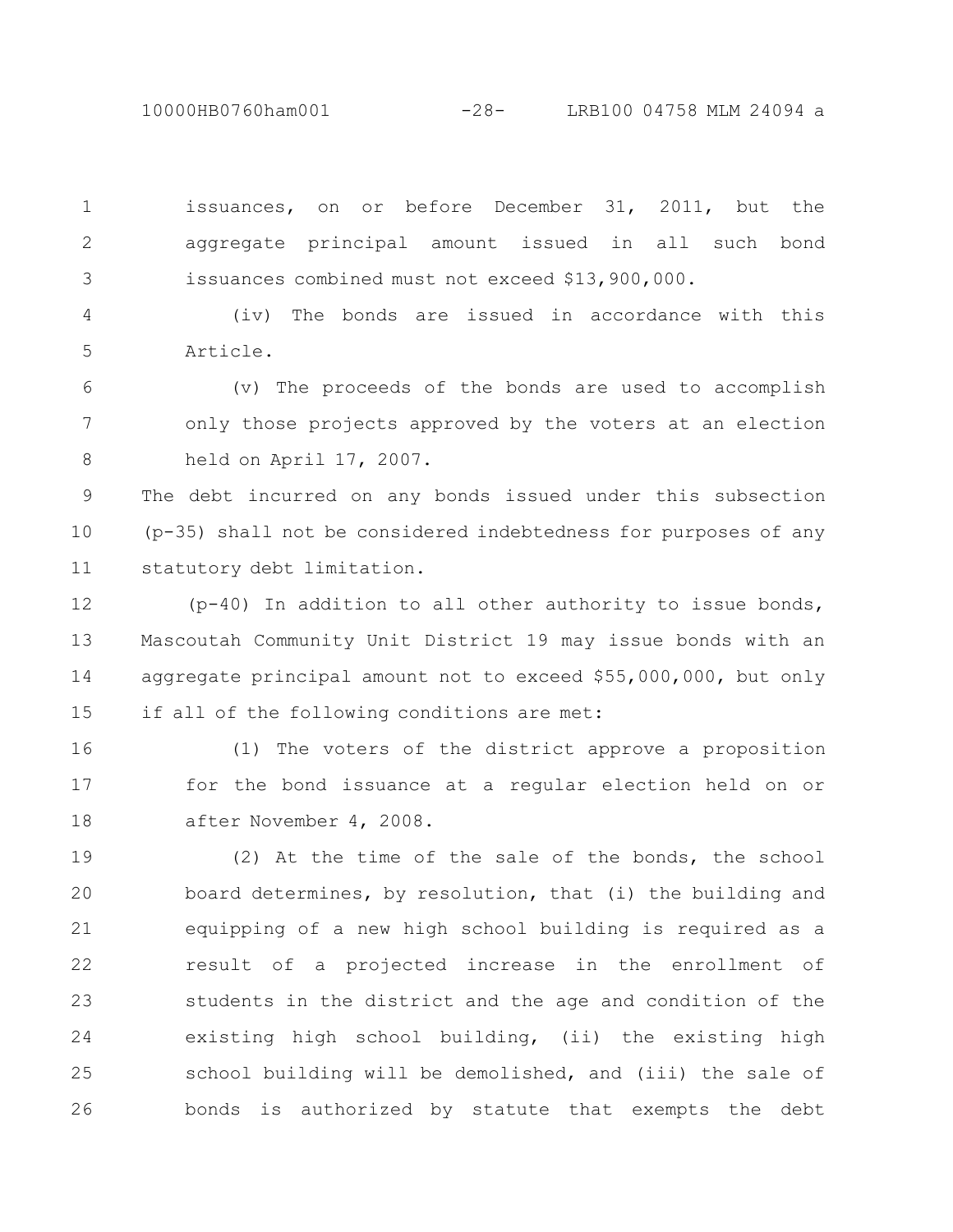incurred on the bonds from the district's statutory debt limitation. 1 2

(3) The bonds are issued, in one or more bond issuances, on or before December 31, 2011, but the aggregate principal amount issued in all such bond issuances combined must not exceed \$55,000,000. 3 4 5 6

(4) The bonds are issued in accordance with this Article. 7 8

(5) The proceeds of the bonds are used to accomplish only those projects approved by the voters at a regular election held on or after November 4, 2008. 9 10 11

The debt incurred on any bonds issued under this subsection (p-40) shall not be considered indebtedness for purposes of any statutory debt limitation. 12 13 14

(p-45) Notwithstanding the provisions of subsection (a) of this Section or of any other law, bonds issued pursuant to Section 19-3.5 of this Code shall not be considered indebtedness for purposes of any statutory limitation if the bonds are issued in an amount or amounts, including existing indebtedness of the school district, not in excess of 18.5% of the value of the taxable property in the district to be ascertained by the last assessment for State and county taxes. 15 16 17 18 19 20 21 22

(p-50) Notwithstanding the provisions of subsection (a) of this Section or of any other law, bonds issued pursuant to Section 19-3.10 of this Code shall not be considered indebtedness for purposes of any statutory limitation if the 23 24 25 26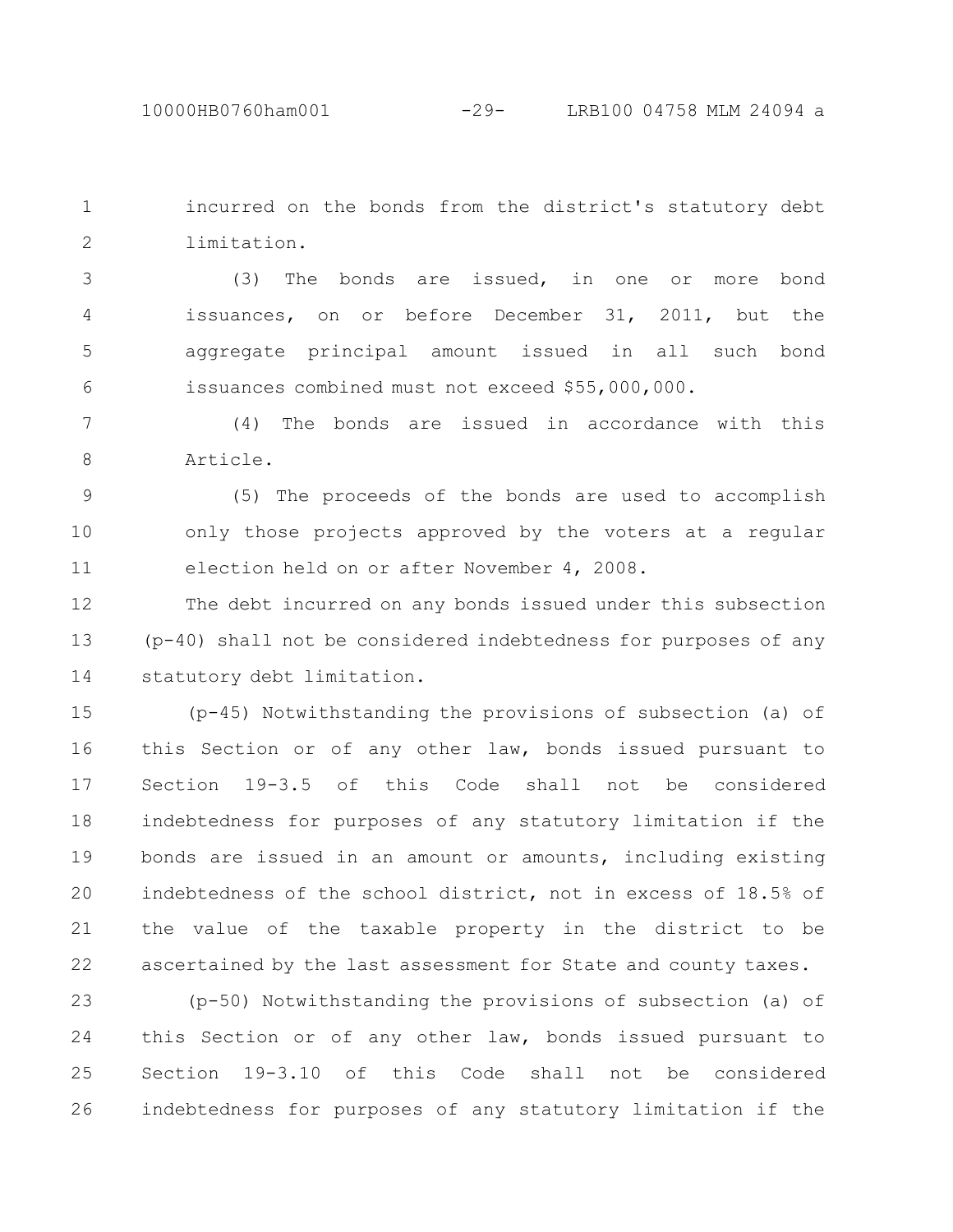bonds are issued in an amount or amounts, including existing indebtedness of the school district, not in excess of 43% of the value of the taxable property in the district to be ascertained by the last assessment for State and county taxes. 1 2 3 4

(p-55) In addition to all other authority to issue bonds, Belle Valley School District 119 may issue bonds with an aggregate principal amount not to exceed \$47,500,000, but only if all of the following conditions are met: 5 6 7 8

(1) The voters of the district approve a proposition for the bond issuance at an election held on or after April 7, 2009. 9 10 11

(2) Prior to the issuance of the bonds, the school board determines, by resolution, that (i) the building and equipping of a new school building is required as a result of mine subsidence in an existing school building and because of the age and condition of another existing school building and (ii) the issuance of bonds is authorized by statute that exempts the debt incurred on the bonds from the district's statutory debt limitation. 12 13 14 15 16 17 18 19

(3) The bonds are issued, in one or more bond issuances, on or before March 31, 2014, but the aggregate principal amount issued in all such bond issuances combined must not exceed \$47,500,000. 20 21 22 23

(4) The bonds are issued in accordance with this Article. 24 25

26

(5) The proceeds of the bonds are used to accomplish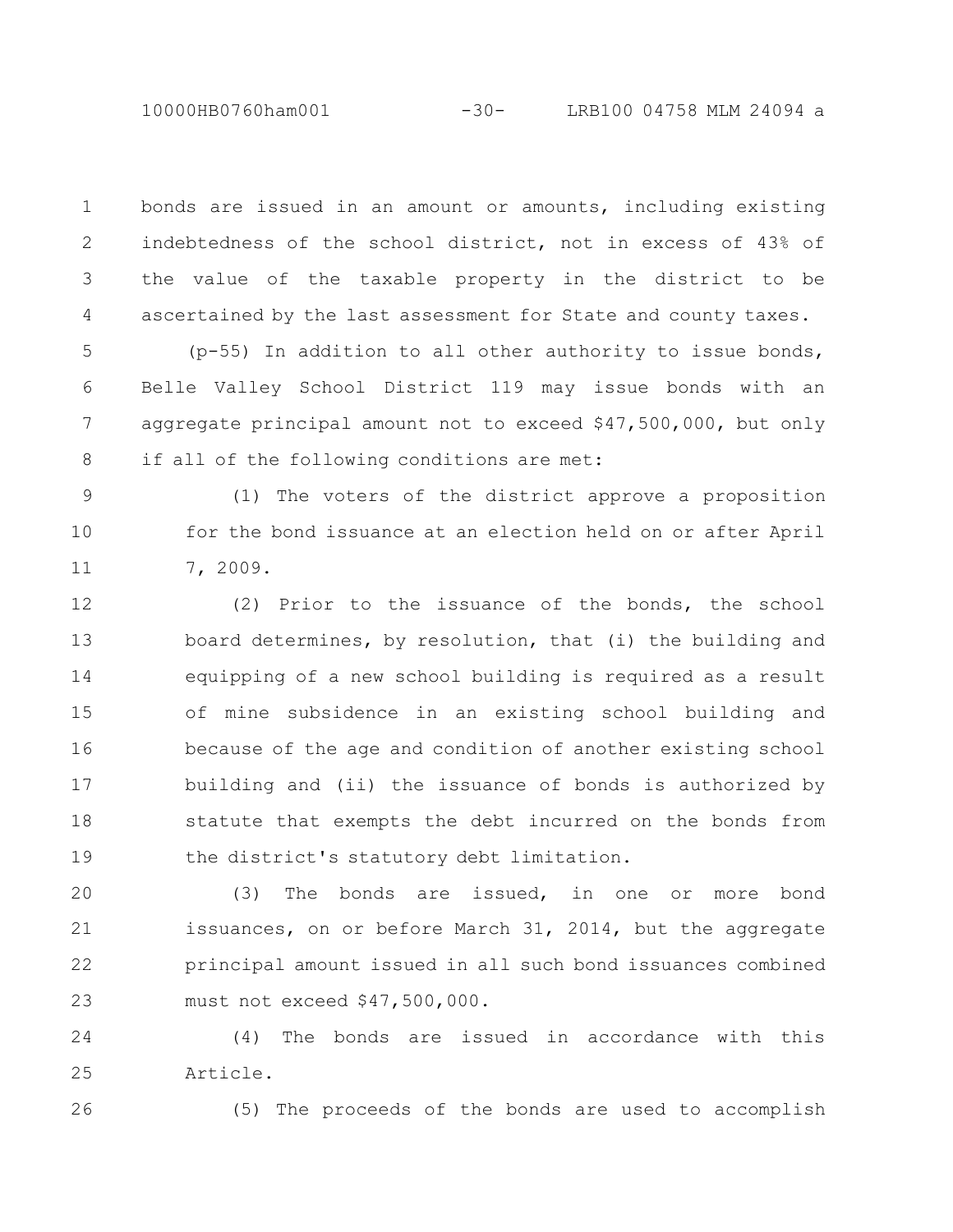only those projects approved by the voters at an election held on or after April 7, 2009. 1 2

The debt incurred on any bonds issued under this subsection (p-55) shall not be considered indebtedness for purposes of any statutory debt limitation. Bonds issued under this subsection (p-55) must mature within not to exceed 30 years from their date, notwithstanding any other law to the contrary. 3 4 5 6 7

(p-60) In addition to all other authority to issue bonds, Wilmington Community Unit School District Number 209-U may issue bonds with an aggregate principal amount not to exceed \$2,285,000, but only if all of the following conditions are met: 8 9 10 11 12

(1) The proceeds of the bonds are used to accomplish only those projects approved by the voters at the general primary election held on March 21, 2006. 13 14 15

(2) Prior to the issuance of the bonds, the school board determines, by resolution, that (i) the projects approved by the voters were and are required because of the age and condition of the school district's prior and existing school buildings and (ii) the issuance of the bonds is authorized by legislation that exempts the debt incurred on the bonds from the district's statutory debt limitation. 16 17 18 19 20 21 22 23

(3) The bonds are issued in one or more bond issuances on or before March 1, 2011, but the aggregate principal amount issued in all those bond issuances combined must not 24 25 26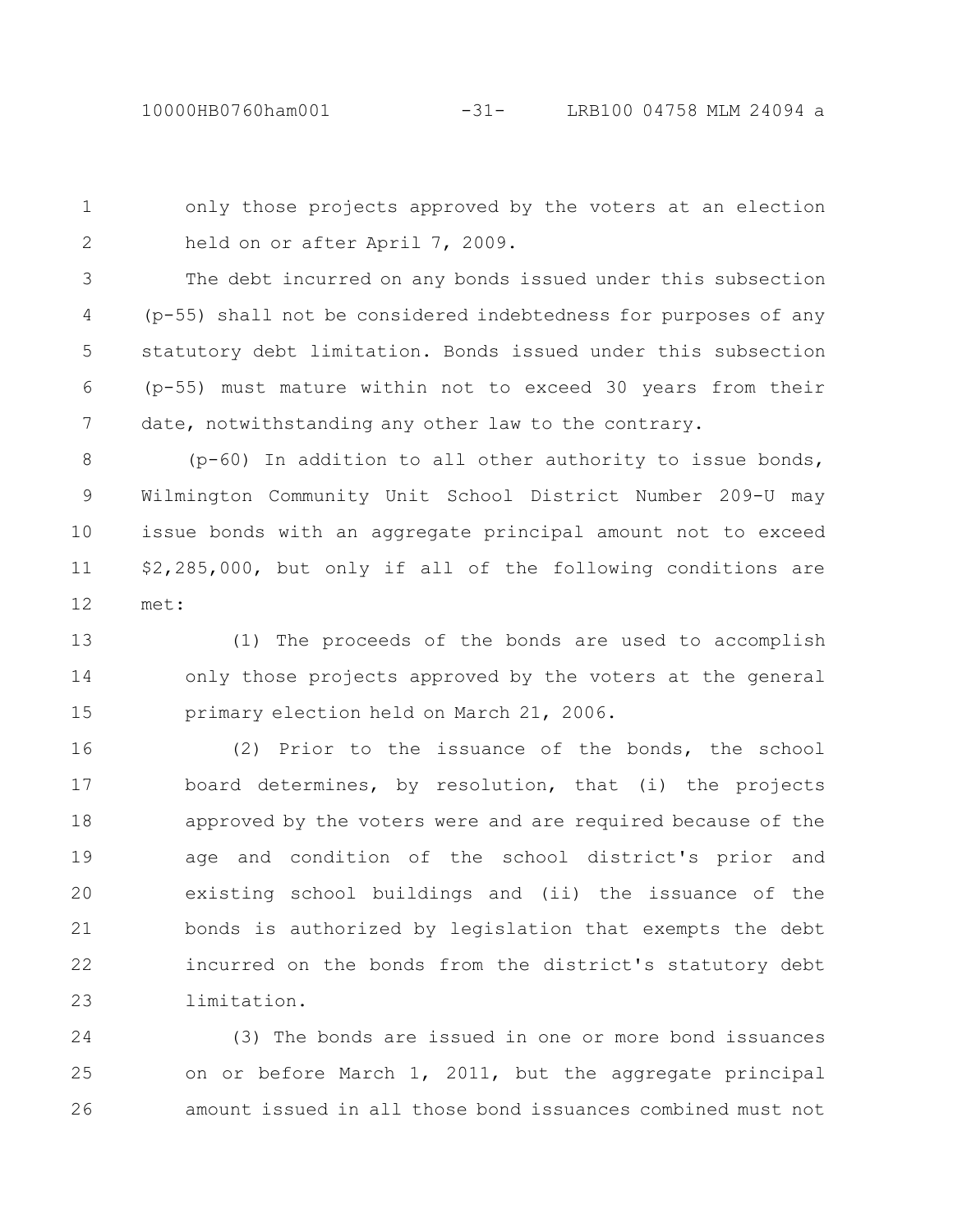| exceed \$2,285,000. |  |  |  |  |  |                                                  |  |  |  |  |  |
|---------------------|--|--|--|--|--|--------------------------------------------------|--|--|--|--|--|
|                     |  |  |  |  |  | (4) The bonds are issued in accordance with this |  |  |  |  |  |

Article.

3

The debt incurred on any bonds issued under this subsection (p-60) shall not be considered indebtedness for purposes of any statutory debt limitation. 4 5 6

(p-65) In addition to all other authority to issue bonds, West Washington County Community Unit School District 10 may issue bonds with an aggregate principal amount not to exceed \$32,200,000 and maturing over a period not exceeding 25 years, but only if all of the following conditions are met: 7 8 9 10 11

(1) The voters of the district approve a proposition for the bond issuance at an election held on or after February 2, 2010. 12 13 14

(2) Prior to the issuance of the bonds, the school board determines, by resolution, that (A) all or a portion of the existing Okawville Junior/Senior High School Building will be demolished; (B) the building and equipping of a new school building to be attached to and the alteration, repair, and equipping of the remaining portion of the Okawville Junior/Senior High School Building is required because of the age and current condition of that school building; and (C) the issuance of bonds is authorized by a statute that exempts the debt incurred on the bonds from the district's statutory debt limitation. 15 16 17 18 19 20 21 22 23 24 25

(3) The bonds are issued, in one or more bond 26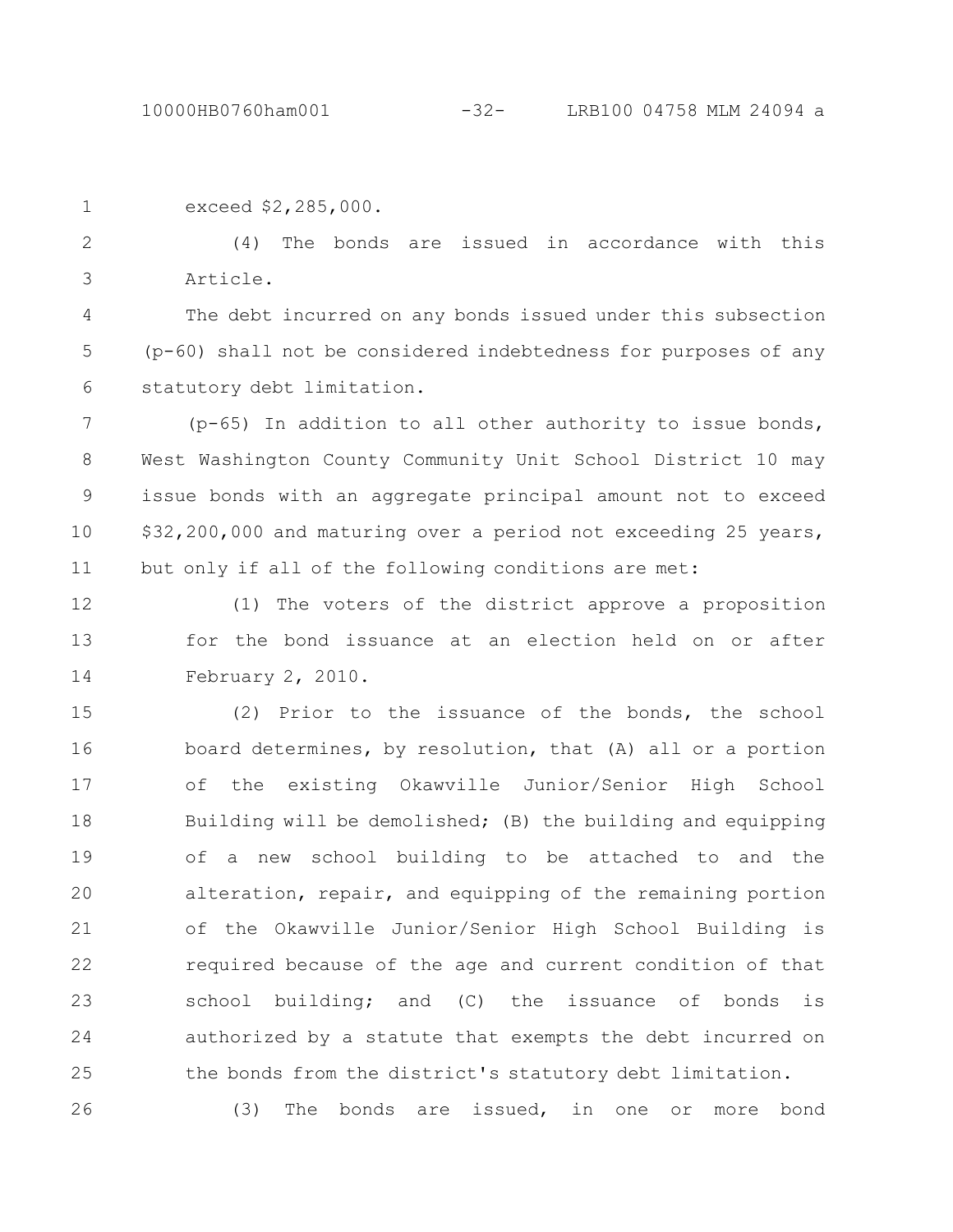10000HB0760ham001 -33- LRB100 04758 MLM 24094 a

issuances, on or before March 31, 2014, but the aggregate principal amount issued in all such bond issuances combined must not exceed \$32,200,000. 1 2 3

(4) The bonds are issued in accordance with this Article. 4 5

(5) The proceeds of the bonds are used to accomplish only those projects approved by the voters at an election held on or after February 2, 2010. 6 7 8

The debt incurred on any bonds issued under this subsection (p-65) shall not be considered indebtedness for purposes of any statutory debt limitation. 9 10 11

(p-70) In addition to all other authority to issue bonds, Cahokia Community Unit School District 187 may issue bonds with an aggregate principal amount not to exceed \$50,000,000, but only if all the following conditions are met: 12 13 14 15

(1) The voters of the district approve a proposition for the bond issuance at an election held on or after November 2, 2010. 16 17 18

(2) Prior to the issuance of the bonds, the school board determines, by resolution, that (i) the building and equipping of a new school building is required as a result of the age and condition of an existing school building and (ii) the issuance of bonds is authorized by a statute that exempts the debt incurred on the bonds from the district's statutory debt limitation. 19 20 21 22 23 24 25

26

(3) The bonds are issued, in one or more issuances, on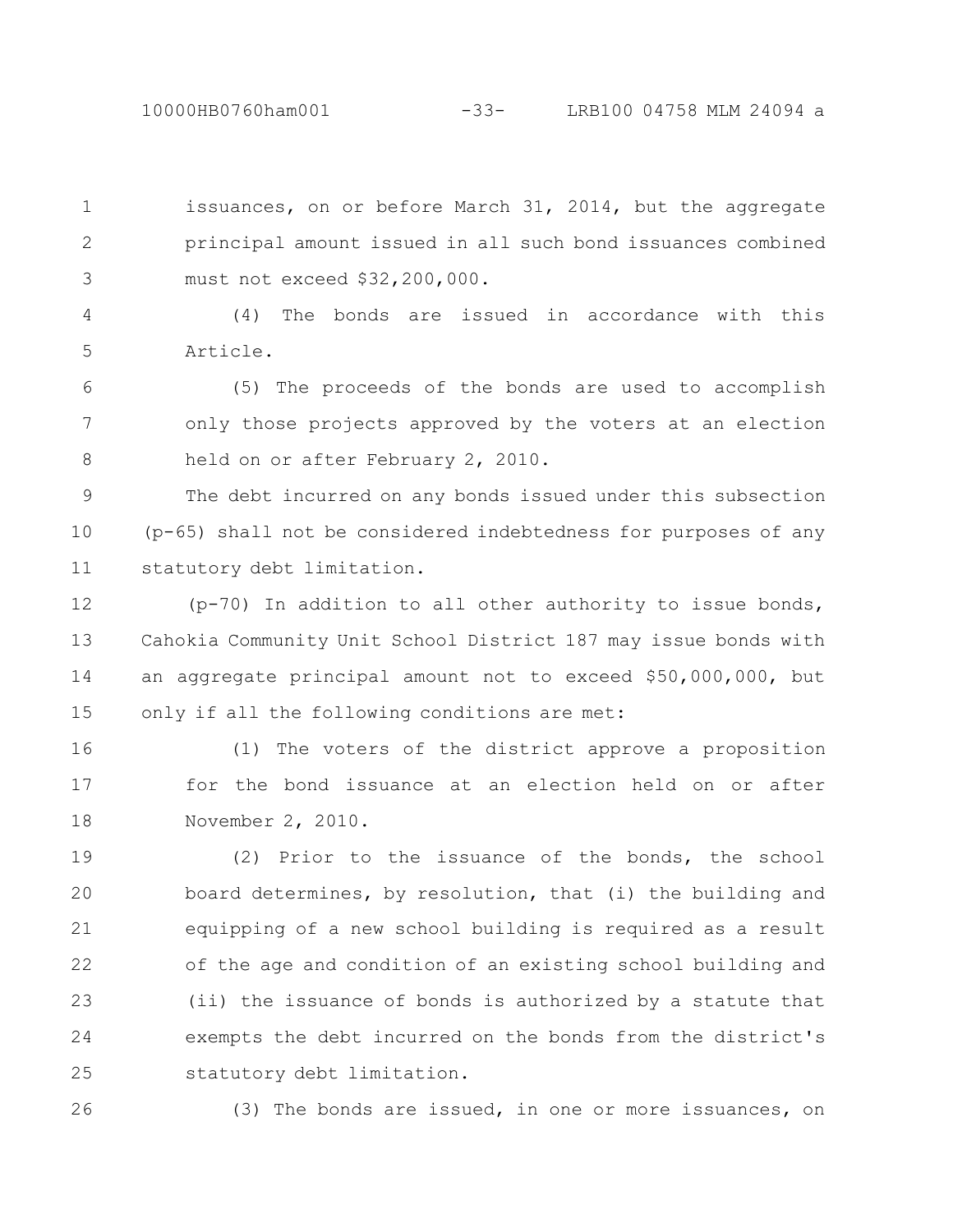or before July 1, 2016, but the aggregate principal amount issued in all such bond issuances combined must not exceed \$50,000,000. 1 2 3

(4) The bonds are issued in accordance with this Article. 4 5

(5) The proceeds of the bonds are used to accomplish only those projects approved by the voters at an election held on or after November 2, 2010. 6 7 8

The debt incurred on any bonds issued under this subsection (p-70) shall not be considered indebtedness for purposes of any statutory debt limitation. Bonds issued under this subsection (p-70) must mature within not to exceed 25 years from their date, notwithstanding any other law, including Section 19-3 of this Code, to the contrary. 9 10 11 12 13 14

(p-75) Notwithstanding the debt limitation prescribed in subsection (a) of this Section or any other provisions of this Section or of any other law, the execution of leases on or after January 1, 2007 and before July 1, 2011 by the Board of Education of Peoria School District 150 with a public building commission for leases entered into pursuant to the Public Building Commission Act shall not be considered indebtedness for purposes of any statutory debt limitation. 15 16 17 18 19 20 21 22

This subsection (p-75) applies only if the State Board of Education or the Capital Development Board makes one or more grants to Peoria School District 150 pursuant to the School Construction Law. The amount exempted from the debt limitation 23 24 25 26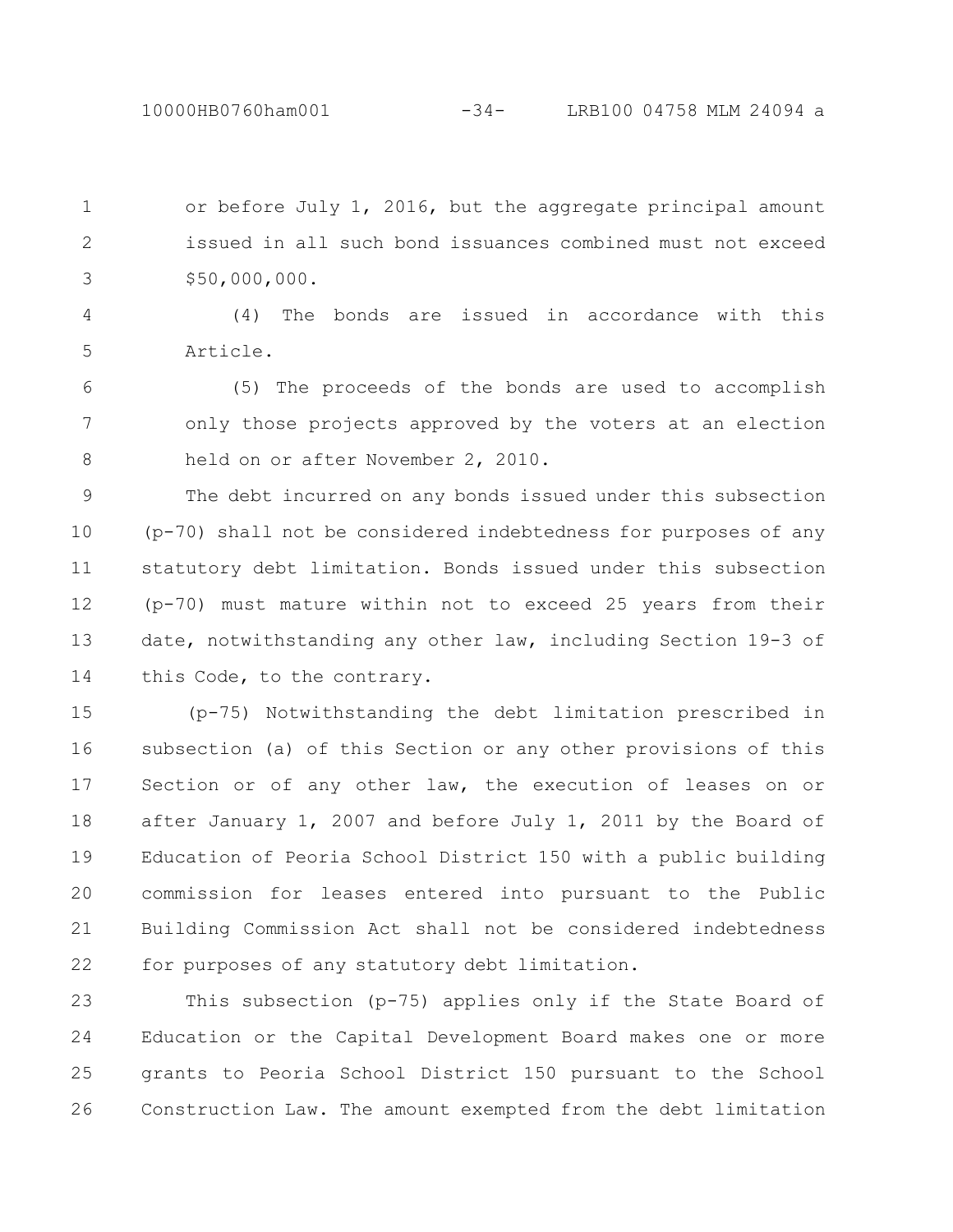10000HB0760ham001 -35- LRB100 04758 MLM 24094 a

as prescribed in this subsection (p-75) shall be no greater than the amount of one or more grants awarded to Peoria School District 150 by the State Board of Education or the Capital Development Board. 1 2 3 4

(p-80) In addition to all other authority to issue bonds, Ridgeland School District 122 may issue bonds with an aggregate principal amount not to exceed \$50,000,000 for the purpose of refunding or continuing to refund bonds originally issued pursuant to voter approval at the general election held on November 7, 2000, and the debt incurred on any bonds issued under this subsection (p-80) shall not be considered indebtedness for purposes of any statutory debt limitation. Bonds issued under this subsection (p-80) may be issued in one or more issuances and must mature within not to exceed 25 years from their date, notwithstanding any other law, including Section 19-3 of this Code, to the contrary. 5 6 7 8 9 10 11 12 13 14 15 16

(p-85) In addition to all other authority to issue bonds, Hall High School District 502 may issue bonds with an aggregate principal amount not to exceed \$32,000,000, but only if all the following conditions are met: 17 18 19 20

21

22

23

(1) The voters of the district approve a proposition for the bond issuance at an election held on or after April 9, 2013.

(2) Prior to the issuance of the bonds, the school board determines, by resolution, that (i) the building and equipping of a new school building is required as a result 24 25 26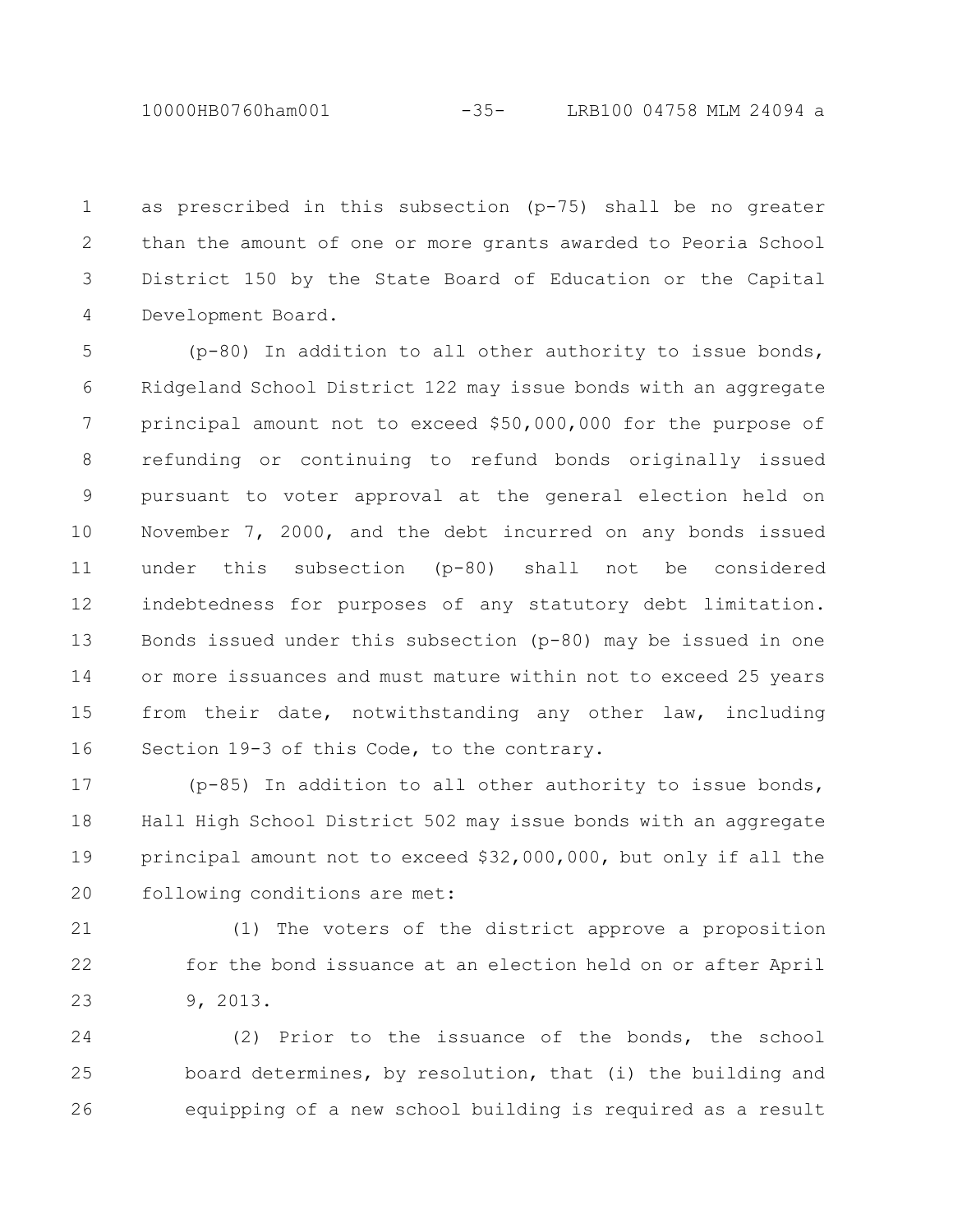of the age and condition of an existing school building, (ii) the existing school building should be demolished in its entirety or the existing school building should be demolished except for the 1914 west wing of the building, and (iii) the issuance of bonds is authorized by a statute that exempts the debt incurred on the bonds from the district's statutory debt limitation. 1 2 3 4 5 6 7

(3) The bonds are issued, in one or more issuances, not later than 5 years after the date of the referendum approving the issuance of the bonds, but the aggregate principal amount issued in all such bond issuances combined must not exceed \$32,000,000. 8 9 10 11 12

(4) The bonds are issued in accordance with this Article. 13 14

(5) The proceeds of the bonds are used to accomplish only those projects approved by the voters at an election held on or after April 9, 2013. 15 16 17

The debt incurred on any bonds issued under this subsection (p-85) shall not be considered indebtedness for purposes of any statutory debt limitation. Bonds issued under this subsection (p-85) must mature within not to exceed 30 years from their date, notwithstanding any other law, including Section 19-3 of this Code, to the contrary. 18 19 20 21 22 23

(p-90) In addition to all other authority to issue bonds, Lebanon Community Unit School District 9 may issue bonds with an aggregate principal amount not to exceed \$7,500,000, but 24 25 26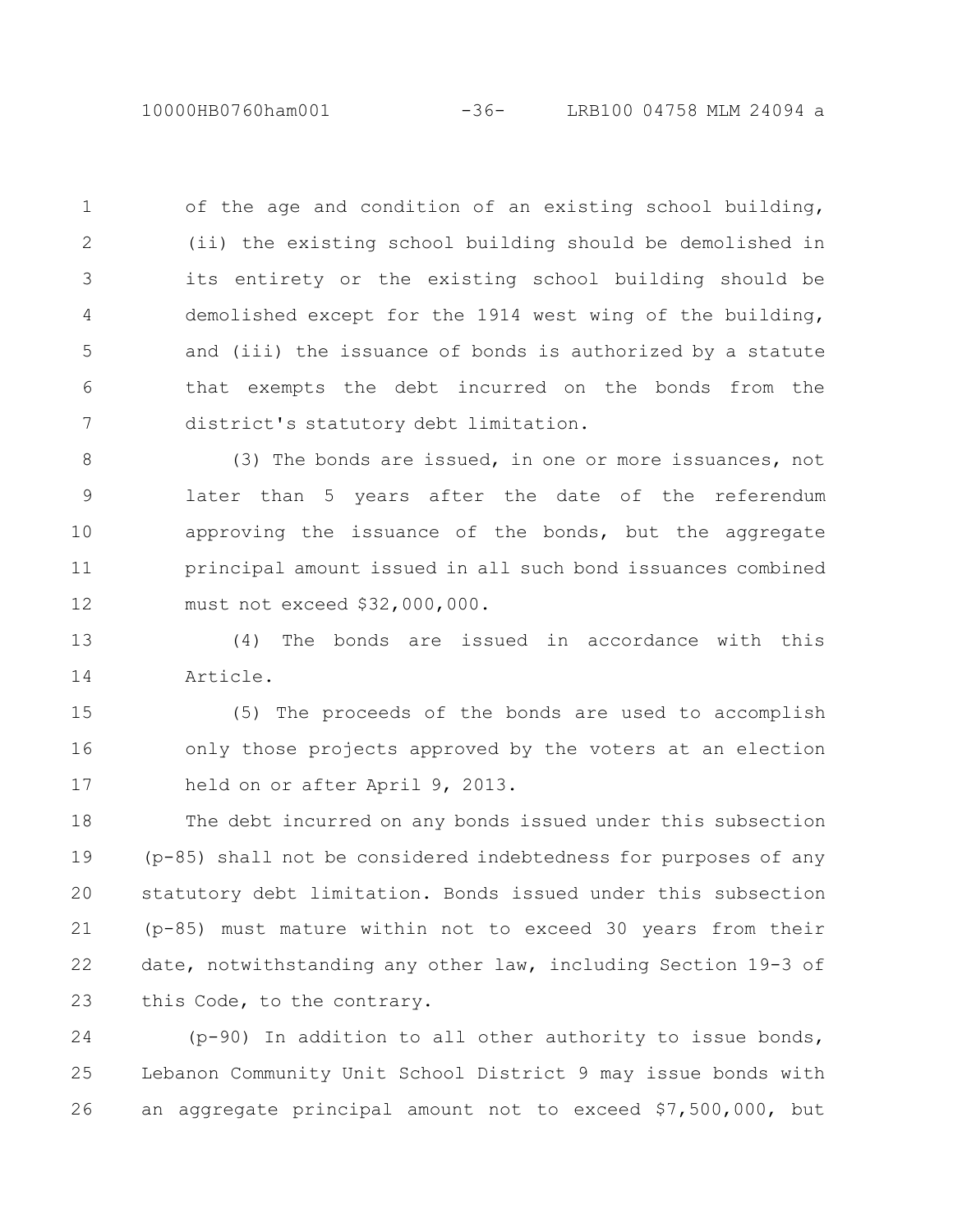1

only if all of the following conditions are met:

2 3

4

(1) The voters of the district approved a proposition for the bond issuance at the general primary election on February 2, 2010.

(2) At or prior to the time of the sale of the bonds, the school board determines, by resolution, that (i) the building and equipping of a new elementary school building is required as a result of a projected increase in the enrollment of students in the district and the age and condition of the existing Lebanon Elementary School building, (ii) a portion of the existing Lebanon Elementary School building will be demolished and the remaining portion will be altered, repaired, and equipped, and (iii) the sale of bonds is authorized by a statute that exempts the debt incurred on the bonds from the district's statutory debt limitation. 5 6 7 8 9 10 11 12 13 14 15 16

(3) The bonds are issued, in one or more bond issuances, on or before April 1, 2014, but the aggregate principal amount issued in all such bond issuances combined must not exceed \$7,500,000. 17 18 19 20

(4) The bonds are issued in accordance with this Article. 21 22

(5) The proceeds of the bonds are used to accomplish only those projects approved by the voters at the general primary election held on February 2, 2010. 23 24 25

The debt incurred on any bonds issued under this subsection 26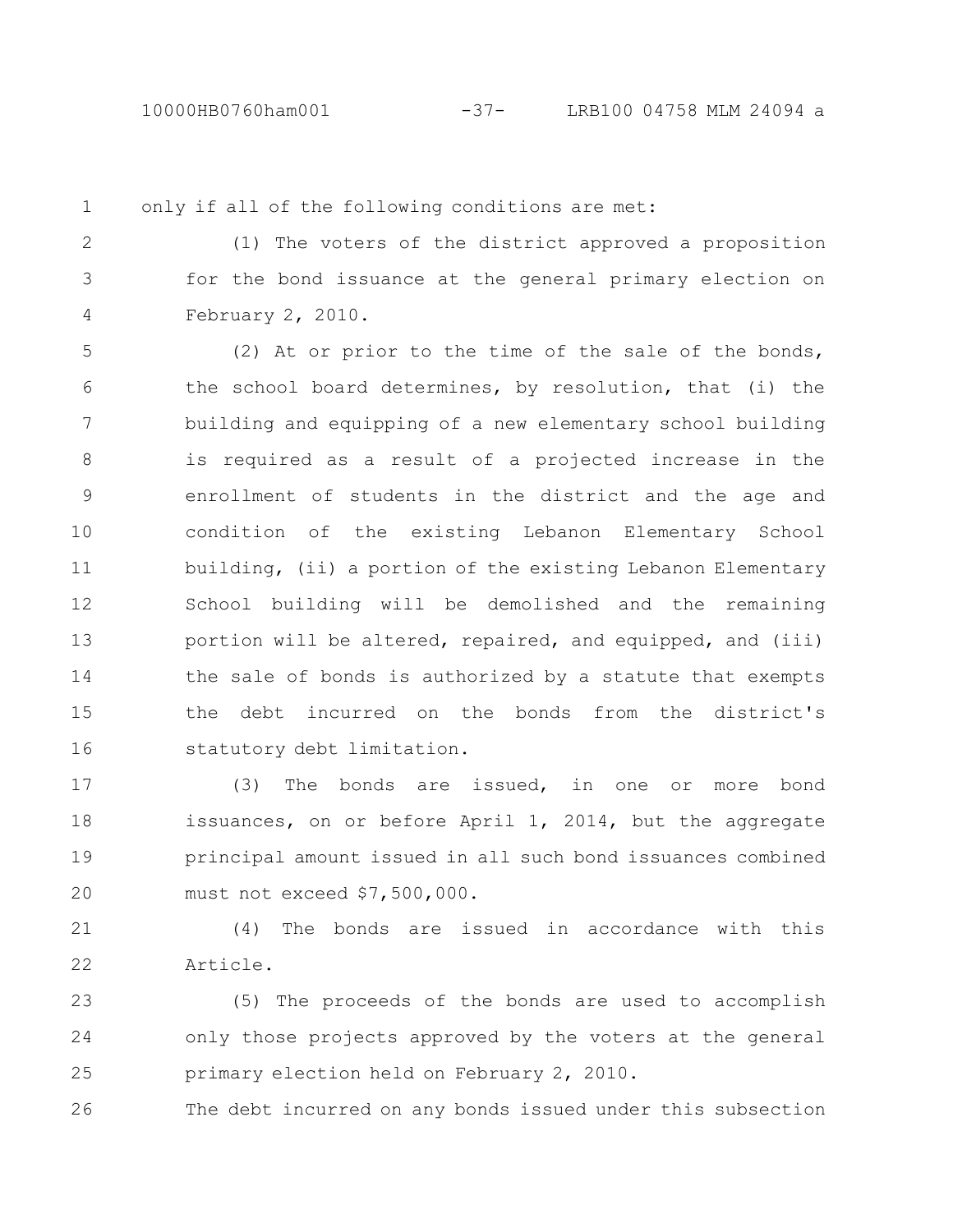(p-90) shall not be considered indebtedness for purposes of any statutory debt limitation. 1 2

3

(p-95) In addition to all other authority to issue bonds, Monticello Community Unit School District 25 may issue bonds with an aggregate principal amount not to exceed \$35,000,000, but only if all of the following conditions are met: 4 5 6

(1) The voters of the district approve a proposition for the bond issuance at an election held on or after November 4, 2014. 7 8 9

(2) Prior to the issuance of the bonds, the school board determines, by resolution, that (i) the building and equipping of a new school building is required as a result of the age and condition of an existing school building and (ii) the issuance of bonds is authorized by a statute that exempts the debt incurred on the bonds from the district's statutory debt limitation. 10 11 12 13 14 15 16

(3) The bonds are issued, in one or more issuances, on or before July 1, 2020, but the aggregate principal amount issued in all such bond issuances combined must not exceed \$35,000,000. 17 18 19 20

(4) The bonds are issued in accordance with this Article. 21 22

(5) The proceeds of the bonds are used to accomplish only those projects approved by the voters at an election held on or after November 4, 2014. 23 24 25

The debt incurred on any bonds issued under this subsection 26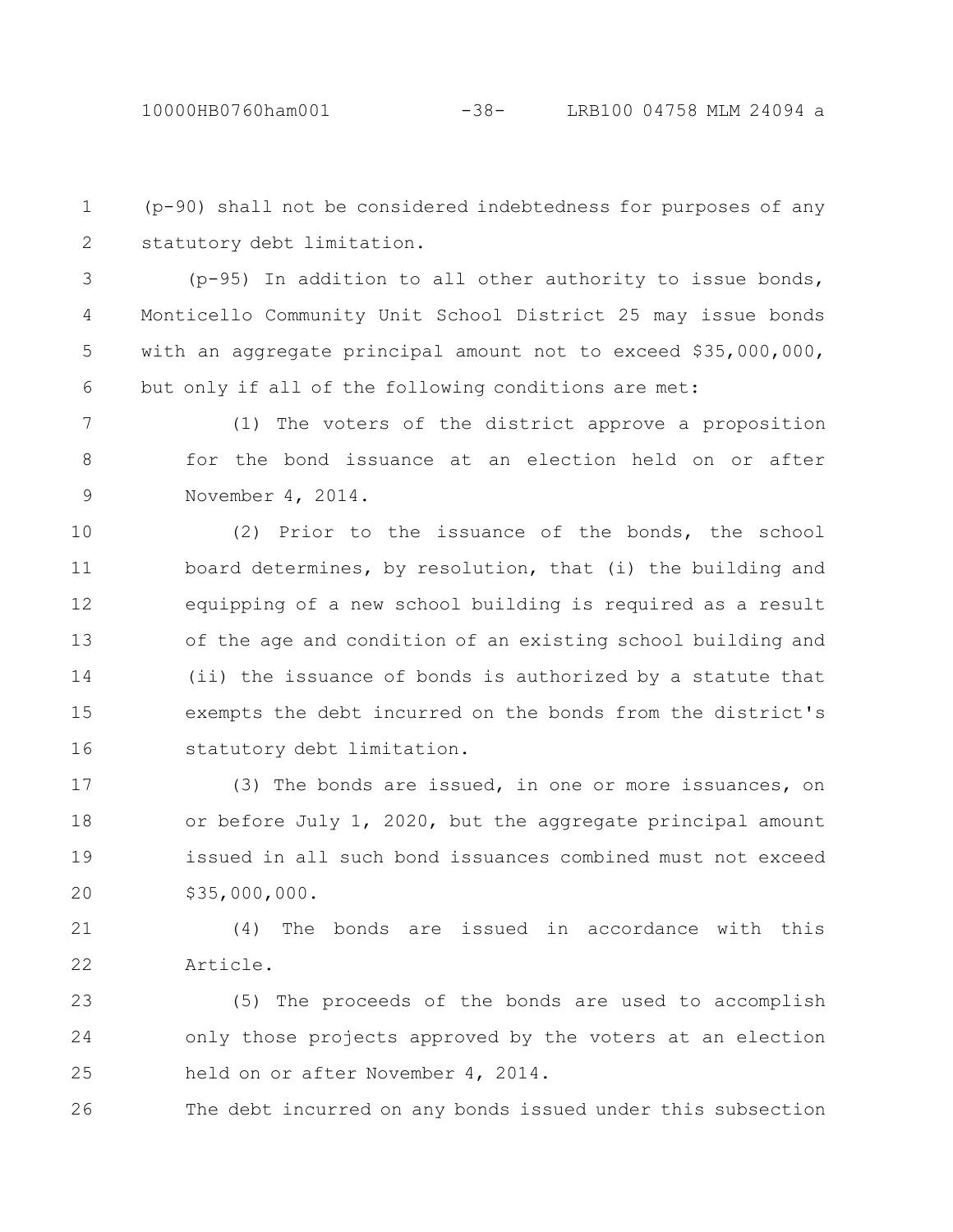10000HB0760ham001 -39- LRB100 04758 MLM 24094 a

(p-95) shall not be considered indebtedness for purposes of any statutory debt limitation. Bonds issued under this subsection (p-95) must mature within not to exceed 25 years from their date, notwithstanding any other law, including Section 19-3 of this Code, to the contrary. 1 2 3 4 5

(p-100) In addition to all other authority to issue bonds, the community unit school district created in the territory comprising Milford Community Consolidated School District 280 and Milford Township High School District 233, as approved at the general primary election held on March 18, 2014, may issue bonds with an aggregate principal amount not to exceed \$17,500,000, but only if all the following conditions are met: 6 7 8 9 10 11 12

(1) The voters of the district approve a proposition for the bond issuance at an election held on or after November 4, 2014. 13 14 15

(2) Prior to the issuance of the bonds, the school board determines, by resolution, that (i) the building and equipping of a new school building is required as a result of the age and condition of an existing school building and (ii) the issuance of bonds is authorized by a statute that exempts the debt incurred on the bonds from the district's statutory debt limitation. 16 17 18 19 20 21 22

(3) The bonds are issued, in one or more issuances, on or before July 1, 2020, but the aggregate principal amount issued in all such bond issuances combined must not exceed \$17,500,000. 23 24 25 26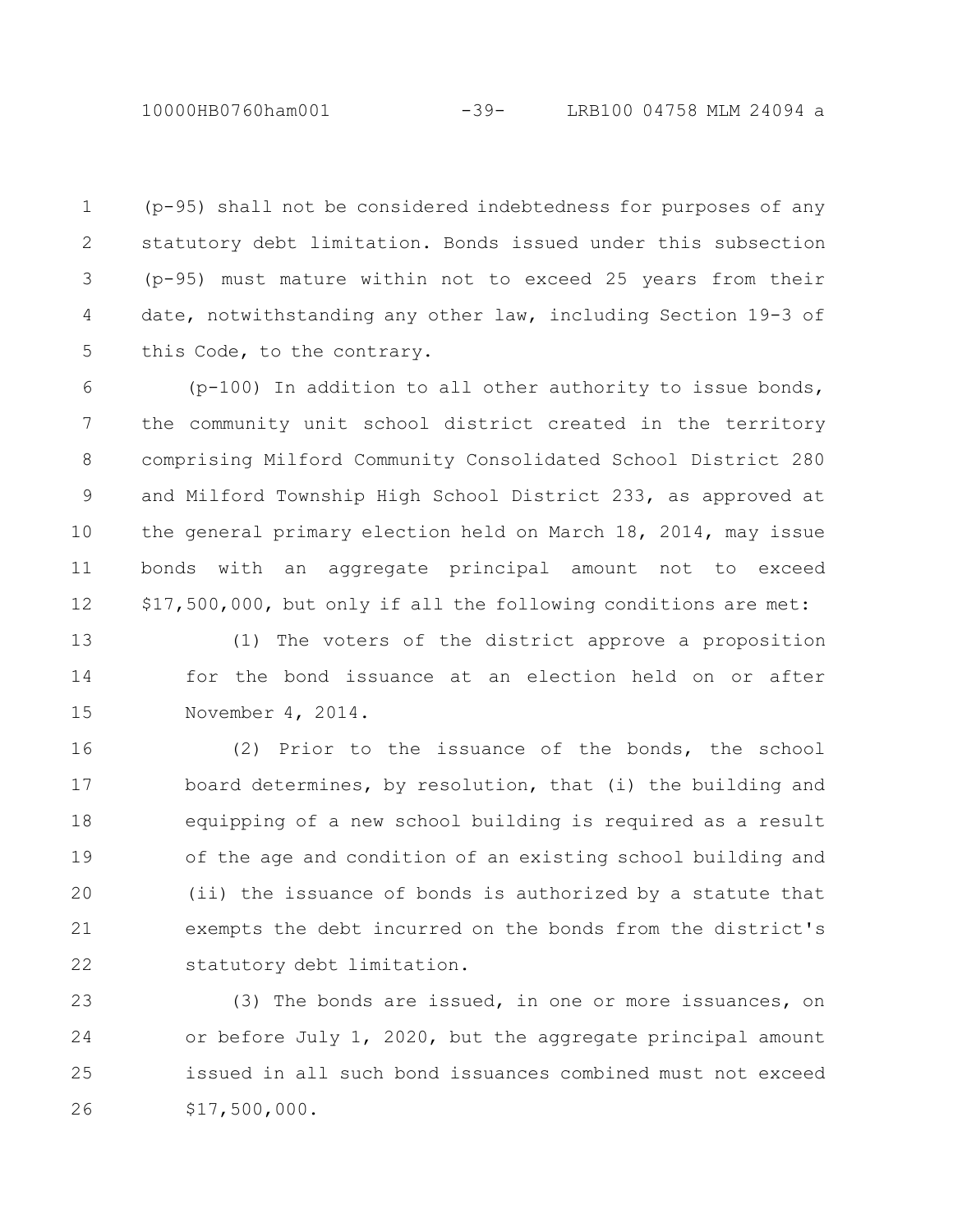(4) The bonds are issued in accordance with this Article. 1 2

(5) The proceeds of the bonds are used to accomplish only those projects approved by the voters at an election held on or after November 4, 2014. 3 4 5

The debt incurred on any bonds issued under this subsection (p-100) shall not be considered indebtedness for purposes of any statutory debt limitation. Bonds issued under this subsection (p-100) must mature within not to exceed 25 years from their date, notwithstanding any other law, including Section 19-3 of this Code, to the contrary. 6 7 8 9 10 11

(p-105) In addition to all other authority to issue bonds, North Shore School District 112 may issue bonds with an aggregate principal amount not to exceed \$150,000,000, but only if all of the following conditions are met: 12 13 14 15

(1) The voters of the district approve a proposition for the bond issuance at an election held on or after March 15, 2016. 16 17 18

(2) Prior to the issuance of the bonds, the school board determines, by resolution, that (i) the building and equipping of new buildings and improving the sites thereof and the building and equipping of additions to, altering, repairing, equipping, and renovating existing buildings and improving the sites thereof are required as a result of the age and condition of the district's existing buildings and (ii) the issuance of bonds is authorized by a statute 19 20 21 22 23 24 25 26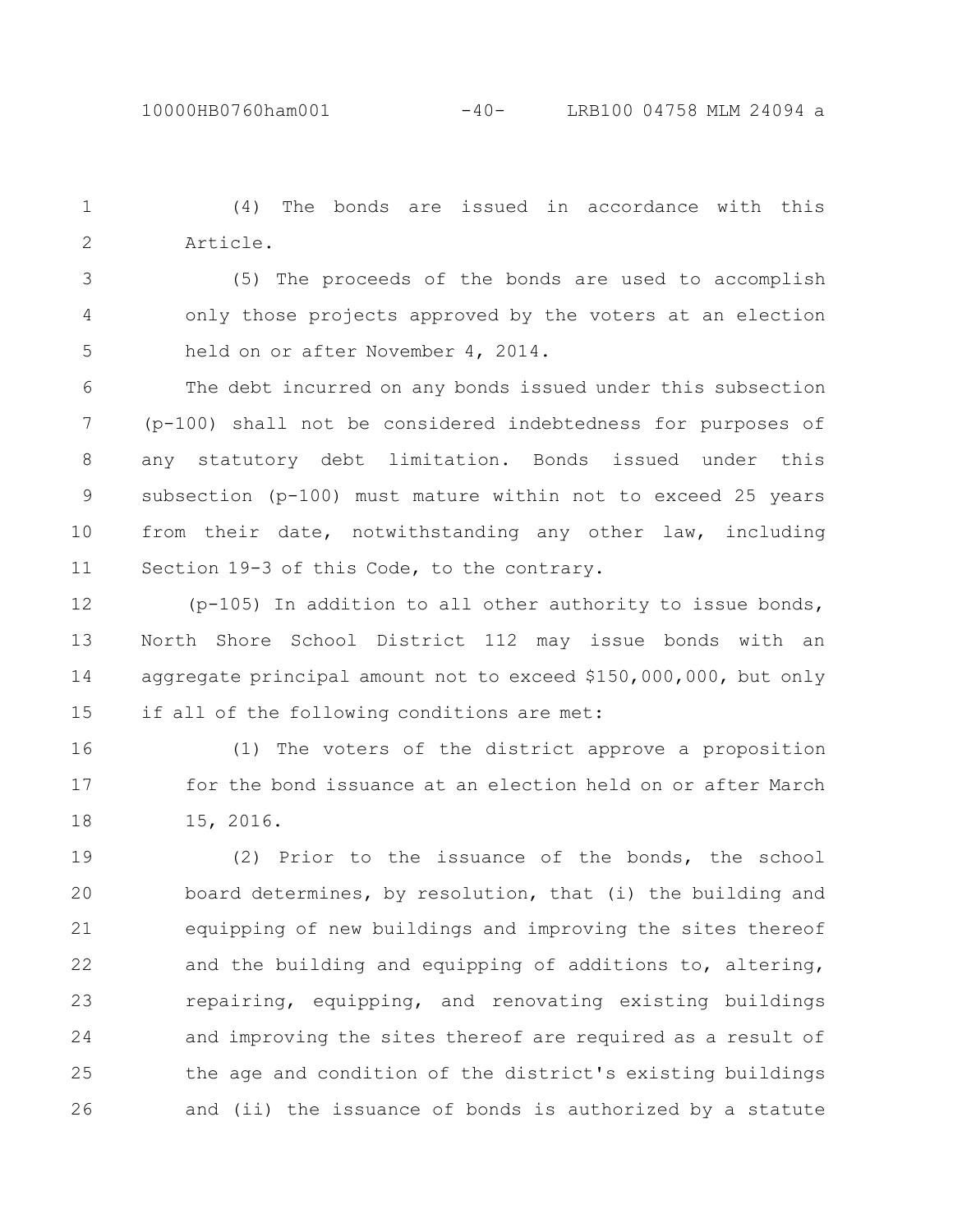that exempts the debt incurred on the bonds from the district's statutory debt limitation. 1 2

3

(3) The bonds are issued, in one or more issuances, not later than 5 years after the date of the referendum approving the issuance of the bonds, but the aggregate principal amount issued in all such bond issuances combined must not exceed \$150,000,000. 4 5 6 7

(4) The bonds are issued in accordance with this Article. 8 9

(5) The proceeds of the bonds are used to accomplish only those projects approved by the voters at an election held on or after March 15, 2016. 10 11 12

The debt incurred on any bonds issued under this subsection (p-105) and on any bonds issued to refund or continue to refund such bonds shall not be considered indebtedness for purposes of any statutory debt limitation. Bonds issued under this subsection (p-105) and any bonds issued to refund or continue to refund such bonds must mature within not to exceed 30 years from their date, notwithstanding any other law, including Section 19-3 of this Code, to the contrary. 13 14 15 16 17 18 19 20

(p-110) In addition to all other authority to issue bonds, Sandoval Community Unit School District 501 may issue bonds with an aggregate principal amount not to exceed \$2,000,000, but only if all of the following conditions are met: 21 22 23 24

(1) The voters of the district approved a proposition for the bond issuance at an election held on March 20, 25 26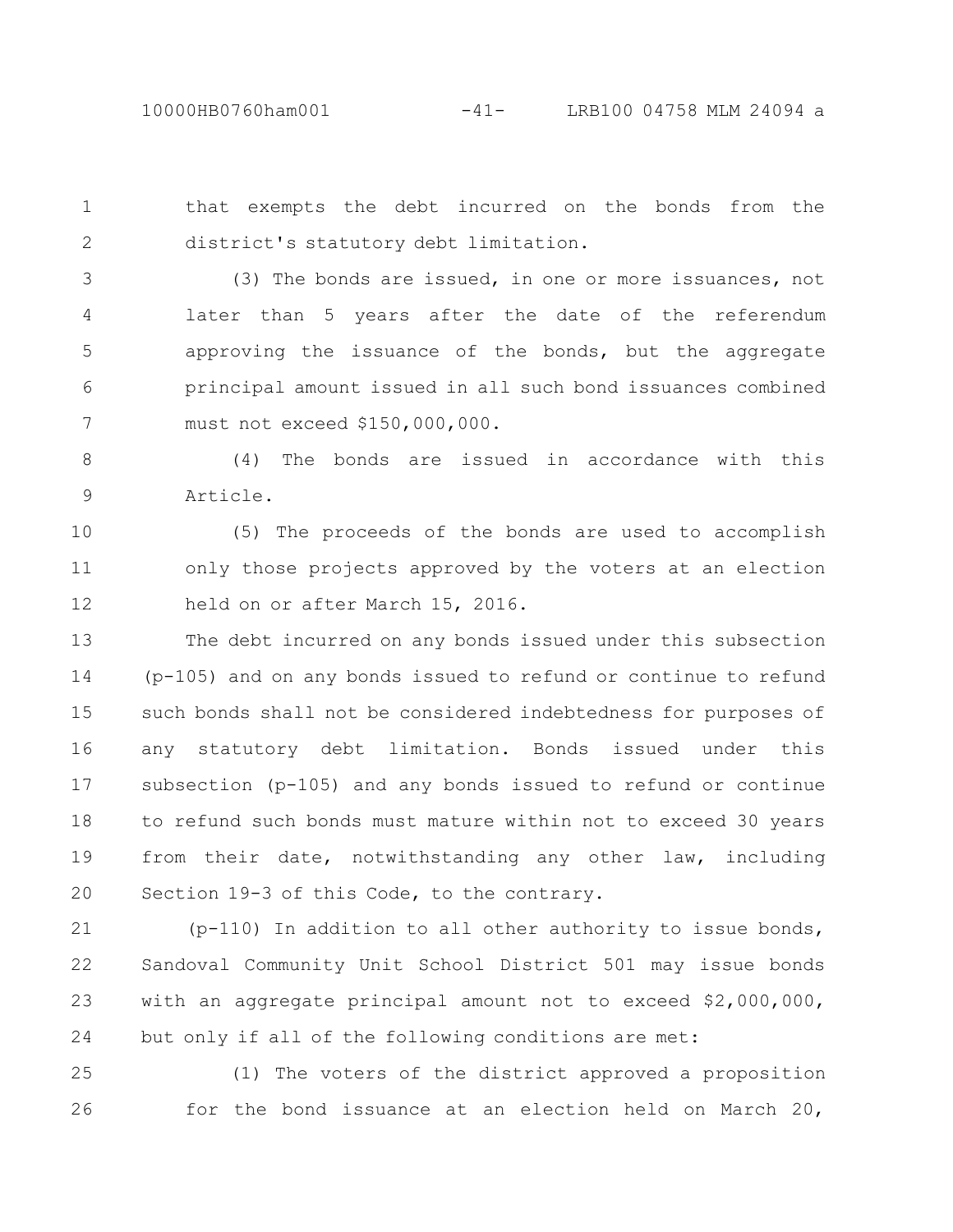2012.

1

(2) Prior to the issuance of the bonds, the school board determines, by resolution, that (i) the building and equipping of a new school building is required because of the age and current condition of the Sandoval Elementary School building and (ii) the issuance of bonds is authorized by a statute that exempts the debt incurred on the bonds from the district's statutory debt limitation. 2 3 4 5 6 7 8

(3) The bonds are issued, in one or more bond issuances, on or before March 19, 2022, but the aggregate principal amount issued in all such bond issuances combined must not exceed \$2,000,000. 9 10 11 12

(4) The bonds are issued in accordance with this Article. 13 14

(5) The proceeds of the bonds are used to accomplish only those projects approved by the voters at the election held on March 20, 2012. 15 16 17

The debt incurred on any bonds issued under this subsection (p-110) and on any bonds issued to refund or continue to refund the bonds shall not be considered indebtedness for purposes of any statutory debt limitation. 18 19 20 21

(p-115) In addition to all other authority to issue bonds, Bureau Valley Community Unit School District 340 may issue bonds with an aggregate principal amount not to exceed \$25,000,000, but only if all of the following conditions are met: 22 23 24 25 26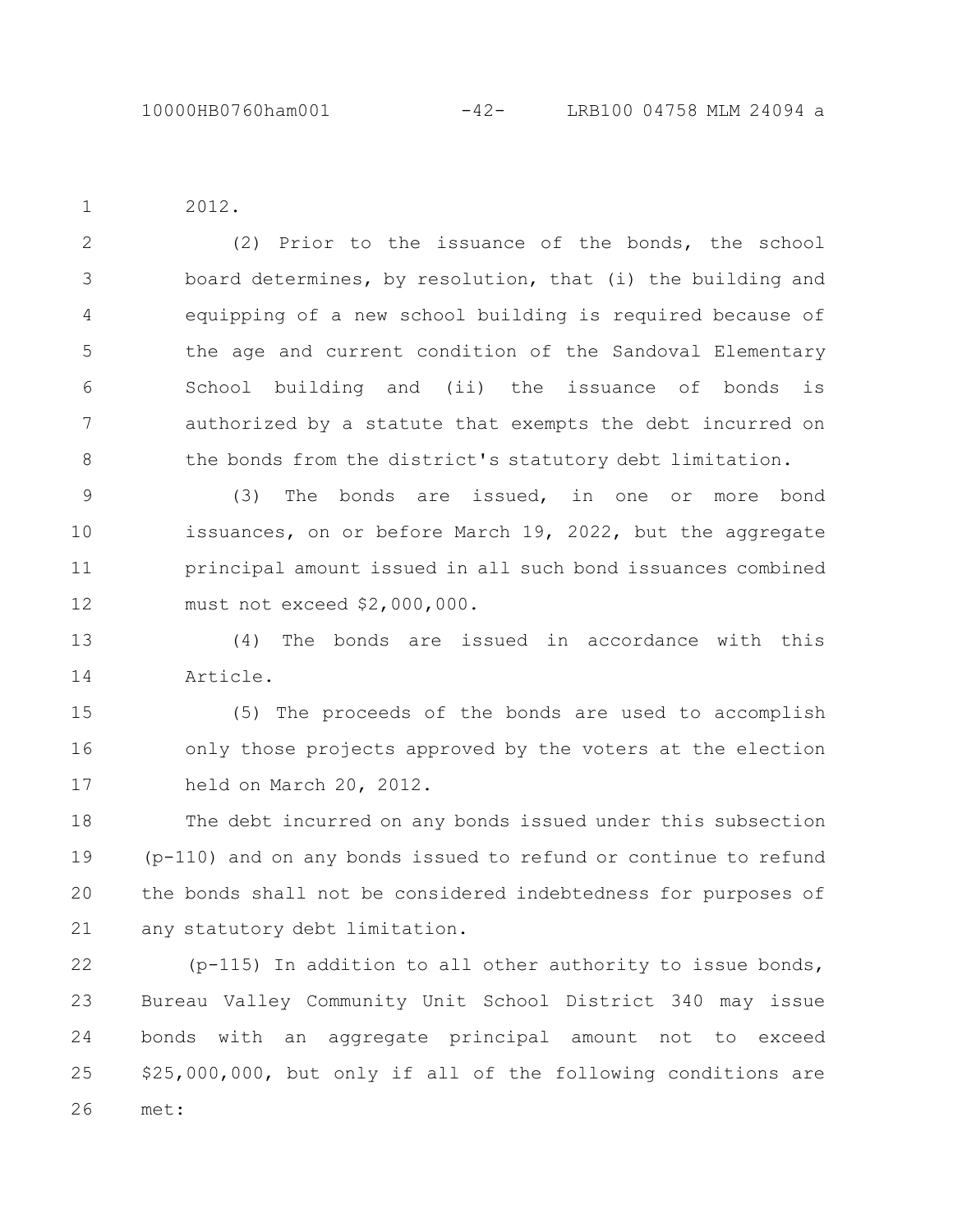(1) The voters of the district approve a proposition for the bond issuance at an election held on or after March 15, 2016. 1 2 3

(2) Prior to the issuances of the bonds, the school board determines, by resolution, that (i) the renovating and equipping of some existing school buildings, the building and equipping of new school buildings, and the demolishing of some existing school buildings are required as a result of the age and condition of existing school buildings and (ii) the issuance of bonds is authorized by a statute that exempts the debt incurred on the bonds from the district's statutory debt limitation. 4 5 6 7 8 9 10 11 12

(3) The bonds are issued, in one or more issuances, on or before July 1, 2021, but the aggregate principal amount issued in all such bond issuances combined must not exceed \$25,000,000. 13 14 15 16

(4) The bonds are issued in accordance with this Article. 17 18

(5) The proceeds of the bonds are used to accomplish only those projects approved by the voters at an election held on or after March 15, 2016. 19 20 21

The debt incurred on any bonds issued under this subsection (p-115) shall not be considered indebtedness for purposes of any statutory debt limitation. Bonds issued under this subsection (p-115) must mature within not to exceed 30 years from their date, notwithstanding any other law, including 22 23 24 25 26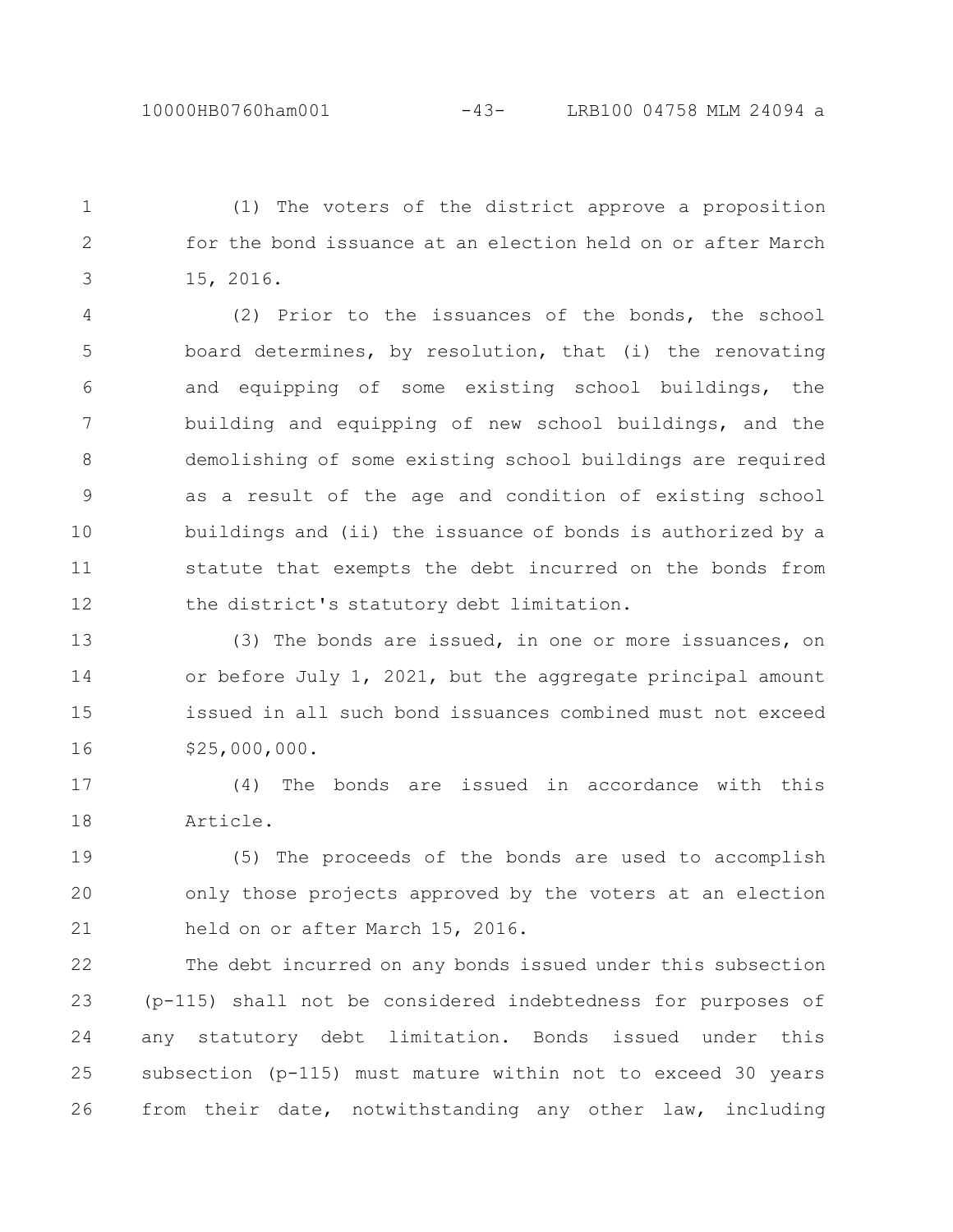Section 19-3 of this Code, to the contrary. (p-120) In addition to all other authority to issue bonds, Paxton-Buckley-Loda Community Unit School District 10 may issue bonds with an aggregate principal amount not to exceed \$28,500,000, but only if all the following conditions are met: (1) The voters of the district approve a proposition for the bond issuance at an election held on or after November 8, 2016. (2) Prior to the issuance of the bonds, the school board determines, by resolution, that (i) the projects as described in said proposition, relating to the building and equipping of one or more school buildings or additions to existing school buildings, are required as a result of the age and condition of the District's existing buildings and (ii) the issuance of bonds is authorized by a statute that exempts the debt incurred on the bonds from the district's statutory debt limitation. (3) The bonds are issued, in one or more issuances, not later than 5 years after the date of the referendum 1 2 3 4 5 6 7 8 9 10 11 12 13 14 15 16 17 18 19

approving the issuance of the bonds, but the aggregate principal amount issued in all such bond issuances combined must not exceed \$28,500,000. 20 21 22

(4) The bonds are issued in accordance with this Article. 23 24

(5) The proceeds of the bonds are used to accomplish only those projects approved by the voters at an election 25 26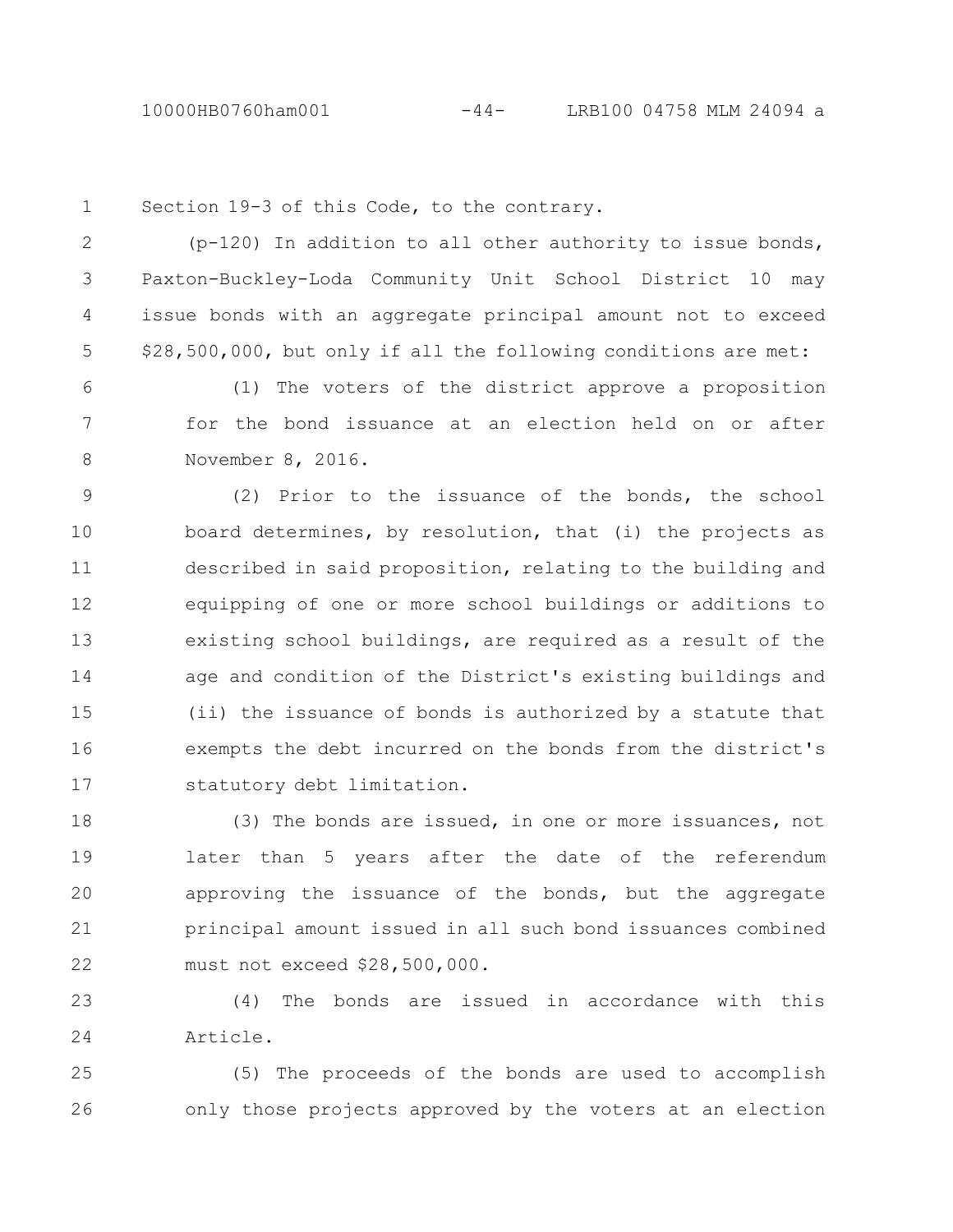1

held on or after November 8, 2016.

The debt incurred on any bonds issued under this subsection (p-120) and on any bonds issued to refund or continue to refund such bonds shall not be considered indebtedness for purposes of any statutory debt limitation. Bonds issued under this subsection (p-120) and any bonds issued to refund or continue to refund such bonds must mature within not to exceed 25 years from their date, notwithstanding any other law, including Section 19-3 of this Code, to the contrary. 2 3 4 5 6 7 8 9

(p-125) In addition to all other authority to issue bonds, Hillsboro Community Unit School District 3 may issue bonds with an aggregate principal amount not to exceed \$34,500,000, but only if all the following conditions are met: 10 11 12 13

(1) The voters of the district approve a proposition for the bond issuance at an election held on or after March 15, 2016. 14 15 16

(2) Prior to the issuance of the bonds, the school board determines, by resolution, that (i) altering, repairing, and equipping the high school agricultural/vocational building, demolishing the high school main, cafeteria, and gym buildings, building and equipping a school building, and improving sites are required as a result of the age and condition of the district's existing buildings and (ii) the issuance of bonds is authorized by a statute that exempts the debt incurred on the bonds from the district's statutory debt 17 18 19 20 21 22 23 24 25 26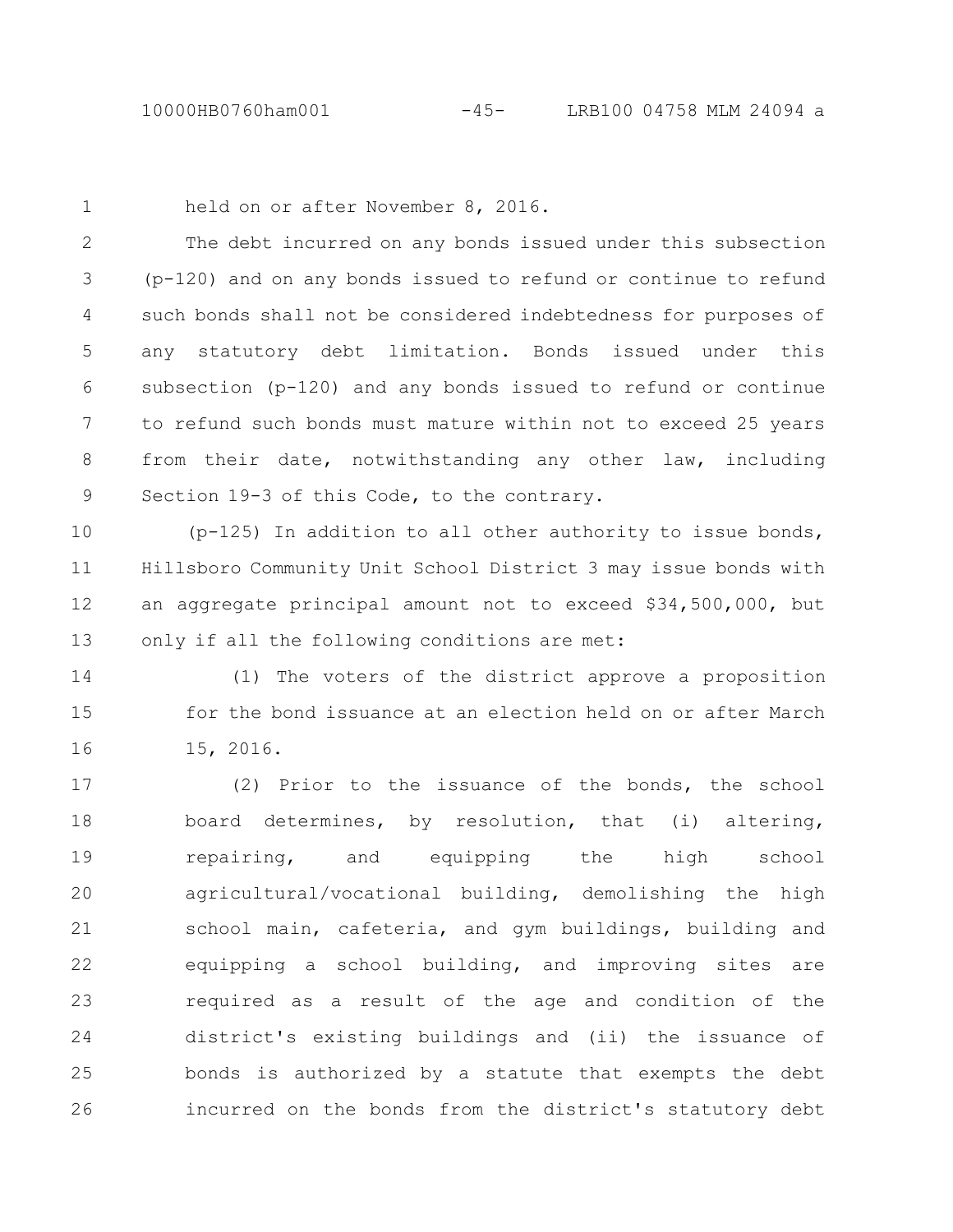limitation. 1

(3) The bonds are issued, in one or more issuances, not later than 5 years after the date of the referendum approving the issuance of the bonds, but the aggregate principal amount issued in all such bond issuances combined must not exceed \$34,500,000. 2 3 4 5 6

(4) The bonds are issued in accordance with this Article. 7 8

(5) The proceeds of the bonds are used to accomplish only those projects approved by the voters at an election held on or after March 15, 2016. 9 10 11

The debt incurred on any bonds issued under this subsection (p-125) and on any bonds issued to refund or continue to refund such bonds shall not be considered indebtedness for purposes of any statutory debt limitation. Bonds issued under this subsection (p-125) and any bonds issued to refund or continue to refund such bonds must mature within not to exceed 25 years from their date, notwithstanding any other law, including Section 19-3 of this Code, to the contrary. 12 13 14 15 16 17 18 19

(p-130) Notwithstanding the provisions of subsection (a) of this Section or of any other law, bonds heretofore or hereafter issued by East Prairie School District 73 with an aggregate principal amount not to exceed \$47,353,147 and approved by the voters of the district at the general election held on November 8, 2016, and any bonds issued to refund or continue to refund the bonds, shall not be considered 20 21 22 23 24 25 26